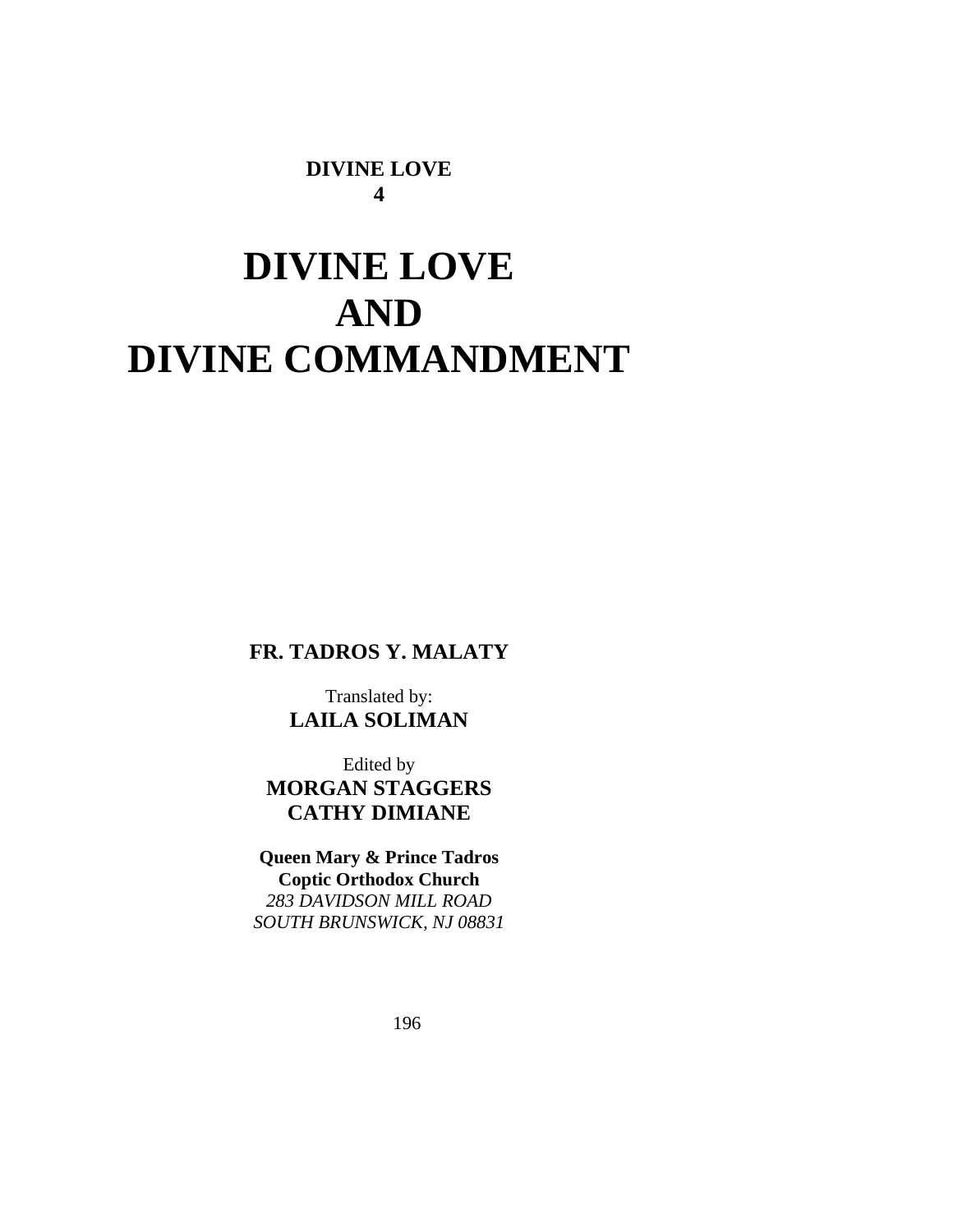In the Name of the Father and the Son and the Holy Spirit One God, Amen

## **Preamble**

- **1. The concept of the Divine Commandment.**
- **2. Divine commandment and the natural law.**
- **3. Divine commandment and Law of Moses**
- **4. Divine commandment and Law of Christ.**
- **5. Divine commandment and Law of sin.**
- **6. The blessings of the divine commandment.**
- **7. Divine Commandment and freedom.**
- **8. Divine Commandment and Fatherhood.**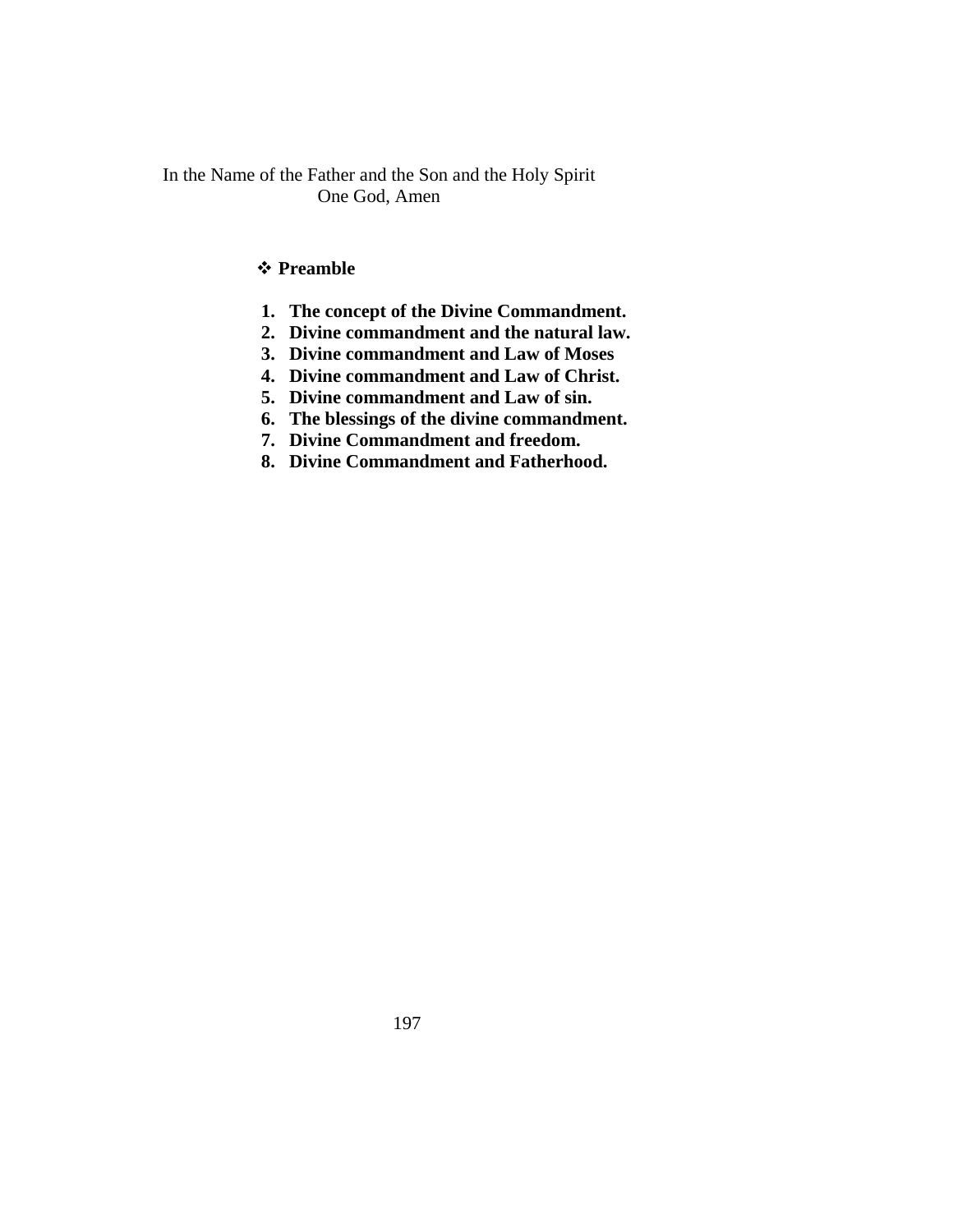### **Preamble**

God, as the church calls Him "Lover of mankind" and "the Beneficent," loved man before he existed, and furnished goodness for him when He prepared the Garden of Eden for him to meet his physical needs, and also when He offered Himself a paradise to meet his deep needs which lead to his comfort!

But other questions remained puzzling the mind of many, for example:

If God was to be the lover of mankind, and the beneficent, why did He give the man a commandment?

Wasn't God capable not to give him a commandment, so that Adam and his sons would remain in the paradise forever without falling?

Didn't He know the weakness of the man and the potential of his falling?

After preparing the people that were attributed to Him, why did He give them the Law with its strict commandments, and legislations?

Wasn't the ordinary Law that He gave to all mankind adequate?

Even after fulfilling the salvation by the cross, and after resurrection, why did the divine commandment, which seems to be harder than the Law, remained bound to the believers?

May the Lord give us understanding in order to recognize the concept of the commandment, and its significance? And to find out if it was part of God's works that are full of love?

And what are the natural Law and Law of Moses, and how both of them represent God's love?

And what are Christ's commandments or Law of Christ in the New Testament?

How do we practice freedom, as the sons of God, under the commandment of the New Testament?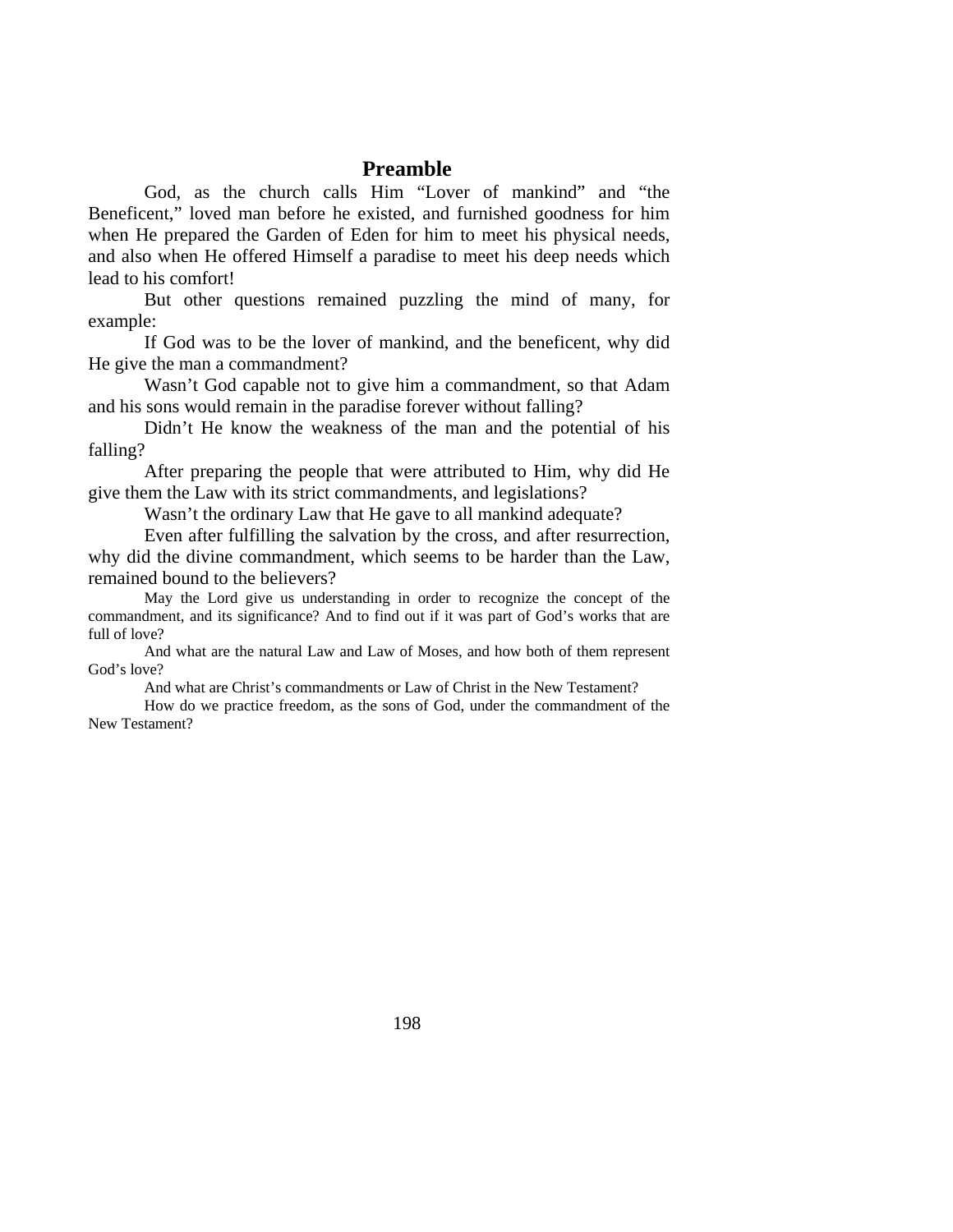## **1 Concept of the Divine Commandment**

### **The divine commandment and the man being united with God, his beloved**

The commandment was to honor the significance of the man, for it brings to light his free will. God wanted to deal with the man on a high level, so that He gave him the commandment to open the door of practical dialogue with him, and as a result, Adam's obedience to God won't be instinctive regular obedience which is controlled by the laws of nature as with the rest of the beings, but to be based on his sacred will and his love to the truth that is within him, in full freedom. The commandment is not to deprive the man, but it is a way to enjoy the blessing of the free will.

In fact, the divine commandment is a sign of God's love and appreciation toward the man, His beloved. It is like a covenant that God granted to Adam. So, remaining sincere in his promise, will lead him to continue to be united with God, the source of his life, and he won't detach himself and return to his origin: the dust!

The divine commandment is a precious gift presented by the hands of a loving God who seeks to be tied with His beloved, so the human will, would be in harmony with the infinite divine will. The man won't lose his identity or his freedom, but with his respect to the covenant and by abiding to it, he will gain dignity that no other beings can obtain.

The commandment, in its hidden meaning, was not a burden or a load that the man may fall under its weight, as some people may believe now, after the falling. But truly it came from a loving divine bosom which intends to keep the man within it, so that the man would enjoy all the reflections of God's nature on his image forever. So the commandment was not to humiliate him.

The profound love of God is manifested in His commandment to Adam, for it was the easiest possible commandment, and it was the first and to be the last commandment, if he did not disobey it! The article of the covenant was a tree (Genesis 2:16-17) in the midst of a paradise that was full of trees, that tree was not any different than other trees around it. God's Law was composed of one article which was "do not eat" (Genesis 2:17). It was easier for Adam surround this tree with other trees, if he was honest, loving, and jealous to be tied with God the source of his life.

Some deem that God gave the man great gifts, but even after living in the paradise, God wanted to exalt the man and honor him with greater gifts – perhaps through eating from the tree of life – if he was to live in obedience with the divine commandment, showing his practical love to his creator and his greatest companion.

 God wanted him to be sacred by being surrendered to the commandment, and at the same time, He wanted the man to remain as a child in his simplicity and sincerity for longer time.

#### **Saint Theophilus of Antioch**

 Jesus Christ is hidden in the commandment, he, who enters to the depth of the commandment, and lives spiritually with it; will meet with the Divine Word Himself.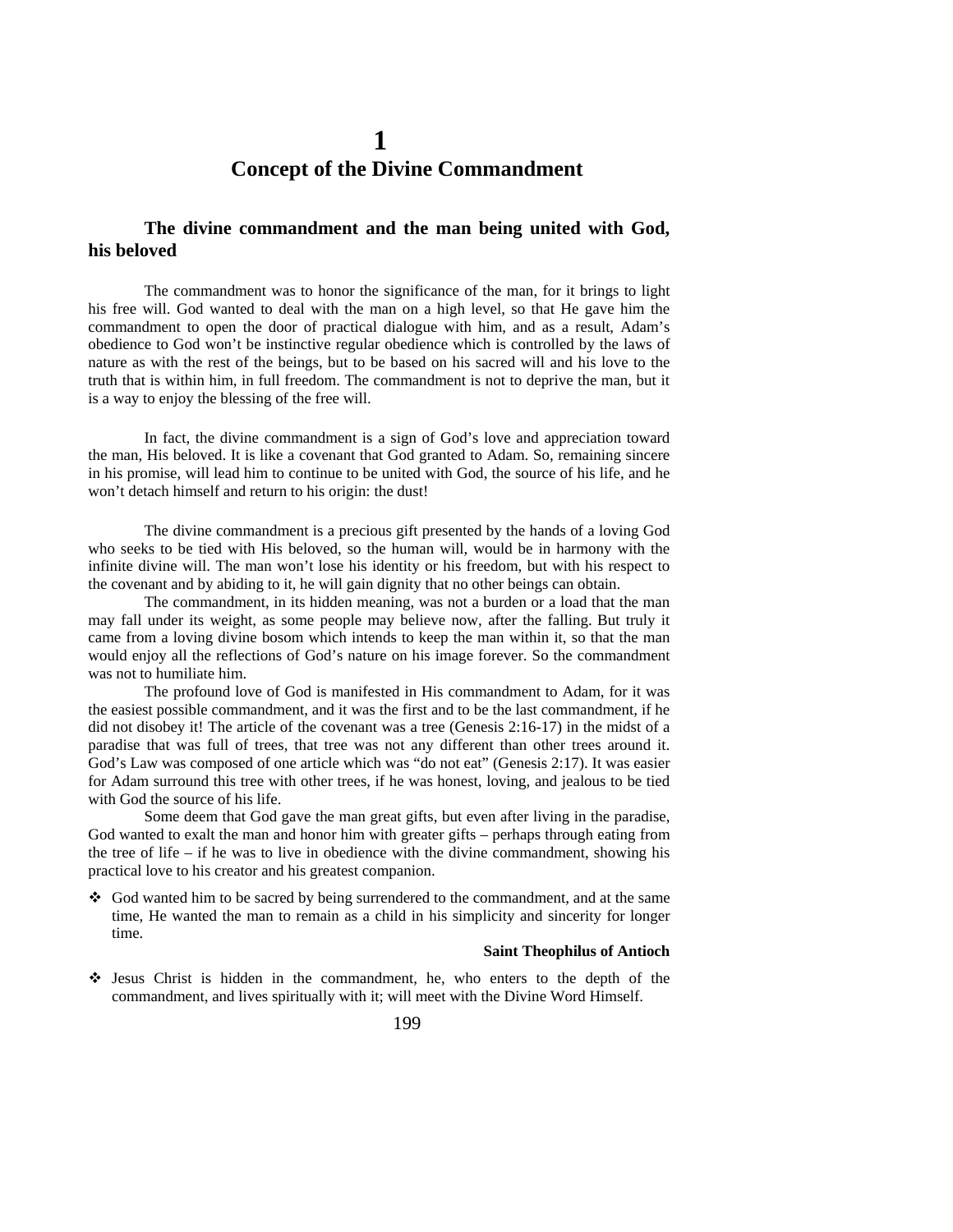**He, who follows God's commandments, his soul will be connected to God, but he, who breaks it, his soul will be attached to dust itself, he will become unclean, and**  will find himself plunging in worldly stuff. Therefore, it says in the Book of Deuteronomy: "You shall fear the Lord your God; you shall serve Him, and to Him you shall hold fast" (Deuteronomy 10:20).

#### **Onsimos Bishop of Jerusalem**

#### **The commandment and participation in love**

Adam had a different perception of the commandment, before falling. It was a desire, which without it he cannot taste his participation of God's love toward him.

Imagine with me someone who gives his bride more than she asks or needs; he abundantly gives her all of his immeasurable and unlimited love and kindness, wouldn't the bride wish for her groom to give her room – no matter how small to express her love to him?! The groom who does not leave a room for his bride to respond to his love, even by obeying him with least things, he breaks her heart and causes her to be upset! **Without the commandment, the first Adam would have not been able to taste to partake in love**. With love, God gave Adam the commandment, so that, this beloved, would have the chance to show his love to God, which is a reflection to God's love.

This perspective was explained by our Lord Jesus when He said: "If you love Me, keep My commandments" (John 14:15). "He who has My commandments and keeps them, it is he who loves Me. And he who loves Me will be loved by My Father, and I will love him and manifest Myself to him" (John 14:214). As much as the man keeps the commandment, it is as much love he shows to God, or to respond to God's love toward him. Consequently, he will be taking a deeper part of participation in the unlimited love of God. This is the work of the commandment and this is its goal!

- Those are the ones, who receive within them the greatness of the commandment and its priority. They do not only love God, but also they keep in mind three conditions to reach to this love: i.e. with all **their hearts**, they hold fast to the perfection of this love, and to its concept and its works. And with **all their souls**, i.e. they will be ready to give their souls in order to serve God who created everything, when it is required to spread His word, for. God is to be loved from all the soul, and this love will be shown when no parts of the soul is to be given to anyone, unless for the sake of keeping the faith. They love him with **their entire mind**, so that they don't think of anything, or utter with anything except with the theological stuff.
- $\div$  It is befitting for us to believe that the delay to implement the commandment is considered as a time spent in disobedience for those who execute the commandment thereafter.

Therefore, we have to remember the saying: "Make no tarrying to turn to the Lord, and put not off from day to day" (Bin Sira 5:7), and the saying: "Do not say to your neighbor, "Go, and come back, and tomorrow I will give it," When you have it with you" (Proverb 3:28).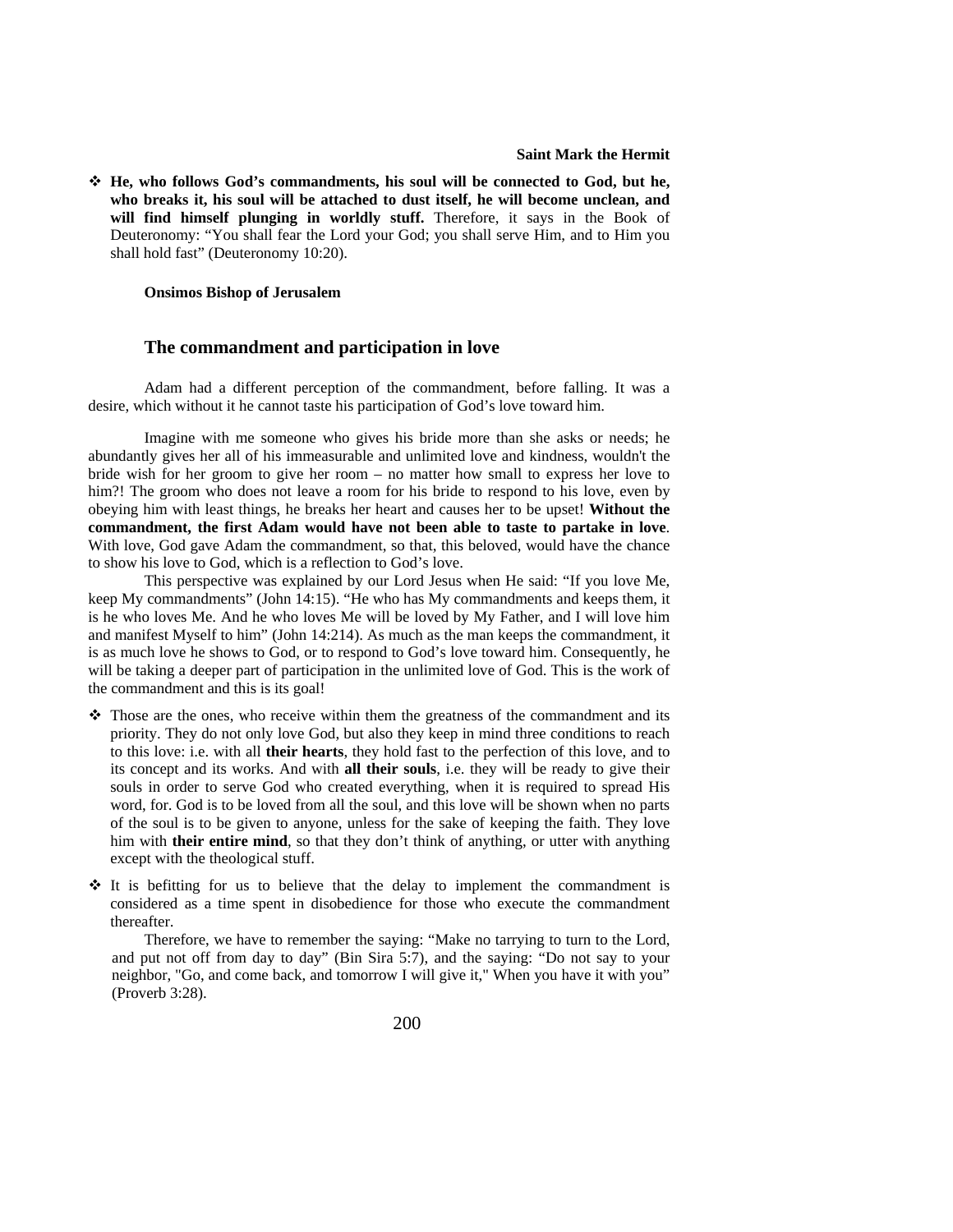We need to believe that Martha was to be blamed for the delay of the words that said "**then they took away the stone**" (John 11:41), for it was supposed to be said immediately, right after the words that said: "**Jesus said: Take away the stone"** (John 11:39).

### **Origen the Scholar**

- $\div$  He who has (my commandments) in his mind and keeps it in his life, he who has my commandments in his mouth and shows it in his demeanor, who has it in his ears and executes it at work, who has it in works and keeps it by perseverance, he who is like this, he "loves me". Through work, love is proclaimed, and to apply it without fruits, it is just under the name of (love).
- $\hat{\mathbf{v}}$  "Take My yoke upon you and learn from Me, for My yoke is easy and My burden is light." (Mathew 11:29, 30). If you want to follow me, and you fall in disbelief, would it happen to find my commandment hard and tough? It is not hard on you or heavy, because I am your helper. Love lightens the difficulty of the commandment!
- $\div$  "Love from a pure heart, from a good conscience, and from sincere faith" is indeed a true virtue, for love is "the purpose of the commandment" (1Timothy 1:5). Truly, it is said "for love is as strong as death" (Song of Solomon 8:6), perhaps because no one can defeat it as no one can defeat death, or because the measurement of love in this life is to lay down yourself till death. The Lord says: "Greater love has no one than this, than to lay down one's life for his friends" (John 15:13)…

Knowledge is the servant of love, that to be useful, because without love "knowledge puffs up" (1Corinthians 8:1).

#### **Saint Augustine**

- The person who truly loves God, he keeps His commandments, and by keeping it, he asserts that he knows the love of God. Our obedience is the fruit of His love.
- $\mathbf{\hat{P}}$  The person, who does not keep the commandments, does not have love toward Lord.

#### **Saint Didymus the Blind**

- $\hat{\cdot}$  The proof of love is shown through the work. This is the reason behind what John said in his epistle: "He who says "I know Him," and does not keep His commandments, is a liar" (1John 2:4). Our love is true if we keep our will in harmony with His commandments. He, who wanders here and there through his wicked lusts, does not truly love God, because he is contradicting God in His will.
- $\triangle$  Why is he talking about love as if it was a special commandment? That is because every commandment belongs to love, and all the commandments pour in one, because whatever the commandment, it is built on love only. It is, as many branches of the tree come from one root, thus, many of the virtues come from love only. The branch, which is our good works, won't have that liquid (inside the plants) unless it remains in connection with the root of love.

**Pope Gregory the (Great)** 

**The entry of the man in the commandment (or the Law), not under the commandment**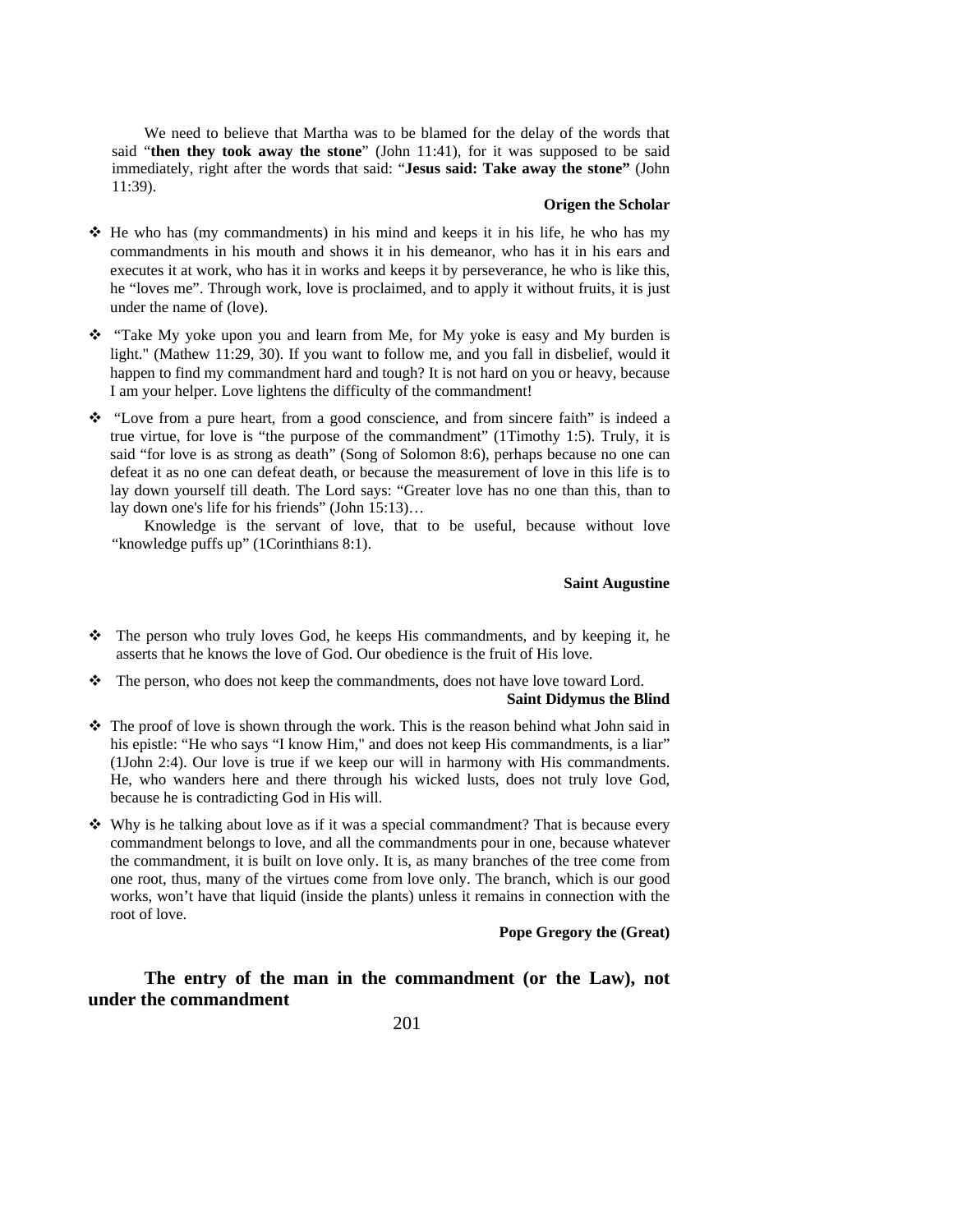God's Law for Adam before falling, is the same for the man after being granted the forgiveness of sins, it is the subject of his delight and joy.

Therefore when the psalmist talked about "the man who walks not in the counsel of the ungodly, nor stands in the path of sinners, nor sits in the seat of the scornful" (Psalm 1:1), he said: "But **his delight is in the law of the Lord,** and in His law he meditates day and night".

He did not say "**under the law**," but "**in the law of the Lord**," because the law was not a heavy burden to fall "under" it, except by falling in the sin. Before falling we were **in** the law, not **under** it, and it was the subject of our delight.

But after all has sinned (Roman 3:28) "And the commandment, which was to bring life, I found to bring death. For sin, taking occasion by the commandment, deceived me, and by it killed me. Therefore the law is holy, and the commandment holy and just and good… For we know that the law is spiritual, but I am carnal, sold under sin" (Roman 7:10-14)

In the Book of Proverbs we hear the fatherly voice delivering the commandment to the son saying: "**Keep them in the midst of your heart, for they are life to those who find them**" (Proverbs 4:21). It is a precious gift to be placed in the heart to enjoy its sweetness, its delight, and its significant effectiveness. Therefore, the Psalmist says: "Your word I have hidden in my **heart**,… Give me understanding, and I shall keep Your law; Indeed, **I shall observe it with my whole heart**….Incline my **heart** to Your testimonies" ((Psalm 119:11, 34, 36).

The believer hides the commandment of God – his precious treasure – in his heart, which is the most valuable thing in his life, it is the center of love and life, and it is the secure place where the enemy has no access to attack it or to rob it. We hide the commandment of God so that no other sins might find its way to the heart or to infiltrate to it, for it is not possible for darkness to be in the same place where the light is.

Perhaps the psalmist hid the commandment in his heart to think seriously about it and to keep it, so that it would be digested through his spiritual stomach. It is like the food, if it is not digested, it would not be useful to the body, thus, he who hears the commandment and does not take it seriously and keep it, he will not benefit from it.

This youngster hides God's commandments in his heart, for it is God's unspeakable mysteries, realizing that it is his treasure and his spiritual richness. Therefore, he does not cease thinking and meditating of it, for he says: "**I will meditate on your precepts, and contemplate Your ways. I will delight myself in Your statutes; I will not forget Your word**" (Psalm 119:15\*16).

- Saint Onsimus Bishop of Jerusalem says: {he hides God's precepts in his heart lest the birds of the sky come and snatch it, with which I mean the demons that are falling from the sky so that they won't be able to snatch God's precepts by skepticism and pride, or by a wicked thought.}
- $\clubsuit$  If we don't hide God's precepts in our hearts as when we hide a jewel, the wicked one comes and snatches it away (Mathew 13:19).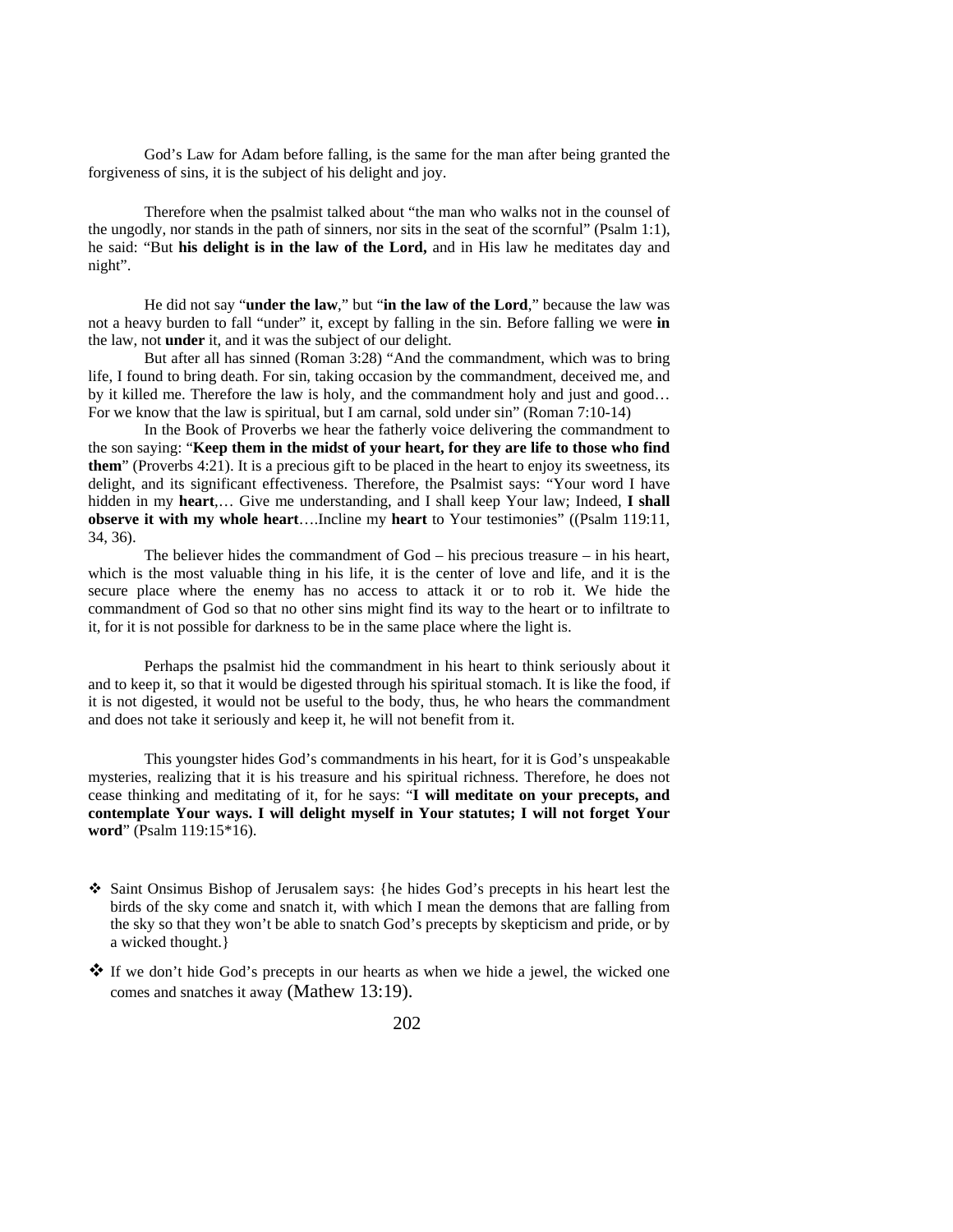#### **Saint Athanasius the Apostle**

**Saint Jerome** talks about *Marsella*, to her close friend Principia, and says:

 $\triangleleft$  Her delight in the divine books is unbelievable; she was perpetually singing and saying: "**Your word I have hidden in my heart, That I might not sin against You!**," also the words that describe the perfect man: "But his delight is in the law of the Lord, And in His law he meditates day and night"(Psalm 1:2). This meditation in the law, she did not understand it as it was written words as the Jews and Pharisees do, but she understands it as action, as the apostle says: "Therefore, whether you eat or drink, or whatever you do, do all to the glory of God" (1 Corinthians 10:31)…. Certainly, she realized that when she implements these precepts, she will be ready to understand the holy books.

#### **Saint Jerome**

- Give me understanding in order to be able to examine Your law, in a practical way and with full attention that fit with it. Thus, from this law, I will learn the practical practice.
	- Give me the understanding that is pertaining to work and meditation, so I can "**keep it with all my heart**" and draw near it without hesitation.

If the wisdom is needed to understand the law, so, what kind of understanding should the Lord give to the Psalmist to learn its goal and purpose?

#### **Saint Origen the Scholor**

### **I enjoy Your commandments, Which I love.**

The Psalmist praises, saying: "And I will delight myself in Your commandments, Which I love. My hands also I will lift up to Your commandments, Which I love, And I will meditate on Your statutes" (Psalm 119:47-48).

 $\cdot \cdot$  To reach the purpose to be in joy with the commandments of God is to put it in action...

He who enjoys the truth first, saying: "I delight myself in Your commandments, which I love" he says afterward: "**My hands also I will lift to Your commandments,**  which I love" (psalm 119:47-48). How lovely it is to enjoy the commandments and understand its meanings, then, we lift our hands to the works that fit with the commandments.

Do not fulfill the commandments grudgingly or of necessity (2 Corinthians 9:7), but cheerfully.

When we are delighted in the commandments and try to execute it, we find ourselves committed to talk about it (Deuteronomy 6:7), so that he adds: "**I meditate in Your statutes**," which means, it is because of my love to Your commandments I cannot cease talking about it, and I meditate happily with all what is pertinent to Your statutes.

#### **Origen the Scholor**

God in tenderness of His love has given us commandments that purify us, so that if we have the will, it is by following the commandments, we can be purified not only from the sins, but also from the lusts, because sins are different than lusts.

Lusts are the anger, pride, love of pleasures, hatred, impure lusts, and etc. but **sins are the actual implementation of these lusts,** i.e. the man through his body, he executes the doings that are stirred by his lusts. It is possible for the man to have lusts, but he does not take it out to the level of implementation.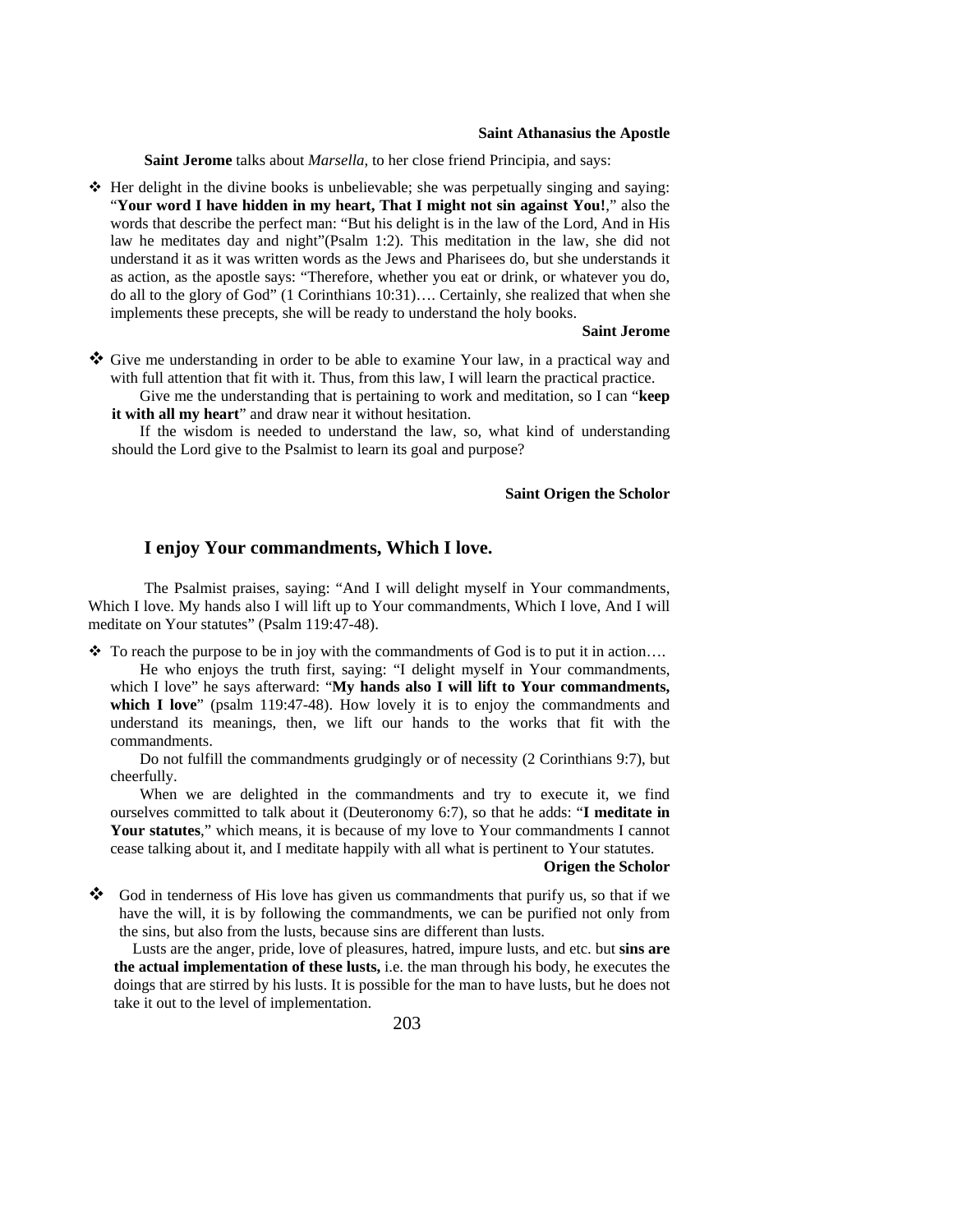The law (in the Old Testament) aimed to teach us not to do what we don't desire for ourselves, so, even the actual implementation of evil was forbidden.

But now (in the New Testament), we are required to expel the lust itself that pushes us toward evil. So we are required to drive out the anger itself, love of pleasures, love of dignity, and other lusts.

#### **Saint Dorothieous**

 "**Incline my heart to Your testimonies and not to covetousness**" (Psalm 119:36), because our hearts and thoughts are not under our control. When you become afflicted with blindness suddenly, this will drive the mind and the soul to confusion and lead them to another direction that differs than your intent. This blindness will call the mind and the soul to materialistic world and take them in to the temporal stuff, present them to the pleasures, and mix them with temptations.

At the time in which we are getting ready to lift up our minds, worthless thoughts swoop into our minds, and we are more likely to slip toward the earthly stuff.

### **Saint Augustine**

### **The change of our perception toward the commandment**

We have received the commandment the way it is and as the Lord permitted it, but by falling we lost the proper perception. The commandment has become nothing but just dos and don'ts. We started to see God difficult and harsh in His commandments; asking us for what is more than our ability. We started to think that He wants to deprive us from the pleasures and to humiliate us, to live without pleasure and fun in the world.

This is the result of the man's self reliance, and of his separation from God. His heart is hardened, and his perception and conceptions have been distorted. "The heart is deceitful above all things, And desperately wicked; who can know it?" (Jeremiah 17:9). And as the psalmist says: "The wicked are estranged from the womb; They go astray as soon as they are born, speaking lies" (Psalm 58:3), and Paul the Apostle assures "having their understanding darkened, being alienated from the life of God, **because of the ignorance** that is in them, because of the blindness of their hearts" (Ephesians 4:18).

This is what the sin has done; it had corrupted our understanding toward God's works. This was clear in the life of the Pharisees, who were able, through their knowledge of the Holy Bible that was in their hands, to acknowledge our Lord Jesus, and to recognize His message and His works. We thought that they were to be the pioneers to witness Him, to believe in Him, and to recognize His love. But because of the sin, their eyes were blind and were not able to meet with the divine love. They viewed Jesus as a mighty one who came to take their jobs, to waste their dignity, and to let them lose their power. The sin had blocked them from understanding the truth. The Lord has clarified it to them saying: "Why do you not understand My speech? Because you are not able to listen to My word. You are of your father the devil, and the desires of your father you want to do" (John 8:43-44).

Through breaking the commandment, Adam lost the concept of the commandment, and also by breaking it; the Pharisees lost their ability to recognize God and His love.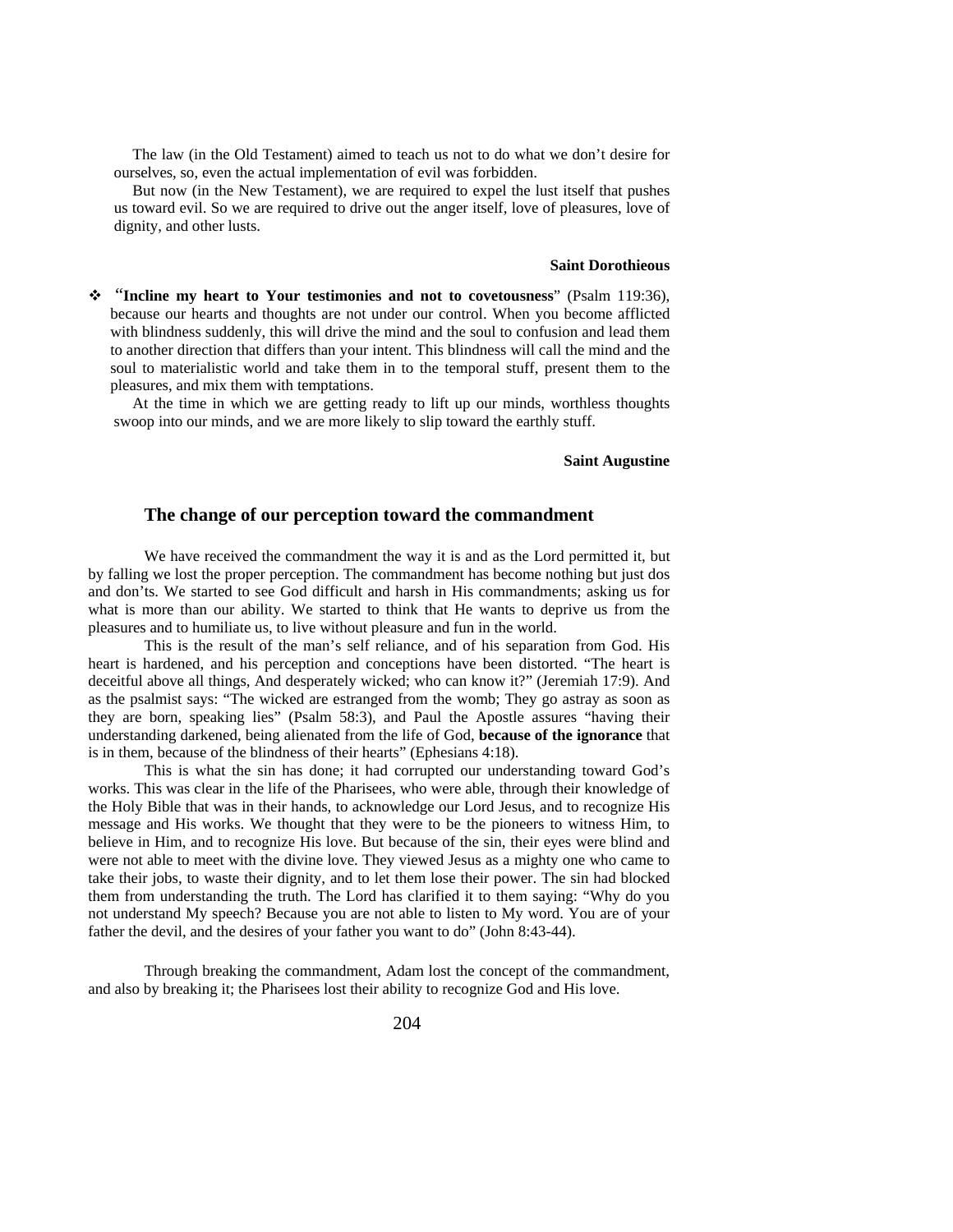The commandment itself has the power to disclose its significance if we admit it and be connected with it. for it is, through the Holy Spirit, able to lead us to true reprimand, as in case of repentance and confession, we perceive the depth of God's love who forgives our sins through His precious blood.

God has assured it when He said: "**If you abide in My word**, you are My disciples indeed. And **you shall know the truth, and the truth shall make you free**." (John 8:31-32), "The words that I speak to you are spirit, and they are life" (John 6:63). "For the word of God is living and powerful" (Hebrews 4:12)

 God is hidden in His commandments, whoever calls Him, will find Him there (i.e. by executing the commandments).

Don't say "I have fulfilled the commandments and cannot find the Lord," because who actually seeks to find Him, will find peace!

 $\triangle$  Also, we have to understand, whether we listen to Him, voluntarily, for He said: "if you love me, keep my commandments… He who has My commandments and keeps them, it is he who loves Me. And he who loves Me will be loved by My Father, and I will love him and manifest Myself to him" (John 14:15, 21)

Don't you see **how is He using His commandments as a hiding place to declare Himself**? The greatest commandment is to love God and the neighbor, and this commandment takes place after we reject all the temporal matters and, when our minds become stable.

### **Saint Mark the Hermit**

 $\bullet$  This way is not subject to be mistaken, I mean Jesus Christ; for He says: "I am the way and the life". This path leads to the Father, for He says: "No one comes to the Father except through Me" (John 14:6).

### **Saint Ignatius of Antioch**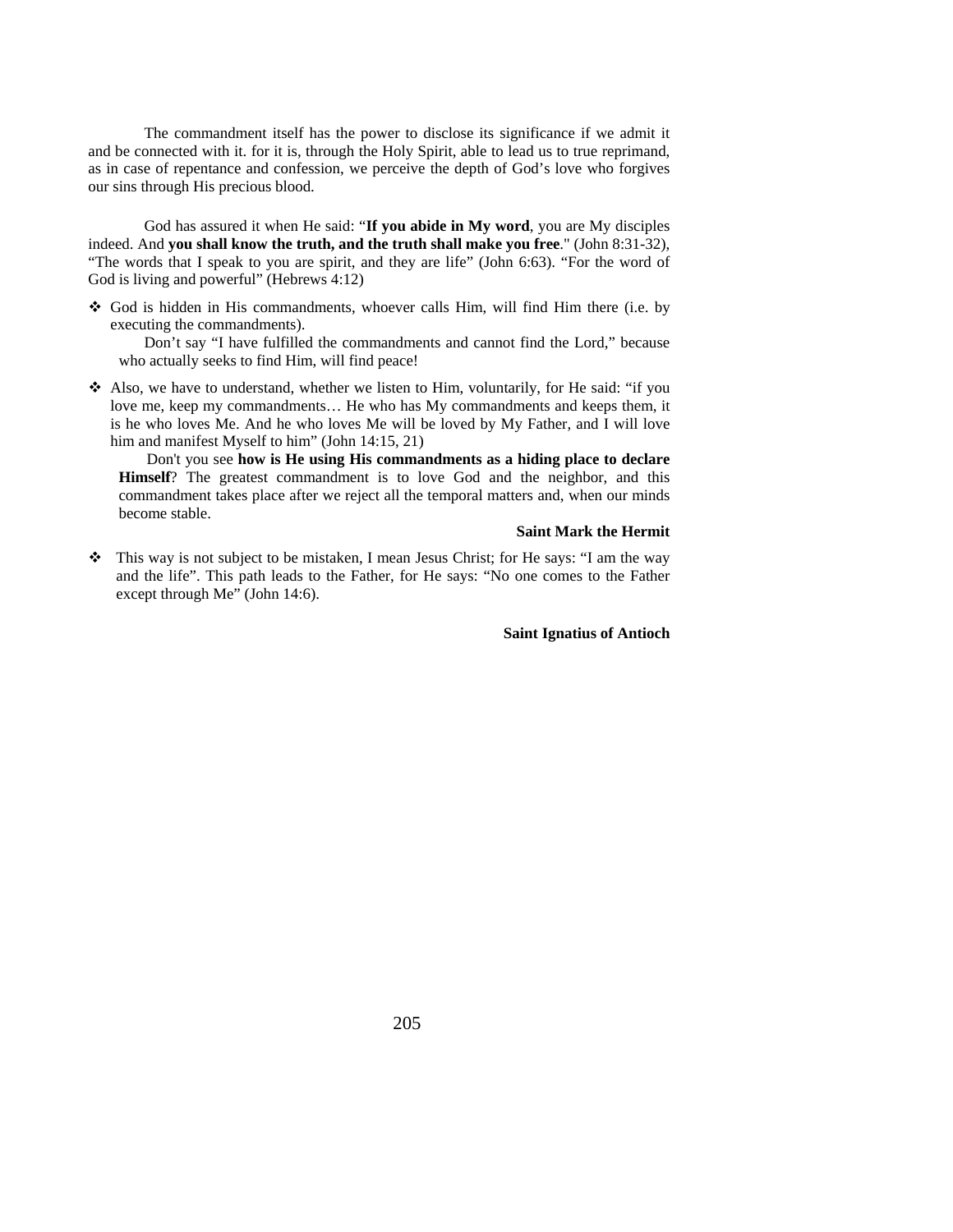### **Divine commandment and the natural law**

The commandment that God had set for Adam in order to practice the love of God or to enjoy the mutual love with God, it turned to be the reason behind his collapse, and that is due to his disobedience and to his tendency to be separated from his creator, the source of his fullness and happiness, now, what did his sons do since they bore inside them the natural law?

Saint Paul the apostle said that God did not neglect the mankind the offspring of Adam, and did not leave them without a witness for Himself, for He manifested Himself through the **invisible nature**, he says: "**For since the creation of the world His invisible attributes are clearly seen, being understood by the things that are made, even His eternal power and Godhead, so that they are without excuse"** (Romans 1:20). He did not leave Himself without a witness, for "The heavens declare the glory of God; And the firmament shows His handwork" (Psalm 19:1). He shows His eternal power and His Godhead through the excellent works of the nature, which He had set with His word, and He is still looking after it and taking care of it, not in purpose of showing off His capabilities, but because of His deep love for us. We sense the love of God which is unprecedented and invisible through His marvelous care, for He gave us these things that are made, for our comfort.

The apostle says: "for when Gentiles, who do not have the law, by nature do the things in the law, these, although not having the law, are a law to themselves" (Romans 2:14). On the other hand, despite this kind of knowledge that was manifested by the natural law, and approved by the visible things, the man could not be saved, but on the contrary, the man was taking a defiant stand in this issue according to the following:

A. **instead of worshipping the living God, they worshipped the pagans**. "Because, although they knew God, they did not glorify Him as God, nor were thankful, but became futile in their thoughts, and their foolish hearts were darkened. Professing to be wise, they became fools, and changed the glory of the incorruptible God into an image made like corruptible man--and birds and four-footed animals and creeping things" (Roman 1:21-23).

**Saint** Augustine believes that those who alleged to be wise and fell in distasteful worships were the Romans, Greece, and the Egyptians who gave glory to themselves under the name of wisdom.

B. **They practiced the lusts of their wicked hearts**: they renounced God who is manifesting Himself for them through the nature, therefore He also abandoned them in response to the lusts of their hearts, this what the apostle meant when he said: "Therefore God also gave them up to uncleanness, in the lusts of their hearts, to dishonor their bodies among themselves" (Roman 1:24). They voluntarily left Him, but because He respects the human freedom and appreciates it, He gave them what they wished for and, left them, so they followed the lusts of their wicked hearts, for men and women committed what was shameful and against nature (Roman 1:26-27). The man in his wickedness **does what is against nature**, offending the nature, so that he lives with suffering.

**Father John Kasian** says: {by virtue of the divine justice, good gifts are given to the humble, and are not given to the arrogant and outrageous, those, who the apostle had said about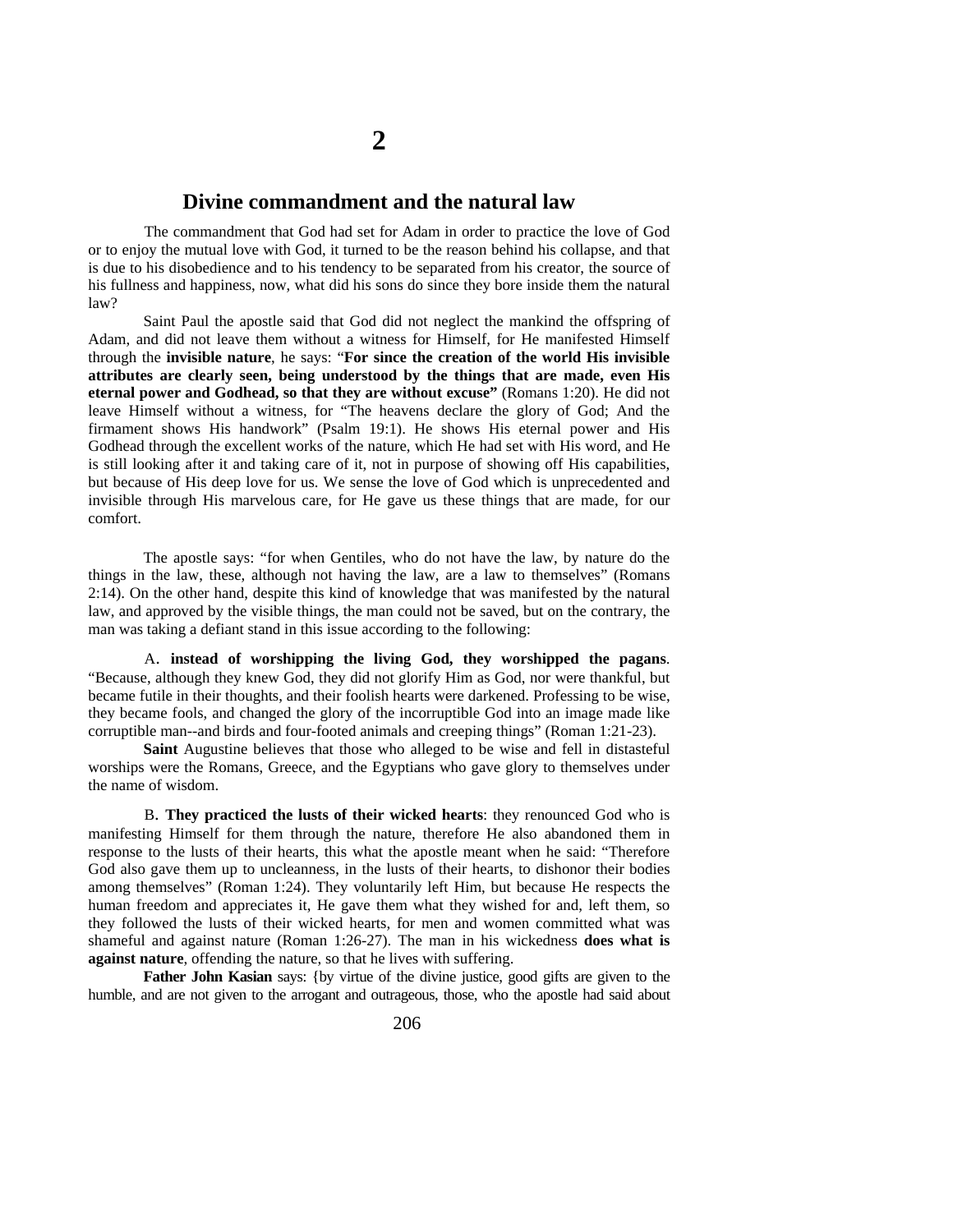them that they deserved to be given over to a debased mind (Roman 1:28).}

**Saint John the Chrysostom** says: [he talks about those in the world who had the natural pleasure, and were able to enjoy it peacefully and with joy, avoiding the shameful works, but they did not… for, they dishonored the nature itself… they brought shame to the nature, and trampled over human laws at the same time.}

C. what is unusual is that the sins and the iniquities devastate the peace of the man and take away his inner joy, but at the mean time **it drives the sinner to arrogance and pride,** therefore they were described in the list as follow: "backbiters, haters of God, violent, proud, boasters….. " (Roman 1:30). **Saint John the Chrysostom** says: {arrogance and sin are a great disaster… if he who is doing good, may lose his labor if he becomes snooty, so how much sin will be found for the one who adds to his sins the sin of arrogance? Because such a person cannot practice repentance}

D. At the time in which the mankind had agreed on rebellion and resisting God, the source of its life, it turned to be a theater for the sins. Every sin distracts the man and throws him into the hands of another sin, and thus, the man becomes like a funny game to sins and evils. When the man violates the simplest of the nature laws, he loses discernment (Roman 1:31), breaks every natural or written covenant, he becomes unloving and unmerciful (Roman 1:31), and thus, he falls under God's warning: "And because lawlessness will abound, the love of many will grow cold" (Mathew 24:12), and the man becomes worse than the predators which gather together in groups according to its instinct, but the man hates his brother.

### **Law and nature**

The law is not for pride but it is to apply it to work. If the law is there to learn the commandment of God and His will, so those who are under the law are obligated to apply the commandment, otherwise, they will fall under condemnation by the law. They will become not only like the Gentiles who fall in sin without law, but they will be worse than them, because they are involved in the sin while being under the law. As **Saint John the Chrysostom** says: {here, he does not only show the equality between the Jew and the Gentile, but he explains how the law was a burden for the Jew. Because the Gentile is condemned without the law; here "without the law" indicates the mitigation of the punishment, for the law won't stand against him… but he will be condemned based on the logic of the nature and the mind. But the Jew, he will be condemned by the law, so his judgment will be based on the nature, the logic alongside with the law, because the care he received will add to the increase of his responsibility. Look to which extent he shows that the Jew is in need to hasten to receive the grace to relieve him. Because if they object that the law is enough for them without the need of the grace, he shows them that they are in need for the blessing more than the Gentiles, because with the law, their punishment will be tougher.}

**Saint Augustine** says: {those who did not hear about the word (word of the Gospel) will be **judged differently** than those who hear it and despise it.

He also says that those who are without law, will be perished, and that could have a terrible impact, but those who are under the law, they will be judged, which means that they have no excuse, and the judgment will lead to their destruction, so the judgment against them will be tougher.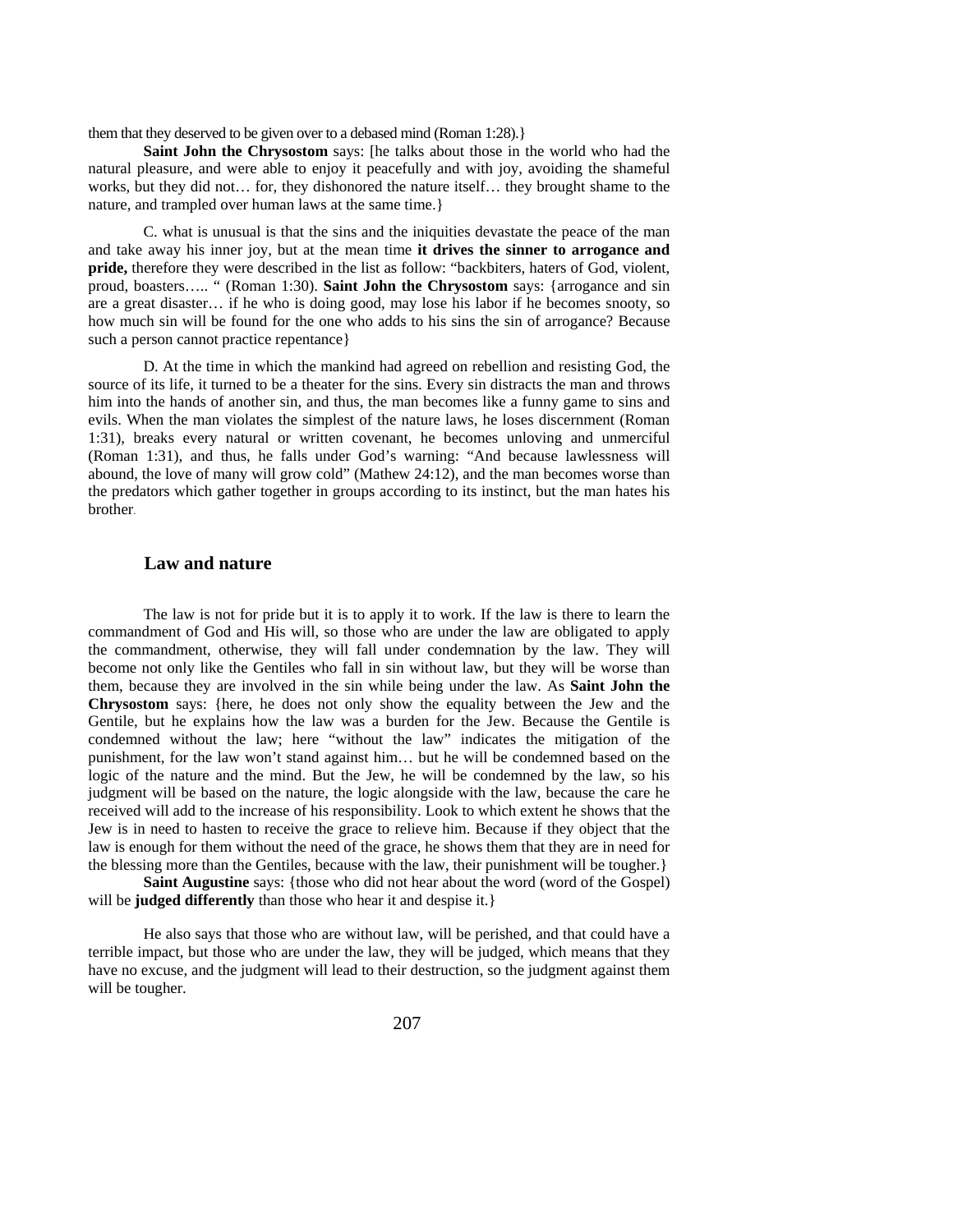- \* The first and the natural law that brings back the soul to God (Psalm 19:8) is the nature, which is blameless, and the children use it for their judgment, it has become a reference for all the earth with great fear (Roman 2:24).
- \* The hunger was the only reason that prompted David to eat from the showbread. When David followed the law, he examined being bound to the law and its restrictions, at the same time he took into consideration the nature and its necessities, and also the things that had been made for the nature to use. David understood that the nature took place before the law. The law is an addition… as it is written that It was added because of transgressions (Galatians 3:19). It is normal for him to eat, without lust, when he is hungry. This is what David did when he was hungry. And this is also what the disciples did when they were hungry. David cannot be blamed for the bread that he ate, and also the disciples cannot be blamed for breaking and eating the stalks of grain on the Saturday to survive.
- Nature is older than Moses and the law, and it was taken as a reference for the wise without pain. Due to the failure of the nature, falling and deviating from freedom, it was necessary for the law to take place to raise it from its fall.
- $\triangle$  Love God because your life is a memoir full of explanations. Be simple and pure for you are a carnal book. Don't fool yourself by adding something to your entity because your nature is pure. Don't disturb your nature by accepting different conceptions! If the nature had remained with its status as it was created, its beauty would have been enough for it without any addition, but because it deviated from its beauty, so the law was to be added to it to control it. And because the nature failed to attain life through the law, so the mercy of God had compassion on it and lifted the law by Jesus birth.`
- Until crucifixion the whole earth lived in the darkness of the night, and the law was like a lamp in the midst of the darkness. The earth was searching for the light of the law such as when the eye searches for the light of the lamp in the darkness.
- The illuminated law that came down from the mount of Sinai to dissipate the darkness of paganism, had used all ways to prove that there is a creator for the world… the educated people had kept the law, as a light.
- $\clubsuit$  Moses, as a child, was nursed the spiritual milk from the law, to become the man of God. But Simon Peter was not nursed the milk as a child, because the living bread, that the Begotten Son gave him, had made him a man a God. Peter did not learn the divine teaching from the two tablets, but he became a substantial apostle because of the gift of Jesus body and blood.

**Saint Jacob Alsrouji**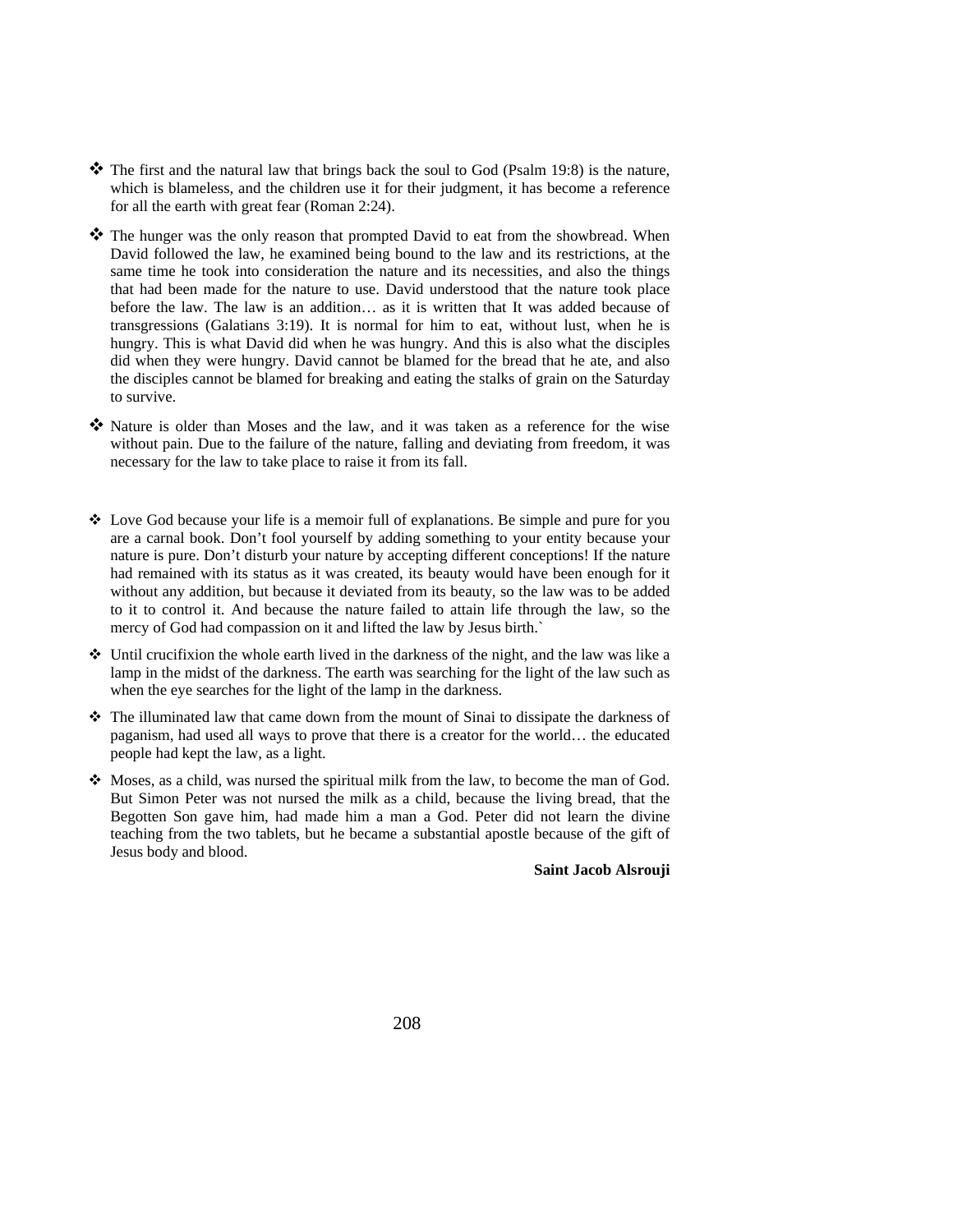### **Divine commandment and Law of Moses**

In the second chapter of the Epistle to Romans, Paul the apostle asserts that the Gentile had fallen in many evils and abominations, breaking the natural law, however, it is not fitting for the Jew to judge him, because the first sinned without the written law, but the second, by using Moses Law, he violated the commandment, so he did not only sinned, but also he was a "**transgressor"** of the law, therefore, he became more responsible and his punishment is more severe.

With ingenuity, **Saint Jacob Alsrouji** portrayed the story of delivering the law by Moses. It is the story of love of God to the mankind which He wanted to bring out of it a heavenly bride. The story begins with the symbol through the Jewish nation to prepare the mankind to accept the Messiah as a heavenly groom.

**Saint Jacob Alsrouji** feels incapable to illustrate the betrothal of the Jewish people to God, and he explains the symbolism of playing the horn during the delivery of the law, and the importance of the music for the bridal ceremony. He talks about the hesitancy of the Jewish people to accept Moses talk once (Moses who is the mediator between God and the Jewish people), and murmuring against him another time. He criticizes the Jews who preferred the golden calf over the Lord during the time of delivering the law. He compares between the soul and the church which is the offspring of peoples, and the Jewish who are the offspring of Hebrews.

Please refer to Father Melatios Bernaba for a poem about the descending of the Lord on Mount Sinai and the symbol to the church for **Saint Jacob Alsrouji**. Both files are in the Patriarchate Journal, 49 (1985) 459-466; 51 (1986) 33-38. Also the text of Father paul Bijan and Dr. Behnam Sony.

#### **You may come down to my mind as You descended on Mount Sinai!**

People of Israel received Law of Moses which was delivered to them by Moses, the greatest among prophets, in a certain way which was appropriate to their spiritual childhood, and at the mean time it bore deep inside the mysteries of "the Divine Word". Because, what is the law, unless of it is the word of God, who is the only one to be the leader, the savior, the guide, and the one that satisfies the soul. He is the one who leads the soul to the bosom of the Father; He leads her way to His divine glories. Therefore, **Origin the Scholar** says: {there He is, deep inside her; the soul finds her heavenly groom and goes with Him to His chamber}.

God talked about the purpose of the law before showing His love to the people saying: "I bore you on eagles' wings **and brought you to Myself**" (Exodus 19:4), as if He wanted to make it clear that the mutual love is the foundation of the law. He loved us and bore us by the Holy Spirit (eagles' wings) and brought us to Himself, i.e. to His divine bosom, in order to experience His inward love and understand His fatherhood.

The Lord said to Moses to Go to the people and consecrate them, let them wash their clothes, and let them be ready for the third day, for on the third day the Lord will come down upon Mount Sinai in the sight of all the people (Exodus 19:10-11). That event took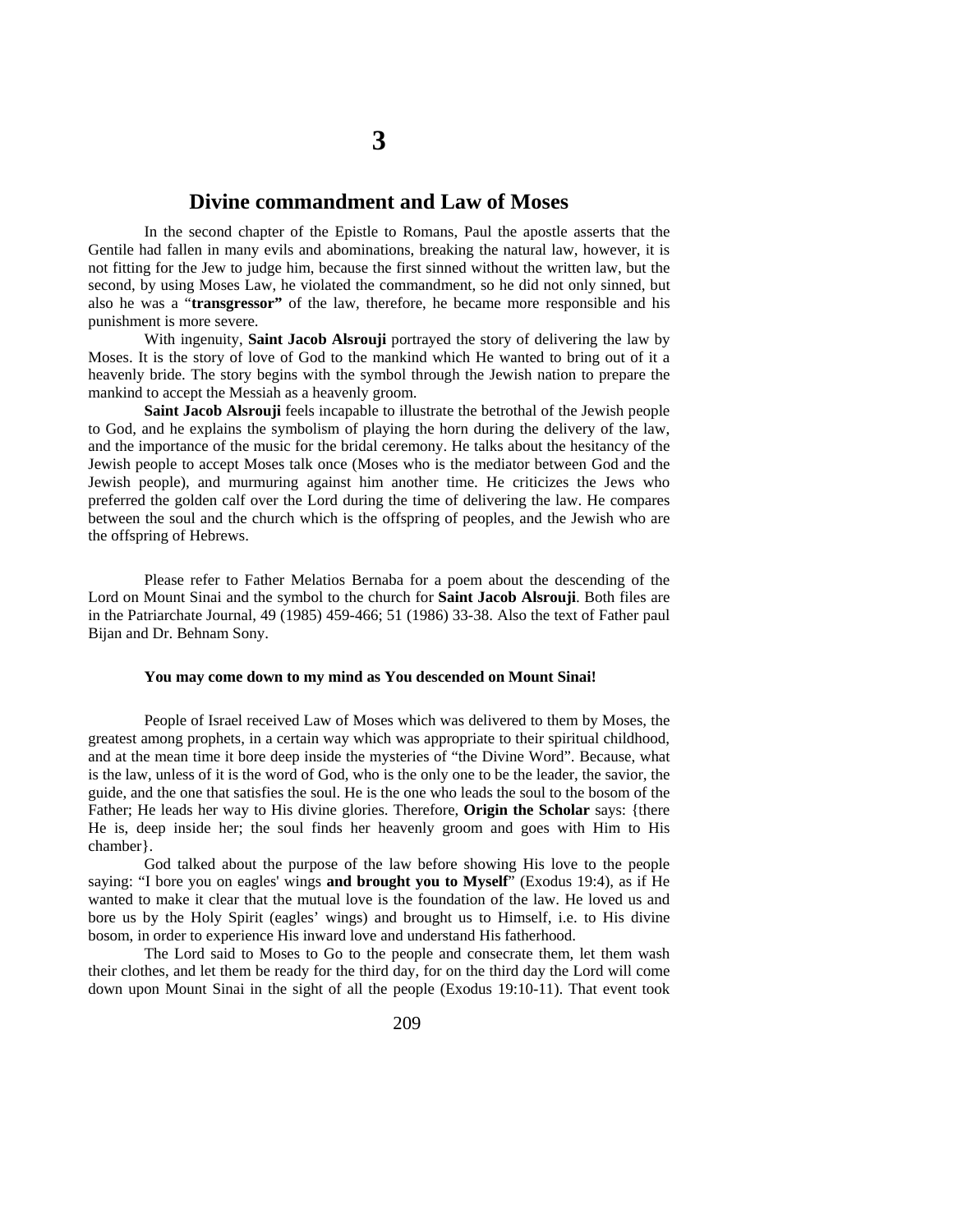place on the third month since their exodus; they were bound to be ready for the Lord coming down in the sight of all, on the **third day**…. Thus, this book contains continuous assurances of the acknowledgement of the power of resurrection inside us. It was not for the people to benefit from the commandment unless they acknowledge the potentiality of executing it through the risen Christ from the dead, who gives a new nature that is capable of executing the divine commandment.

**Origin the Scholar** says: {if you come with filthy clothes you will hear this word: "Friend, how did you come in here without a wedding garment?"(Mathew 22:12), so, the man cannot hearken to the word of God unless he is hallowed first, so he may be holy in both body and spirit (1 Corinthians 7:34), he washes his garment because within few moments he will come to the table of the groom to eat the body of the lamb, and drink the cup of salvation. No one comes to this table with dirty clothes. The Wisdom recommended it also: "let your clothes always be white". You have washed your clothes once when you gained the blessing of baptism, and your body became pure. All the defilement of both the body and the soul has been removed, so "What God has cleansed you must not call common" (Acts  $10:15$ ).}

The Lord warned the people saying: "Take heed to yourselves that you do not go up to the mountain or touch its base. Whoever touches the mountain shall surely be put to death…. whether man or beast, he shall not live.' When the trumpet sounds long, they shall come near the mountain" (Exodus 19:12-13). For Moses, to go up inwardly to the mountain of knowledge, and to take pleasure in the divine mysteries, we are bound not to allow the senses that are wrapped up with materialistic things such as the sense of sight and hearing, to go up with us, nor the animal lusts also. Thus, neither man nor a beast will go up with us, but Moses will go up alone, i.e. only our inner man in order to enjoy what the Eye has not seen, nor ear heard, Nor have entered into the heart of man (1Corinthians 2:9). Our inner man goes up to feel what is greater than the senses and the things that we sense….i.e. the theology itself! So, do not allow a man or an animal that is inside you to prevent you from seeing God, on the holy mountain in you, and from talking with Him face to face!

**There were thundering and lightning, and a thick cloud on the mountain; and the sound of the trumpet was very loud, so that all the people who were in the camp trembled** (Exodus 19:16). In receiving the law, God treated the mankind as young children who they hear the loud sound and get scared, but in the New Testament, the divine word Himself came talking to us as mature sons where He wanted us to be friends and lovers of Him

Why the sound of the trumpet was used? **Pope Athanasius the Apostolic** answers saying: {trumpets bring the excitement of vigilance and dread more than any other sound, or other machine. This method was used to teach them because they were still children.}

**Saint Gregory Bishop of Nieses** deems that the sound of the trumpet symbolizes the preaching of the divine incarnation; the theme with which the prophets honked the trumpet to announce to mankind that His coming was near. But when the apostles came and went up to the top of the mountain, the blast of the trumpet sounded and became louder and louder (Exodus 19:19), i.e. they declared it with more power until their voice reached to the far end of the universe, and their message reached the end of the world (Psalm 19:5).

Now, as our hearts are excited to go up with Moses the prophet, on mount of Sinai, not to enjoy the law, but to be delighted in the divine word, let every one of us cries out with **Saint Jacob Alsrouji** saying:

Help me to describe Your wondrous manifestation on mount of Sinai.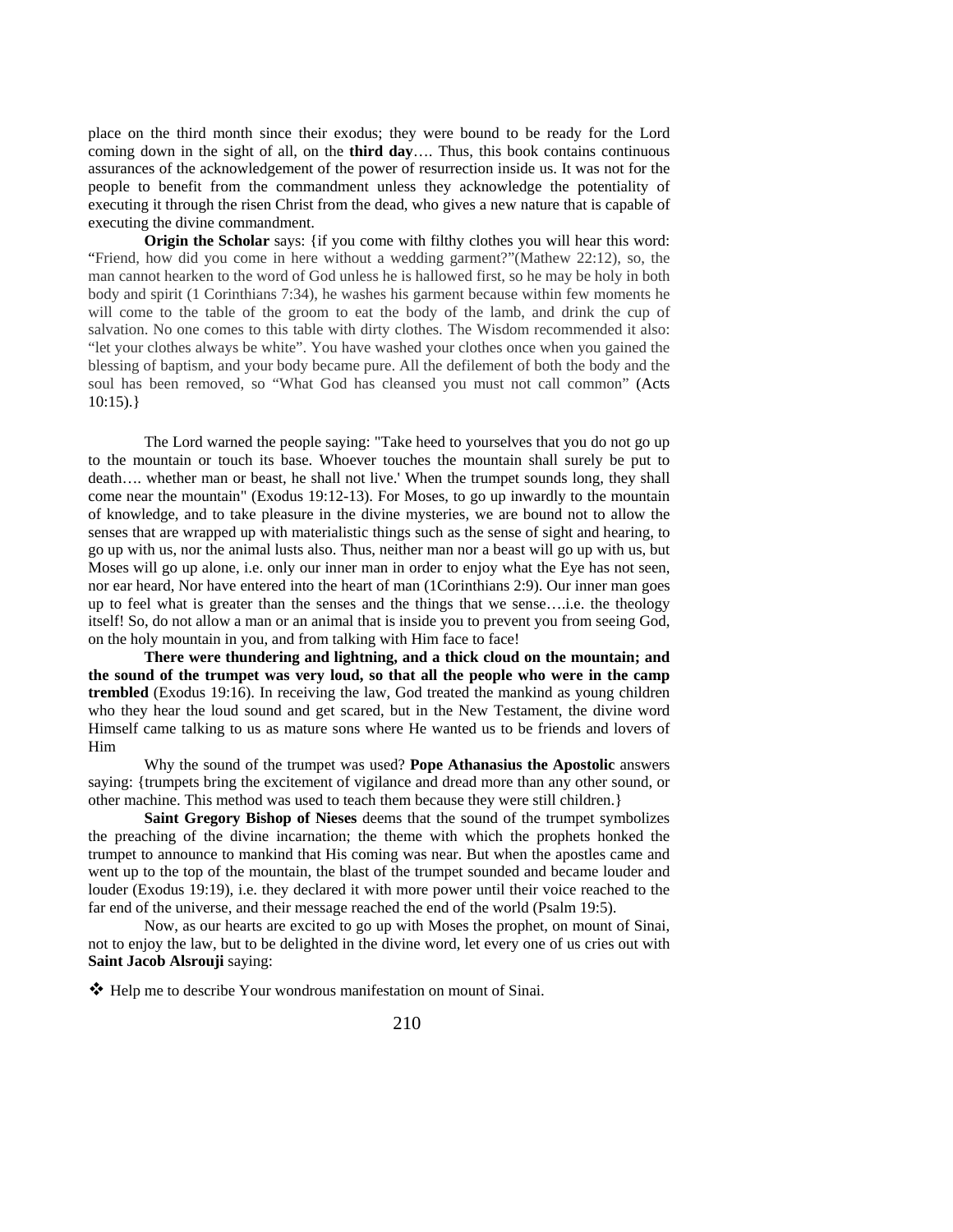The rocky mountain which trembled before Your greatness and Your power, it bore You symbolically, however, You came down upon it, which it is Your handmade. Come down to my mind, so I may understand Your mysteries, for my mind is longing for You.

The earth is not able to recognize You, otherwise it will embrace You as does the mind. Also, the mountains are not capable to receive You in the way the thoughts would do! The mind is broader than the mountain. **The mind is more spacious than Sinai Mountain, so, come down upon it, and the sound of thanksgiving will ascend from it.** It is more capable in glorifying and thanking You. Accept myself that is longing to your beauty. You wanted to have compassion on people who did not understand You, please, have compassion on me, as I beseech You…

 O, You, whom all directions are under your command, You, who agreed to be contained by Sinai mountain, let my intellect contains You as much as could be and without limitation.

You, who descended, and did not come down on the high mountain, come down truly unto the top of the mind that is waiting for You.

O luminous one, with You, my mind smokes like Sinai Mountain, and the smoke of the hymns of Your praise will be ascending from my mind.

Help me to say that the mountain bore You figuratively, and when part of Your power came upon it (according to its ability), it caused it to shake.

You came down figuratively on the top of Sinai Mountain, the rocky mountain, let's come down to the spiritual intellect that is waiting for You.

### **He appeared to sanctify and betroth the earthly girl from Abraham's tribe**

**Saint Jacob Alserouji** portrayed for us the descending of God who is fully in His majesty, whose heaven and earth are not big enough to contain Him, He came to render the law to the daughter of mankind which whom He loves very much, explaining the following:

- 1. His wondrous descending is a sign of His love to the mankind which He seeks to be in union with it.
- 2. The mountain could not bear His descending; however, He approaches the man to renew the covenant with him, and to be delighted in him forever.
- 3. This law was close to be like a charter, God formed it for the mankind keeping in mind how much the mankind can perceive.
- 4. The purpose of the law is to be hallowed with the Holy in order to be ready for the heavenly bridal.
- 5. The Holy is blaming the mankind for its defilement and corruption, and He had sent the law not to condemn it, but it was to preserve the mankind for Him to be justified through Him.
- 6. God chose Moses to betroth the mankind and to announce to the people, God's willingness to be in union with them, and also to write the contract.
- 7. Moses would present the wedding ring that he received in the beginning of his call from the burning bush which was not consumed, i.e. from the incarnated word of God.
- 8. Heaven and earth rejoiced for this bridal, so, the heaven provided the manna to the bride, the wilderness offered all its needs and the rock had been its companion to provide it with water. All of them wanted to present gifts for the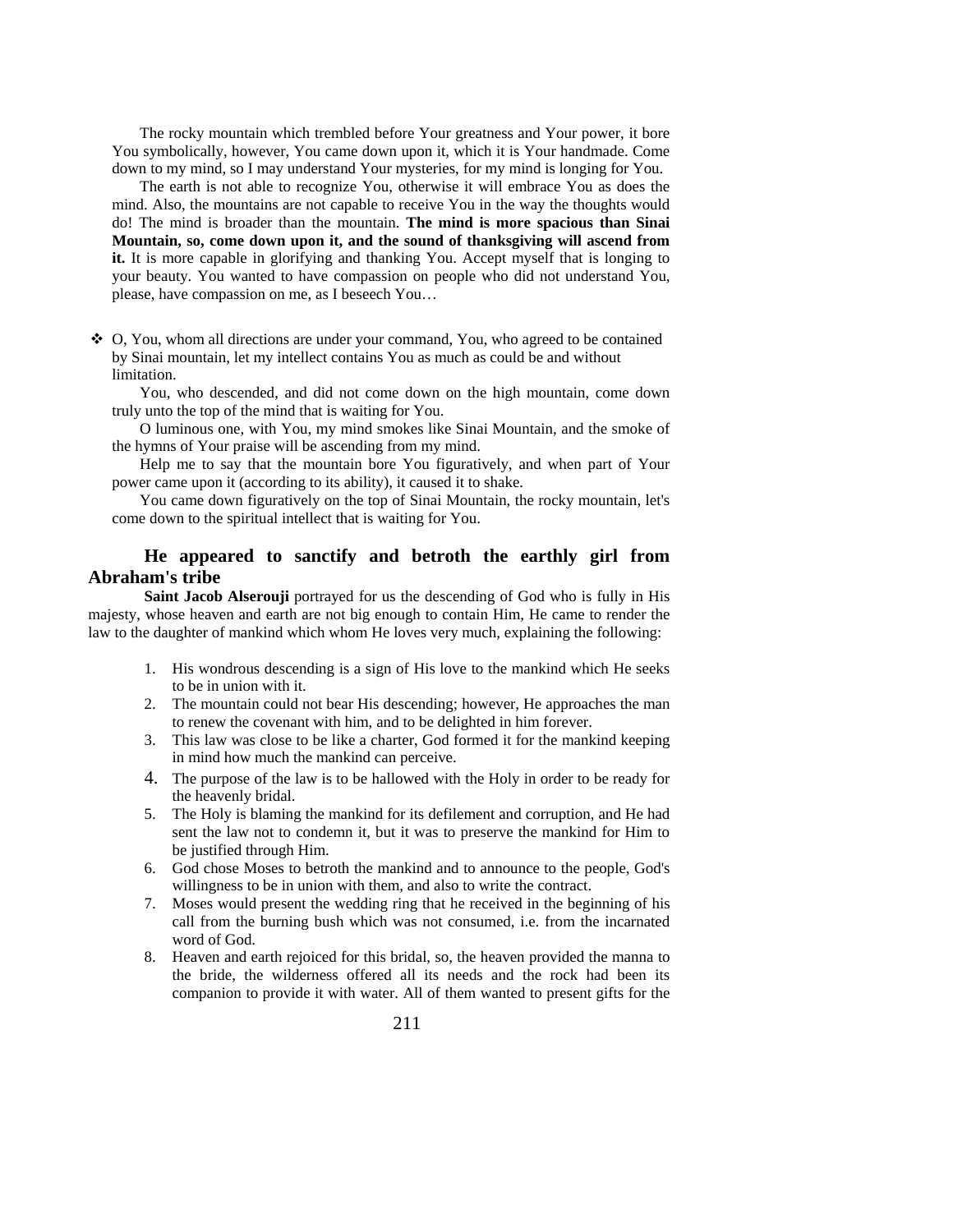beloved bride.

9. The heavenly groom was the cloud during the day to overshadow His bride, and was the pillar of light to guide her and illuminate her path.

That was a simple picture to portray the work of God with His people when He gave them the law. If this was the shadow and the symbol, what should we say about the truth itself, when He came down from heaven to announce to the mankind His absolute love through the sacrifice of the cross?!

 $\hat{\mathbf{\cdot}}$  Think of this mighty one, who is holding all directions: what reason that caused Him to come down on Sinai Mountain?

His mercifulness drew Him toward the mankind to become like her, and **with His love, He came to betroth, and to take the earthly girl**.

He longed to the group, the daughter of righteous, because of its people, to become close to the clan of Abraham's house.

He found out that the young woman is being fooled by the Egyptian; the Holy did not show any disgust toward the adulterer.

He sought behind the lewd to bring her back to Him, so, the daughter of the righteous would be hallowed by mingling with Him.

 **His gorgeous love of mankind has called Him, so He came down to meet its level of understanding**. With His mercifulness and compassion, He came to betroth the daughter of the mankind from the clan of Abraham.

She is the daughter of righteous, its ancestry is honorable. He saw her when she was the symbol of people of Israel….

The Holy did not pay attention to her iniquities and her defilement, but He called her to come back to Him….. So the daughter of the righteous would become hallowed through Him, and would be related to Him.

**He sent Moses to her to betroth her. To renew the covenant with her so she would live with uprightness…** 

**Moses was assigned to go and betroth her. He sent him as a mediator to sign an agreement with her.**

Moses the Levite came down, he performed miracles, and he took her with him and ascended.

**In her finger he put the ring that he received at the burning bush.**

**He betrothed her to the high most and the Holy, he led her out of Egypt in order to keep her immaculate for God.**

**The most high received her on mount Horeb, and gave her unusual gifts**. The wilderness bowed to her.

When she entered, He gave her His offering….. a tremendous pillar of light to illuminate the road before her.

**He was like a light accompanying the bride!....**

**The most high sent her the manna, and from the air, He sent her the quails. The**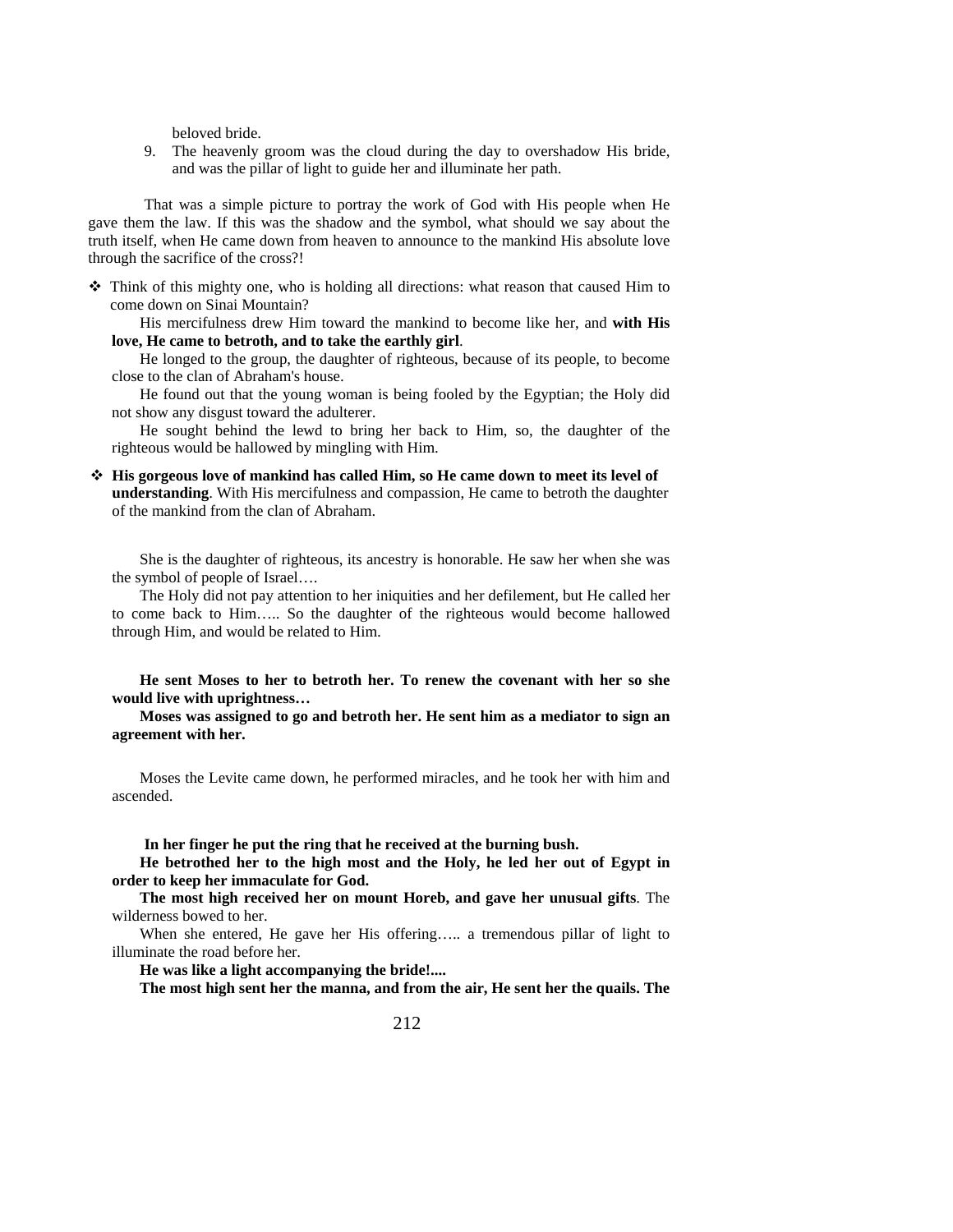**rock provided her with water. The nature furnished its prosperity. All creatures agreed on accompanying her.**

#### **In order to witness the great bridal that was prepared for her.**

Her companions surrounded her, and walked with her, till reaching the Sinai Mountain, the promised place!

 Horeb received her and brought remarkable gifts, the desert bowed to her with its offering, when she entered it.

The whole wildernesses had realized to whom she was engaged, and all natures came to accompany her and celebrate with her.

All elements carried the presents and went before her in a crowd, to come with her to the Holy.

The magnificent pillar of light ran ahead of her to illuminate the road before her, it went with the bride like a lamp, and walked with her.

Gifts from the creatures were presented to her every day, while she was enjoying fabulous food.

The height provided her with the manna that He sent to her, and the depth nourished her with the quails that He presented to her.

The blessed water was running to her from the granite, and all natures supported this one who was bragging.

All creatures promised to go with her, so the world would watch the great bridal that was prepared for her.

**Saint Jacob Alsrouji** 

### **Moses on the mountain receiving the covenant from the Holy**

**Saint Jacob Alsrouji** furnishes a magnificent dialogue between the Holy God and Moses. What does God ask of Moses?

He is announcing to the bride that the Holy gives her the law to attain the following:

1. Establishing a **relation of a perpetual love** with the Holy.

2. Becoming an honorable queen in all nations, the lady of all.

3. **To be a pure, immaculate, and chaste saint without blemish**, to be pure in heart and in mind, outwardly and inwardly.

4. To be the **store of holiness and the provenance of the priests**, and to have in her and for her the prophets who proclaim the hidden.

 $\clubsuit$  Moses has left her in front of the mountain, and he ascended the mountain by himself.

He listened to the voice of the beloved God who ordered him to come down another time.

Go down and talk to the bride, whom I saved and brought out of Egypt, the bride who had been carried as if it was being carried on eagles' wings in the air, tell her what I say:

I made you venerable in all nations, and kept you from evil, so let's be lovers! **There is a precondition between Me and you**:

**Holiness is the key of our relationship…..stay holy, immaculate, pure, and without blemish, clean and sweet**, pure in heart and in mind, outwardly and inwardly.

Be active, impeccable, calm and peaceful, wary, wise and gorgeous, and flawless.

If you come to Me like this, and with these traits, you will be the lady of all, no one is subject to give you orders.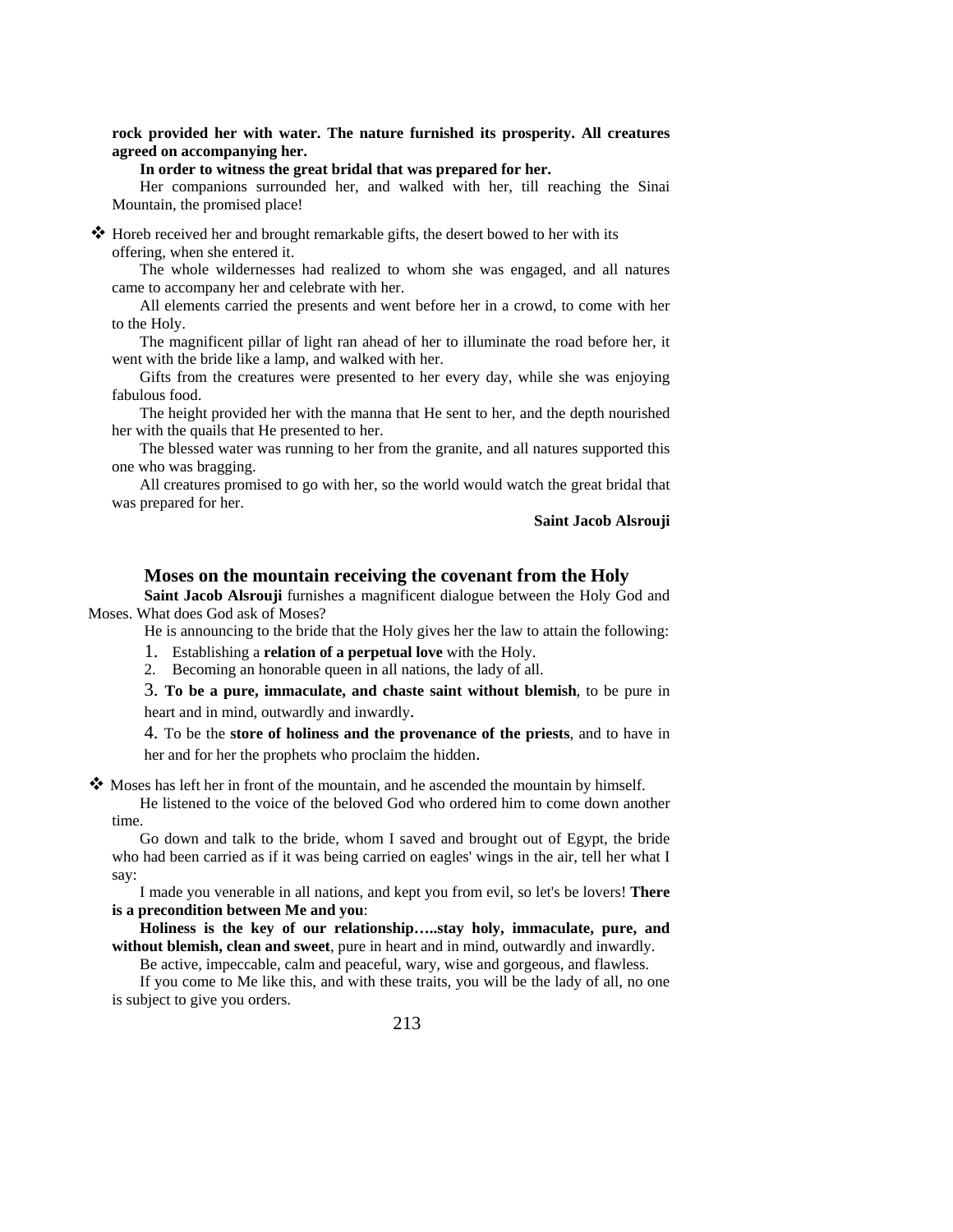I will give you a magnificent crown and the apparel of kings. You will be the store of holiness and the provenance of the priests.

The prophets who proclaim the hidden will be in you and for you….

So the giants won't scare you, nor will the powers terrorize you….

With this covenant, the groom has sent Moses....

### **Saint Jacob El Srouji**

### **My Lord, the girl is ready for all what You requested**

 Moses came down to take the consent of the bride….Moses called her, and asked her in the presence of the elders.

The girl rejoiced, and showed her wish to go with him. Moses made sure that she willingly agreed.

So, he went back to the mountain filled with joy to tell his Lord what had happened. **He shouted: my Lord, the girl is ready for all what You requested!** 

 $\clubsuit$  My Lord, the girl agreed on our secret, as we asked her, and she did not give an excuse to be (a bride), with holiness.

I made a good agreement with her as You told me, and if she is truthful as she says, she would not be stolen.

He answered and said to Moses: turn back and go down to her, to adorn her outwardly and inwardly.

Let her be dressed in white (clothes) from outside, and to be adorned with thoughts of holiness from inside.

**Saint Jacob El Srouji**

### **Moses adorns the bride**

 Moses went down and commenced to adorn the bride; he suffered and was tired of her rebuke and agitation.

He taught and instructed the vulgar not to be defiled, so the hidden groom won't see that.

Furnish His path with holiness to conduct a celebration for Him, and to be able to see His face with purity when you receive Him.

Place the holy crown on your head when He meets with you, so with purity, you enter with Him to the depth of the light.

**Saint Jacob El Srouji** 

### **Moses sanctifies the bride for three days (Exodus 19:11)**

 $\bullet$  So Moses went down to adorn the bride that he brought, thus she would look beautiful to the groom whom she was betrothed to.

He ordered her and she got dressed, he looked at her and she was pretty, he adorned her and she became gorgeous, he warned her many times, he guided her, taught her, and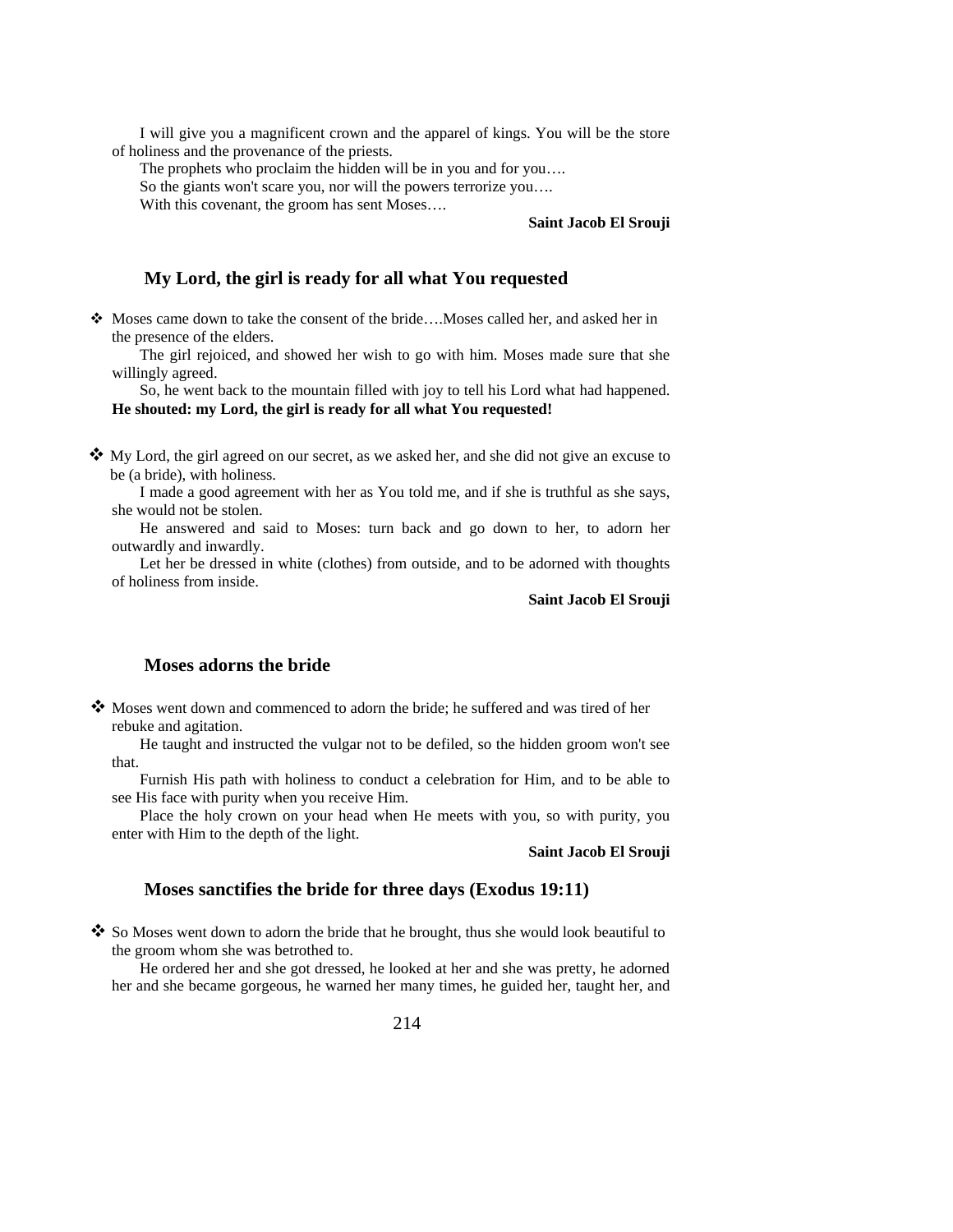completed her beautification.

Moses took care of her for three days; he instructed her and taught her the standard needed to meet with God.

He engraved wise words and put it in her mouth, (he taught her) how to respond to the glorious groom when He calls her.

Moses, her guider and her instructor, he raised her and educated her, in order to obtain the cheerful face before the Holy.

She learned how to approach the groom, and which image she should wear when she reaches him.

And when she was getting ready for three days to be holy, the groom came out of his place to descend to her.

**Saint Jacob Alsrouji**

### **The Lord weds people of Israel**

 $\clubsuit$  There was a reason that prompted Him to bring down His power on Mount Sinai in order for the group to marry Him, and to keep the dignity.

If he did not come down, the group might have said, after its adult6ery: I still do not see him, how do I wait for him?

And if this was the case, so he used the figurative excuse, and the word spread: behold, the Lord descends on the mountain.

How wonderful, as if he was fully descended on the mountain, Sinai trembles, because the mighty and the powerful had walked on the top of it.

The smoke ascended from all over the mountain to assure that the fiery had descended there.

The stone has melted with the fire that broke out in it, to believe that the one who wore the flame was there.

The lightning hurried, the thunders continued, and the sounds were terrifying, to make them believe that the dwelling is there.

The cloud extended over the multiplied veil, and He surrounded the mountain as if he was there inside the group with all His fullness.

He spread the fogs like handkerchiefs in all directions outside it, keeping her dignity, He is her groom.

He kindled the rays of light in the air, like the lamps that were truly lit before Him, as if it was to honor Him.

When she was certain that He came to her and He was with her, in a short time, she formed a calf and committed adultery.

#### **Saint Jacob Alsrouji**

### **The descending of the Lord on Sinai**

 $\clubsuit$  The group is trembling and Moses supports her with fear, the mountain is smoking and the most high is mighty, and Sinai is burning.

The sounds are frightening, scenes are marvelous, thunders are quickened, ranks are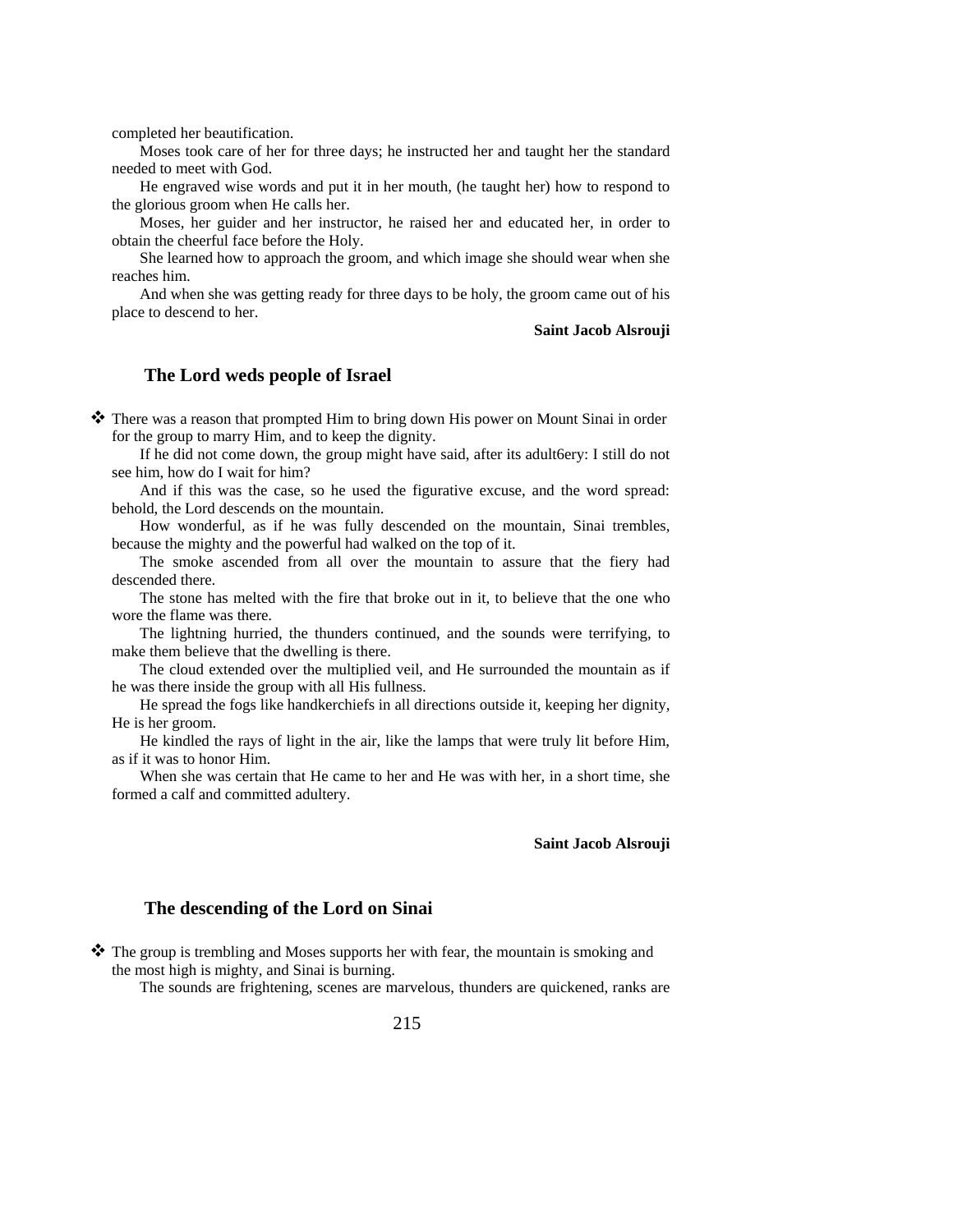lined, rows are extended, and the orders are glorified.

Thousands surrounding and meeting, principles are ready, seraphim are glorifying, cherubim are hovering, and the (heavenly) are flying.

The scene is wondrous, the view is peculiar, the dwelling is hidden, the cloud is pausing, the fire is burning, and the cry is loud.

Glory is everywhere, light is pouring and spreading, the sound is strong, and the noise is getting so loud.

And Moses is humble, the groom is dear, the bride is despised, the place is decorated, and the beauty is gorgeous.

Repentant are sitting, the world is joyous, the bridal is ready, and the one who was robbed, rejects the bridal.

The writer stops while carrying the pen to sign the agreement, and the groom waits the world to sign for the dowry.

The daughter of Abraham rejected this groom, because the friend of the calf was not interested in this relation.

The groom brought out the wondrous flame clothes, out of the box of clothes that belong to God which He brought down with Him.

The place is warm by the woven clothes of flame, which covers the intangible bed of fire.

The daughter of Abraham was surrounded by intangible coverings because she was promised to win God.

The apparel of the dark clouds stretched outside; it was black, thick, and tacky.

The winds were pushed a little to allow for the group to see this beauty that is inside it.

Fogs and burning fire were inside, and on the top of the mountain and outside it; there was thick air, in honoring of her.

The glory was concealed in the depth of the clouds, which was shown, but not shown as it was…..

The cloud had covered the splendor of His face, when it allowed little of the light to brighten over the viewers.

A blessed light had overflow out of its care: a small part of the glory that was seen by the people.

When the light gushed to be visible, the cloud blocked it, Sinai Mountain was smoking, and here is the symbol supports it so it won't melt.

When little of the glory was shown through the fog, it was blocked by the cloud, lest it spills over the viewers.

They saw it, but not exactly, so that the inner glory would sparkle within their thoughts.

That scene which was hidden from their eyes had become a motive for them to recognize that he, who is inside, is greater.

Little of the light was revolving in the fog, and they were frightened, because if it had spread, it would have burnt the world.

They saw it through the cover of the cloud, and because it was hidden, so it raised confusion for all around it.

When something is far and hidden, it becomes very precious, so that the cloud had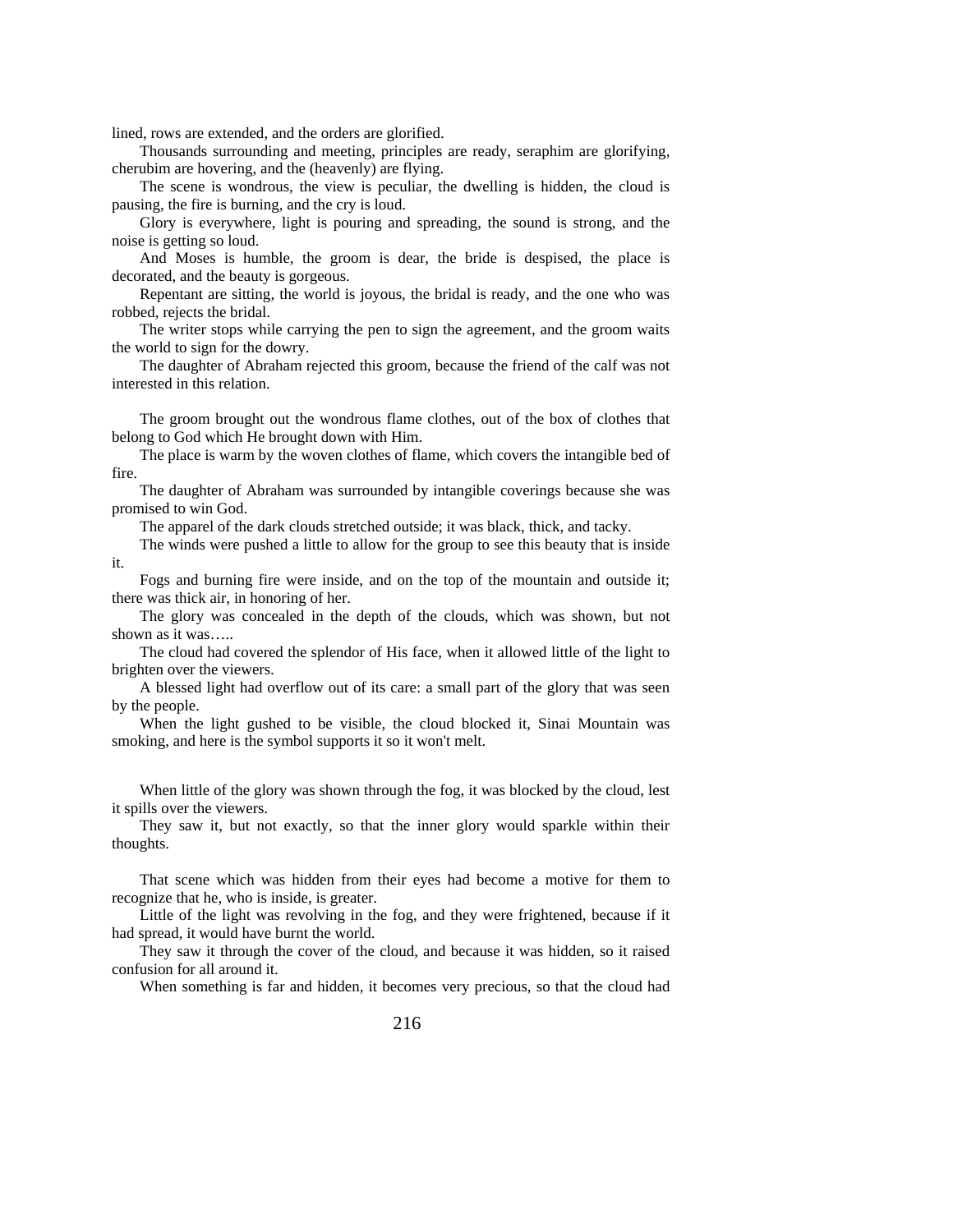become a cover for the mountain

The smoke rose to show that the fire had thickened the fog to cool down the flame. Sounds came out as if the horn honks there, and the mountain trembled as if someone is suffering under its weight.

The smoke was there to show the fire, Sinai was shaken as if his dwelling had come there.

The loud heavenly sounds shuddered, because the Lord of the high most came down on the mountain with His camp.

The creatures trembled with the sounds and the astonishing scenes, because the Lord of the wilderness had come on Sinai and in the fog.

Thunders had spread far away on the top of the mountain, and pointed out: the king is her.

The trumpets sounded so strong on Mount Sinai, informing the earth to meet and announce: The Lord is present there.

The singing of those who are watchful honks inside the clouds, it made those who are out, to believe that He is present.

When the light of the fire spread in the fog, the clouds pushed it away, lest it overflows outside it.

When the flame melted down on the top of the mountain, the cloud encircled it so it won't fall on those who were below.

When the waves of the burning coals rose on the tops of Sinai, the fresh air received it quickly.

The cloud was outside, and the flame was inside it, to cool the heat with coldness.

The stunning scene was blazing on the top of the mountain, and it was hiding so it won't fully appear.

The light was in the care of the multiple clouds, it was contained there lest it inundates the earth.

**Saint Jacob Alsrouji** 

#### **Isn't the mediation of Moses a symbol of the mediation of the Son of Man?**

 This is the great secret! It caused the minds to be puzzle and the hearts to be fascinated…..

**Didn't the redeemer of mankind, Christ the Lord, come down from up high, the same as when Moses came down from the mountain?** 

Or, isn't the mediation of Moses a symbol of the mediation of the Son of Man? O, the wise ones listen to what was said:

"The Lord will appoint to you a prophet like me, by him; the daughter of Abraham was delivered out of Egypt.

And by him, she was betrothed to become a bride for the Holy.

Through His redemption, the Father forgave the mankind. So, the Son came down to save the mankind.

He purified her and brought her back, pure, to His Father. He put on her the clothes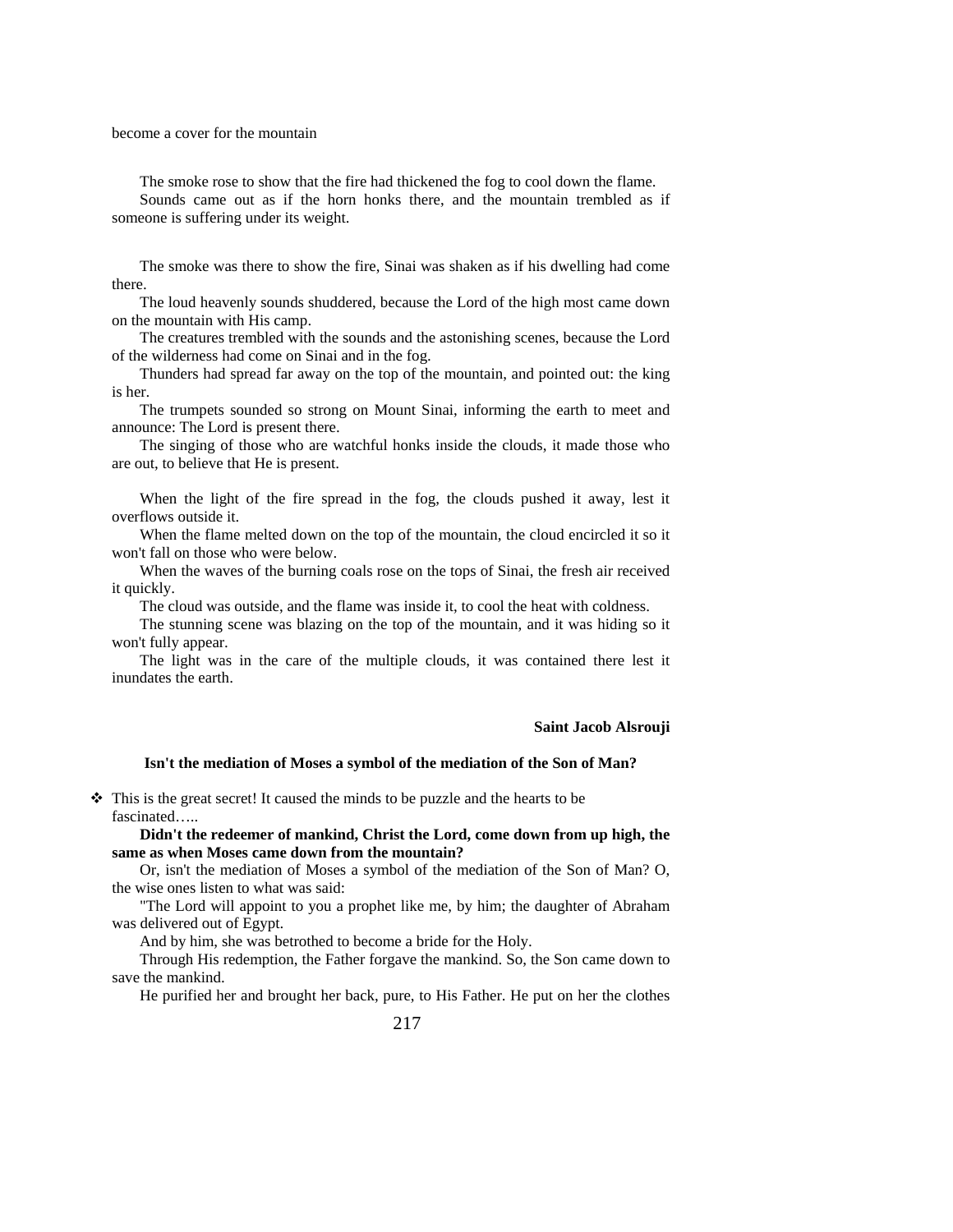of righteousness; He saved her, made her clean and He betrothed her to be His bride.

**Moses put the white clothes, the symbol of purity, on the daughter of Jacob. And Christ put chastity on the soul, through the water of baptism.** 

**Moses sanctified his people for three days. And by the Lord Jesus, the consecration continues to be forever.** 

His pure blood that was shed, and His holy body, they are still representing Him till the end of the world.

To symbolize this fact, Moses dared to call the Son of God "a prophet like me"…

#### **Saint Jacob Alsrouji**

In short, God showed His love to His people by giving them the law, not in the form of orders and prohibitions, but it was a covenant, so they understand what they are to believe. He wanted them to yearn for holiness that prepares them to be a bride for the Holy, and at the mean time, He prepares them for the coming of the promised Messiah, the savior of the world.

Unfortunately, Moses came back to find them honoring the visible golden calf instead of God, their God who saved them from the bondage of Pharaoh. Truly, their commitment to the law was literally (word by word), and they counted themselves as guards over it, without saving it in their hearts or applying it in their conduct. They cling to the deadly literal (word by word), and they brag about it, meanwhile they were breaking it. The apostle says: " You who make your boast in the law, do you dishonor God through breaking the law?!" (Romans 2:23), for they gave God and His precepts their back not their face, they broke the law and fell under the curse, even after the Messiah, the incarnated word of God, came, they did not acknowledge Him. The reason behind their disbelief was that they were slaves to literal (word by word), instead of enjoying the freedom of the spirit. The prophet says: "For as many as are of the works of the law are under the curse; for it is written, "Cursed is everyone who does not continue in all things which are written in the book of the law, to do them."Christ has redeemed us from the curse of the law, having become a curse for us (for it is written, "Cursed is everyone who hangs on a tree")"" (Galatians 3:13).

### **A Veil on Moses' face, Moses who received the law**

Now it was so, when Moses came down from Mount Sinai (and the two tablets of the Testimony were in Moses' hand when he came down from the mountain), that Moses did not know that the skin of his face shone while he talked with Him. So when Aaron and all the children of Israel saw Moses, behold, the skin of his face shone, and they were afraid to come near him. Then Moses called to them, and Aaron and all the rulers of the congregation returned to him; and Moses talked with them. Afterward all the children of Israel came near and he commanded them as the Lord has spoken with him on Mount Sinai.

And when Moses had finished speaking with them, he put a veil on his face. But whenever Moses went in before the Lord to speak with Him, he would take the veil off until he came out; and he would come out and speak to the children of Israel with all the commandments.

And whenever the children of Israel saw the face of Moses, that the skin of Moses' face shone, then Moses would put the veil on his face again, until he went in to speak with Him. (Exodus 34:29-35).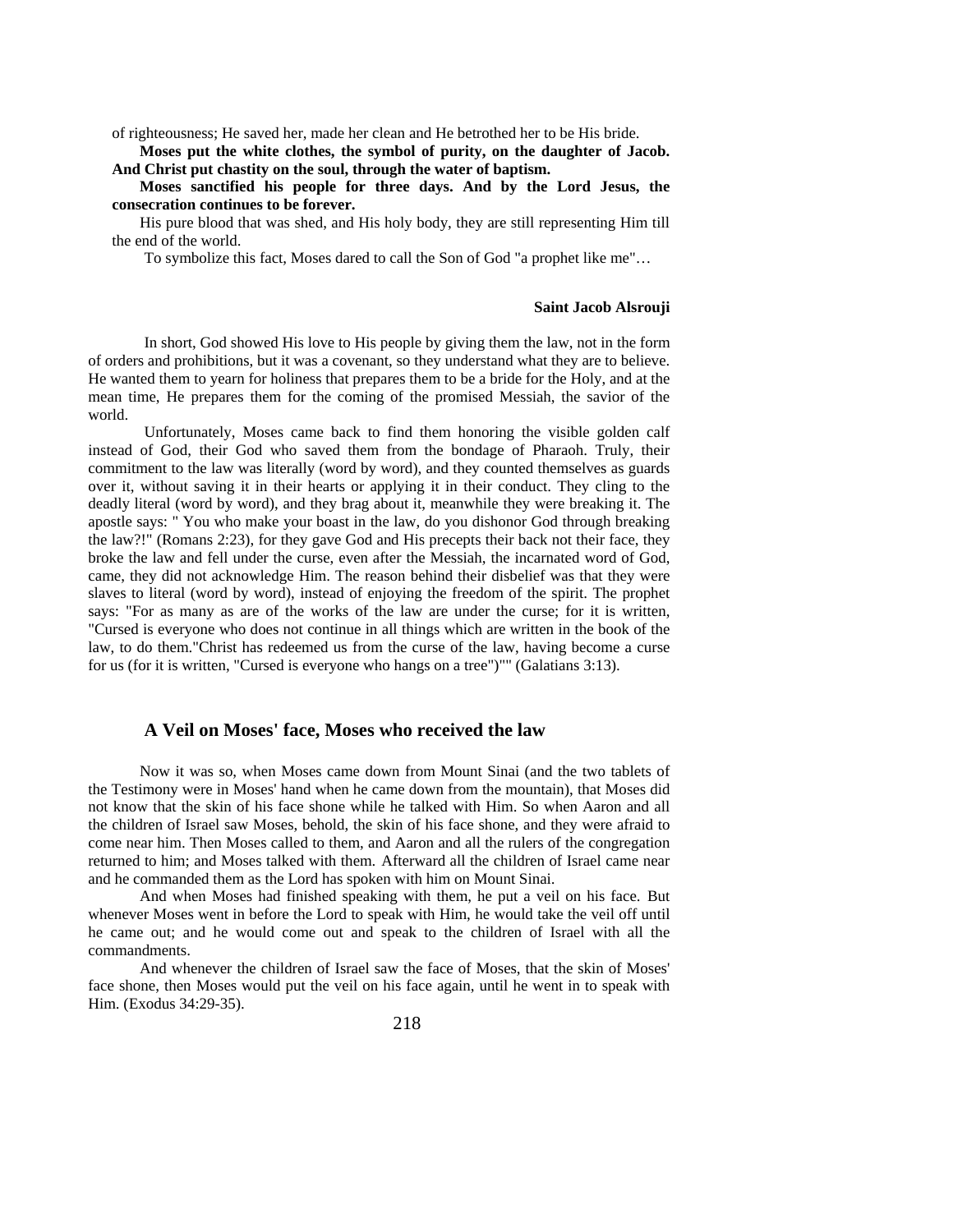The Jews could not bear to meet with God; they could not even bear looking at Moses' face, because his face carried the reflection of God's splendor on him. The apostle says: "unlike Moses, who put a veil over his face so that the children of Israel could not look steadily at the end of what was passing away. But their minds were blinded. For until this day the same veil remains unlifted in the reading of the Old Testament, because the veil is taken away in Christ. (2 Corinthians 3:13-14)

The people of children of Israel were not ready to look at Moses' face, shining, which was a temporary glory that would be taken away. God allowed them to see this, so they would ask for what is greater: the eternal glory that would not vanish. If they focus on the literal (word by word) not on the spirit, and if they close their eyes so they won't see the light of the Gospel that given to them, then, their hearts will be blinded and they will be full of foolishness. As if the veil which blocked the brightness of Moses' face from them, still remains. Darkness and foolishness has become the veil that stops them from looking at the glory of the Gospel to shine on them.

- What happened with the case of Moses, it always happens with the case of the law. What is said is not an accusation to the law, and has no reflection on Moses who wore a veil, but it is an accusation against those who are not open minded and they care for the literal of the Jewish Law. The law has its own glory that befits with it, but, they were incapable to recognize it. So, why should we be wondering that the Jews did not believe in Christ, and they did not even believe in the law?
- $\hat{\mathbf{v}}$  The veil covered their hearts….because of the heavy and carnal mind of the Jews…. Don't you see that the veil was not on Moses' face, but it was on the Jewish insight? This has happened, not to hide Moses' glory, but they did not see it, because they did not find a way to see it. It was their fault; this did not make Moses unknown for anything… Paul the apostle says that there is no need for us to cover ourselves as Moses did (Exodus 34:33), because we are capable to see the glory that surrounds us, even if it was brighter than the first.

#### **Saint John the Chrysostom**

 Why does he say so? Because he, who focus on the literal and mere meaning of the law, and just pays attention to memorizing the law, his heart will be as if it is wrapped with the acceptance of the Jewish literal, like a veil. This might happen to him because he is unaware that keeping the law in a carnal way has been taken away through the presence of Christ, and because the symbols had been fulfilled to the facts of the future.

He, who has the ability to look at the depths of the meanings of the law, and afterward, will be able to pass through the ambiguity of the literal (word by word), as if passing through a veil, to reach the things that are unspeakable, he will be like Moses who took off the veil when he talked with God. He is returning from pursuing the exact literal of the law, to be following the spirit. The veil on Moses' face coincide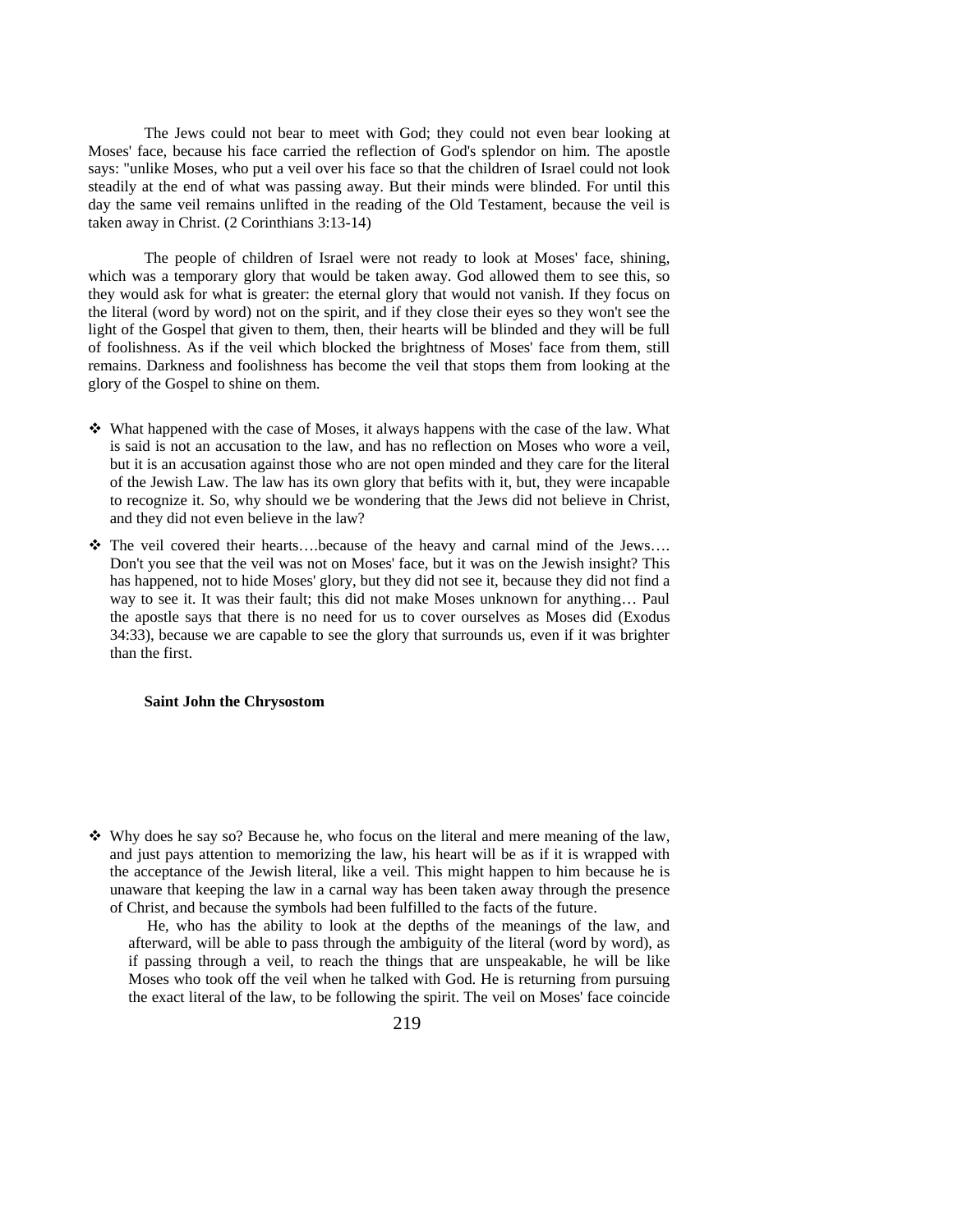with ambiguity of the teaching of the law, while, the spiritual meditation matches with the return to God. He, who is like this, is more likely to be like Moses, whose face was glorified by declaration of God.

When objects are put close to bright colors, they get a touch from the brightness that shining around them; it is the same for he, who focuses with a steady look at the spirit. He is glorifying the Lord to reach greater level, and his heart will be enlightened, as if from a light that is pouring from the truth that of the spirit. This is the" transition," to the glory of the spirit, it reaches a point which is not rare, or fade, or not clear, but it is as we expect for he, who is enlightened by the spirit.

#### **Saint Basil the Great**

- Truly, the Old Testament of the Sinai Mountain has produced the children of bondage, now it does not aim to anything except to bear witness for the New Testament. The words of the apostle would be truthful: "But even to this day, when Moses is read, a veil lies on their heart, but when a man from the Old Testament turns to Christ "**the veil is lifted**". This is what happened, those who are making a change by turning from the Old Testament to the New Testament; they begin to look for spiritual happiness more than worldly happiness.
- Without doubt, there is a veil in the Old Testament, which is lifted once the man comes to Christ. During crucifixion, the veil of the temple was torn in two (Mathew 27:51), to meet the meaning of what the apostle said about the veil of the Old Testament which was abolished in Christ.
- **The Old Testament was not abolished in Christ, but it was the veil which blocked the understanding of it through Christ. It means that the Old Testament would become visible and clear, and without Christ, it is hidden and mysterious.**

The same apostle added promptly:" **when one turns to the Lord, the veil is taken away".** He did not say: "the law or the Old Testament is taken away". It is not so! With the grace of God, what was covered is taken away because it is not useful, **the cover that hides the useful truth, is to be removed.** This is what happens to those who are interested in seeking the meaning of the holy books, being eager to learn with piety, not with pride and evil. They receive clear explanation of the order of the events, the reason behind words and actions, and the harmony between both testaments, New and Old, so, there should not be one point without complete understanding.

### **Saint Augustine**

 $\triangle$  While the (bride) turns the pages of the prophets, page by page, as an example, she finds Christ in there. As the veil, which once covered these pages, now, it has been removed, she can realize Him, manifesting and becoming clear in these pages that she is reading, He comes out of it in a quite clear proclamation.

### **Origin the Scholar**

 $\hat{\mathbf{v}}$  The shadows bring up the truth, even if it was not the exact truth. Therefore, Moses, who was revealed to him by God, had laid a veil on his face, and thus he spoke to all the children of Israel. But, by this action, he cried out that it is befitting for the individual to look at the beauty of the truth, not through the outer and the symbolic look, but by the hidden meditations within us (2 Corinthians 3:15-16). Therefore, let us lift the veil of the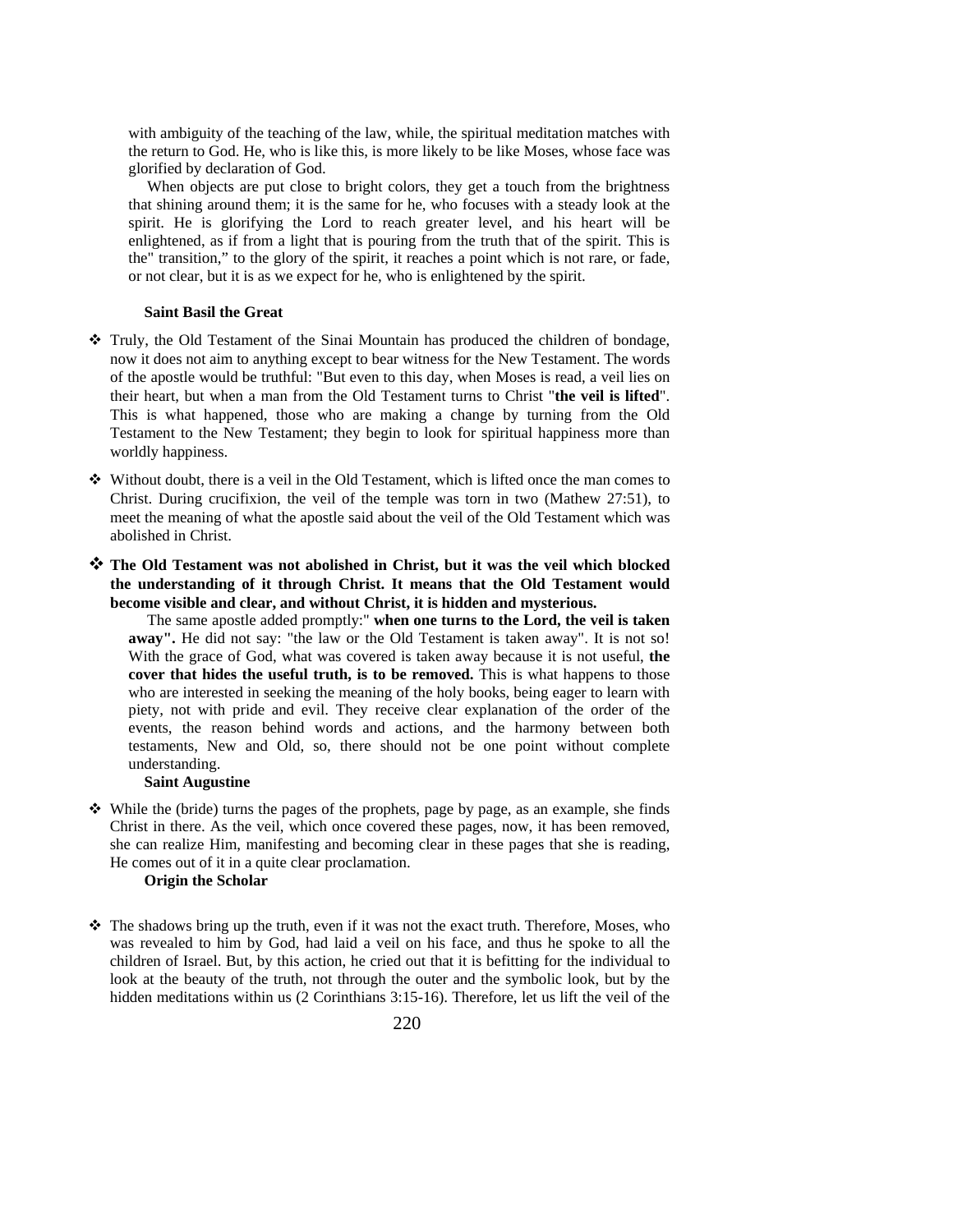law, and liberate Moses' face from all the covers, in order to see the truth clear and naked. **Saint Kirellos Alsakandary** 

- The veil of the temple was torn in two, because what was concealed in Judas was unveiled to all nations. The veil is torn to reveal the mysteries of the law to the believers, but for the unbelievers, it is still hidden until this same day. When Moses was read – the Old Testament – in a loud voice by the Jews every Saturday, in accordance with the apostles, "**the veil covered their hearts**". They read the law which tells the absolute truth, but they don't understand, because their eyes grow in darkness, where they are unable to enlighten it. Truly, they are like those whom the bible says about them : "Who have eyes and see not, And who have ears and hear not"
- ÷

#### **Saint Jirome**

 $\cdot \cdot$  It is appropriate for us to know that removing this veil is kind of a blessing, because it is right for the eye to be free of any restrictions, so it becomes able to see the beauty of the beloved.

### **Saint Gregory Bishop of Nisis**

### **The law leads us to Christ**

The apostle says: "For Christ is the end of the law for righteousness to everyone who believes" (Romans 10:4). "Therefore **the law was our tutor to bring us to Christ**, that we might be justified by faith" (Galatians 3:24).

The Jews are like children under the supervision of a teacher

The law is our teacher, it leads us to the Master, and Christ is our Master…..

We fear the teacher, and the master refers to the path of salvation. The fear brings us to liberty, liberty leads to faith, faith leads to love, love brings sonship, and sonship brings inheritance. Therefore, where there is faith, there is liberty, because the slave works in fear, but person who is free, he works with faith. The first is under the literal, and the second is under the blessing. The first lives under bondage, and the second is in spirit. "Where the Spirit of the Lord is, there is liberty"

\* The Lord did not say that the law was halted, but it was a start of the Gospel preaching; as if, what was considered a lower level, should be halted in the presence of what is better, therefore, let's strive diligently to win the kingdom of God! Let's take Jesus by force, with strong jealousy, not with coldness, because fierceness in faith is piety, and coldness is a sin.

#### **Saint Ambrosios**

 $\hat{\mathbf{v}}$  The law which was not completed through the requirements of the literal, it was fulfilled by liberty of grace.

### **Saint Augustine**

 $\clubsuit$  (Paul) says that the law was our tutor to bring us to Christ.... the law did not ever hinder them from believing in the Son of God, but rather it urged them to do so by saying that the man cannot be free from the wound of the old sin unless through believing in Him, He, who took the likeness of the sinful flesh, and was lifted up from the earth, on the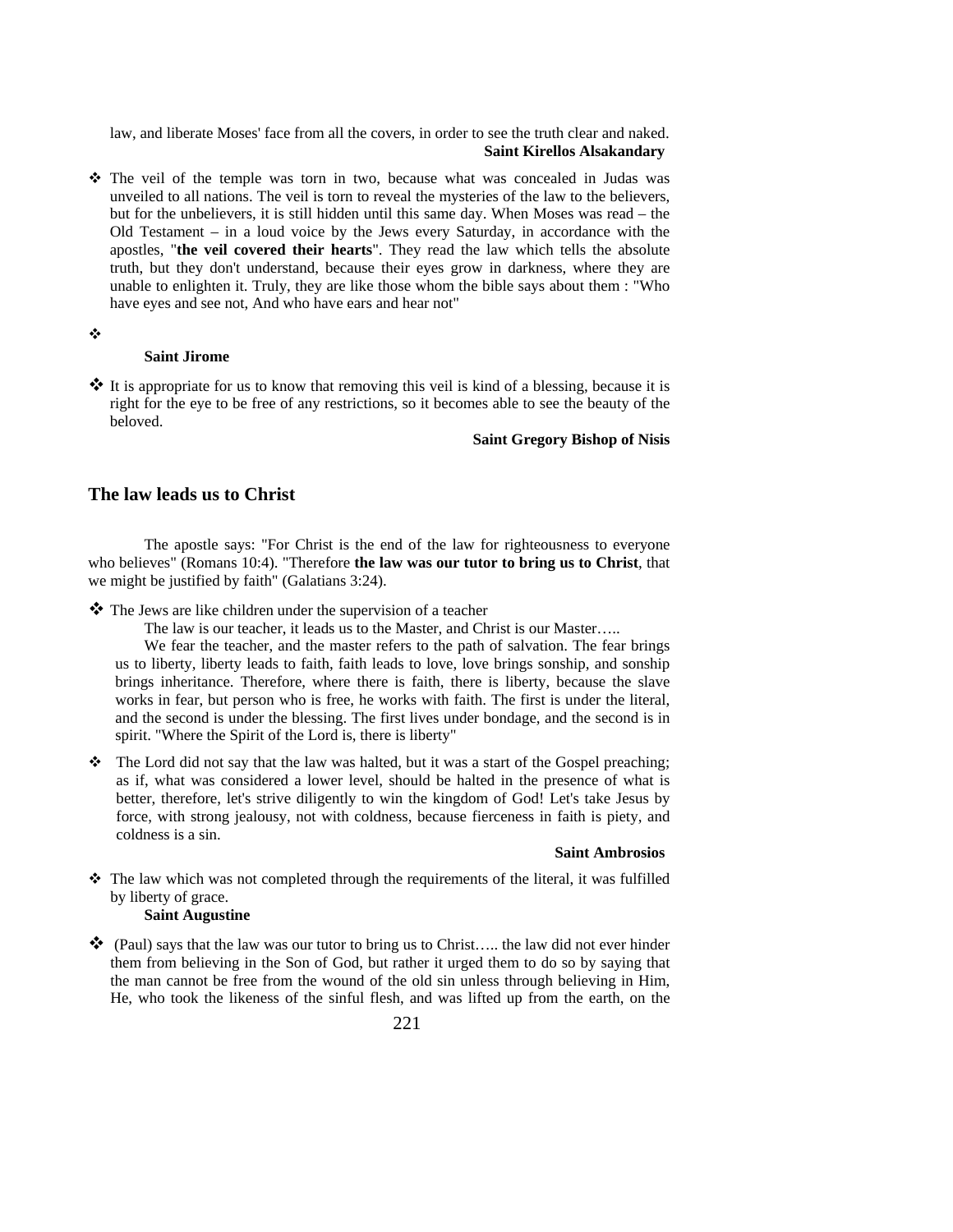wood (cross) of the martyrdom, drawing all people to Him (John 12:32, 3:14), and raising the dead.

#### **Saint Erinaous**

 Both testaments are one; the Old Testament prophesied about Christ who came in the New Testament, the Old Testament guided us to the school of Christ through the law and the prophets…..if you heard one of the heretics saying evil things about the law or the prophets, tell him, with the voice of the savior, that Christ did not come to destroy the law but to fulfill it (Mathew 5:17).

**Saint Kirellos of Jerusalem** 

### **Law and the prophets in the spiritual meaning**

**Origen the scholar** has commented on the words: "you have dove's eyes" (Song of Solomon 1:15), by saying: {certainly, comparing her eyes with the doves returns to her understanding of the divine script not literally but according to the spirit. She can perceive in Him the spiritual mysteries. **The dove is a symbol of the Holy Spirit** (Mathew 3:16). The spiritual meaning of perceiving the law and the prophets can be attained if we have the dove's eyes….a soul like this will be given the dove's wings, as it says in the psalm (Psalm 68:14), to rise **until it is able to fly high in its understanding of the spiritual mysteries**. It will settle in the courts of wisdom.

- $\hat{\mathbf{v}}$  The Jews continue to stay at Marah, where the water is bitter, because God did not show them the tree yet, with which the water is made sweet.
- $\div$  The Lord casted a tree in the water and it was made sweet. But when Jesus' tree (cross) comes, and when the teaching of my savior dwells within me, then, truly, Moses' law becomes "sweet" and tasty to those who read it and understand it.
- \* "The kingdom of God is within you" (Luke 17:21)....that is to repent turning from the literal to the vivid spirit, "if someone returns to the Lord, the veil will be lifted".
- We need to implore to the Lord Himself, and to the Holy Spirit itself, so that He lifts every cloud and every obscurity that led to the blindness and the hardness of our hearts through the spots of the sins, so then we will be able to see the knowledge of His wondrous spiritual law.

### **Origin the Scholar**

- The Old Testament, from Sinai Mountain, brings bondage, and it will not be beneficial unless it is a witness for the New Testament. Moses' law is read while the veil is on their hearts, but once anyone returns to Christ, the veil is revoked.
- $\mathbf{\hat{B}}$  When the number of the veils is on the rise, this which is behind it will be honored, even if it was not comprehended. Because he who is with more respect, the veils are more likely to be dangling in his palace. The veils cover secretly and with honor what is preserved behind it. The veils will be removed from he who pays respect to what is preserved, but he who despises it; he will be driven out so he won't touch it. For if we come back to Christ, the veil will be revoked.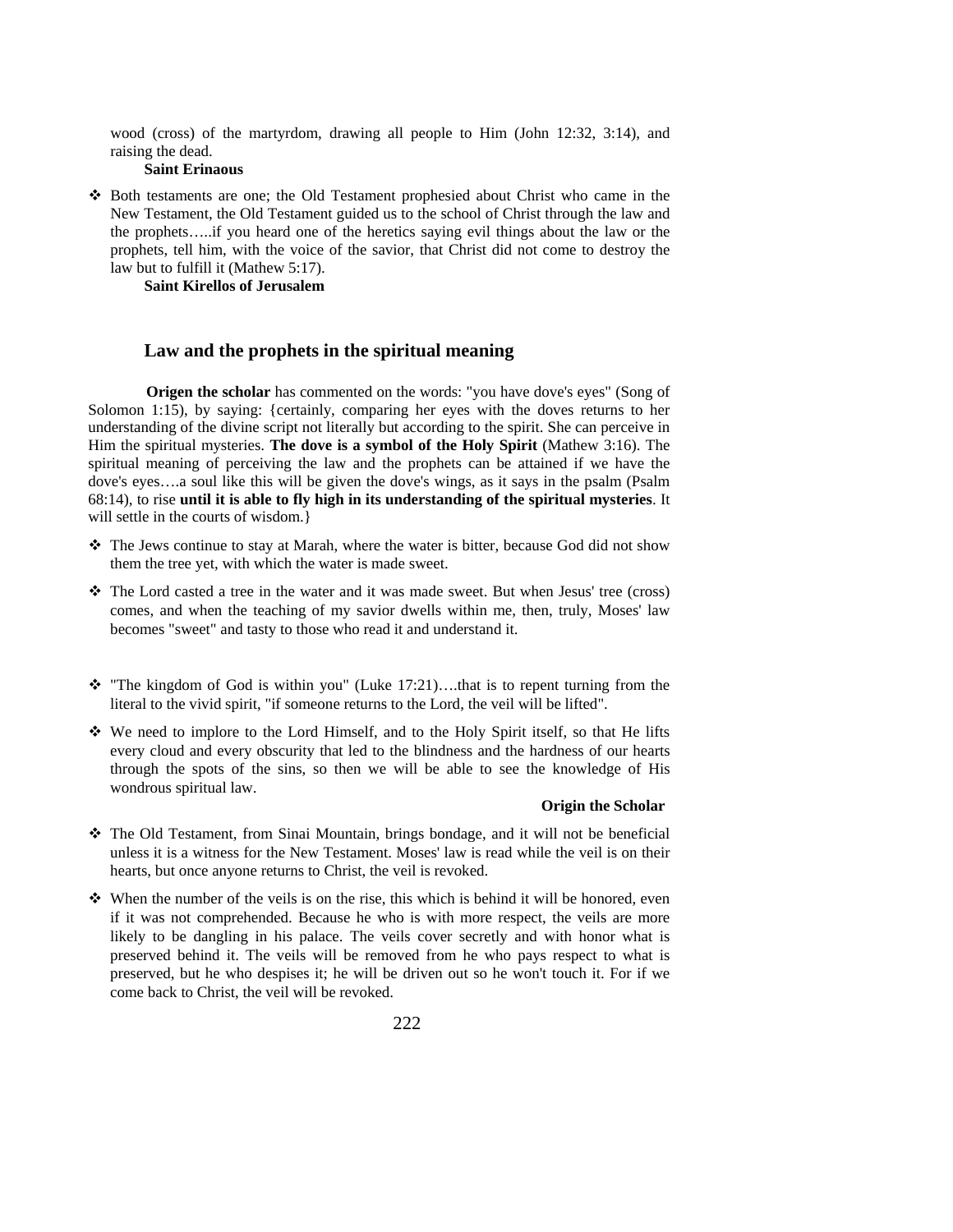#### **Saint Augustine**

 $\triangleleft$  Jesus' work is to call people to turn from the law to the grace. **Tertilyan the Scholar** 

### **The law with the literal meaning**

 $\mathbf{\hat{P}}$  The main troubles in church, did not come, unless from those who abuse the law.

#### **Saint Augustine**

- $\div$  He, who tastes the law in a sensual way, will bring death, because its commandment shows the sin, but does not remove it….as Paul witnessed saying: "for the law made nothing perfect" (Hebrews 7:19). Also,: " Therefore the law is holy, and the commandment holy and just and good" (Romans 7:12), afterword he immediately said: "But sin, that it might appear sin, was producing death in me through what is good, so that sin through the commandment might become exceedingly sinful" (Romans 7:13).
- **"Can flavorless food be eaten without salt?"** (Job 6:6) the hidden meaning of the law is the salt of the literal. So he who depends on the sensual meaning and refuses to understand the spiritual meaning, what he is doing is only like eating flavorless food? But this salt, i.e. the truth, is added to the food when the scent of the hidden meaning does exist in the depths of the law, saying: "For if you believed Moses, you would believe Me; for he wrote about Me**" (**John 5:46). Also: "Have salt in yourselves, and have peace with one another" (Mark 9:50).

#### **Pope Kirellos the Great**

#### **The law reveals the sin and condemns it, but it does not remove it**

The apostle says: "Now we know that whatever the law says, it says to those who are under the law, that every mouth may be stopped, and the entire world may become guilty before God. Therefore by the deeds of the law no flesh will be justified in His sight, for by the law is the knowledge of sin" (Romans 3:19-20). And also says: "because the law brings about wrath; for where there is no law there is no transgression" (Romans 4:15). "For until the law sin was in the world, but sin is not imputed when there is no law" (Romans 5:13).

- $\div$  The law was not given to heal the weak, but to uncover their weakness and to show it….they received the law which they could not fulfill, they knew their illness, and beseeched the help of the physician, longing to be cured. They acknowledged that they were in distress, which they did not know it before until they realized their inability to fulfill the law they received.
- $\bullet$  Be attention, o beloved ones, the law was given for this purpose, to detect diseases not to remove it. Thus, the herd that is sick which was possible for them to have patients in their homes in great secrecy, if it wasn't for the five porches (five books of Moses) to be known. By entering the five porches (five books of Moses), they became known to all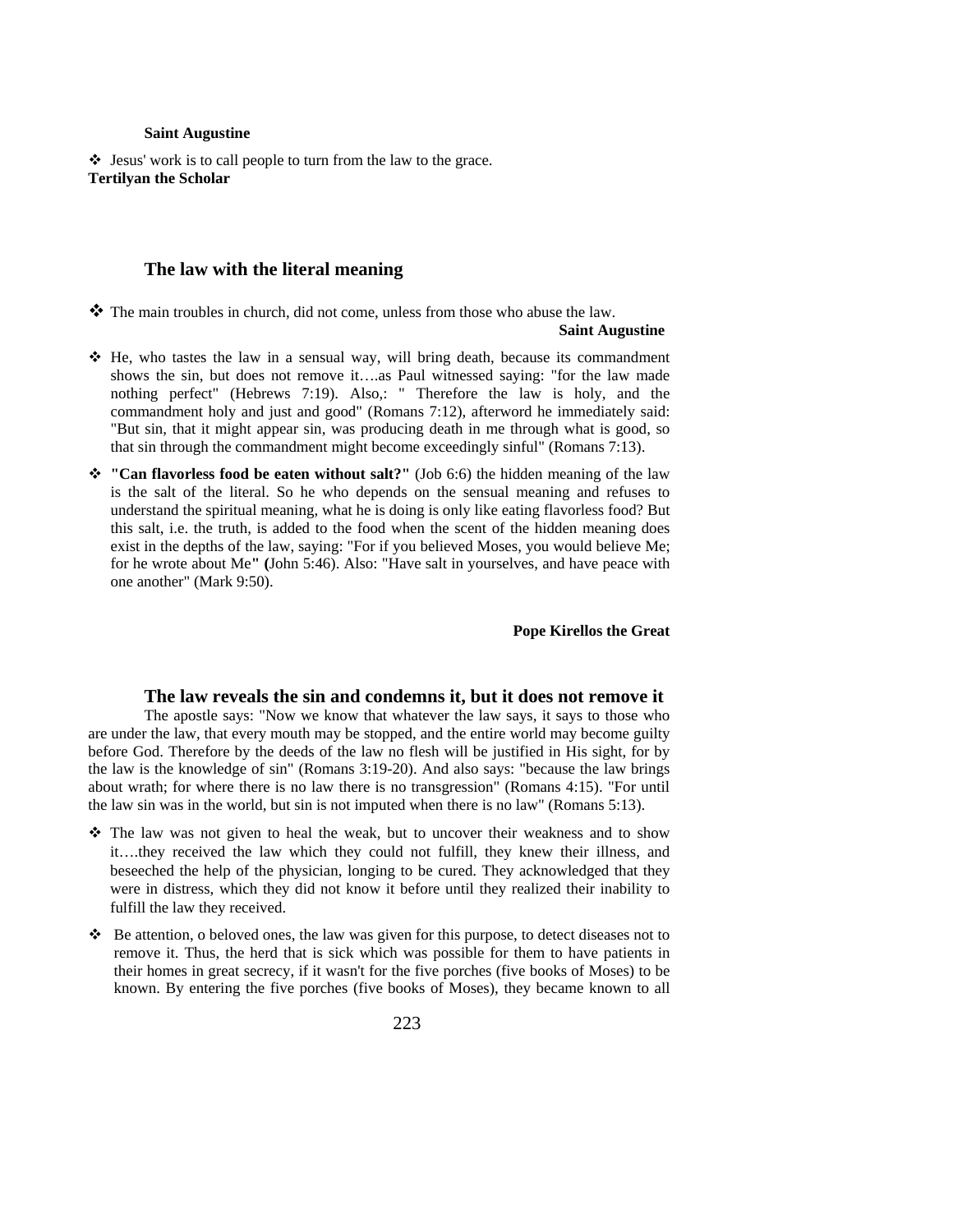mankind, but these books are incapable to heal them.

- $\div$  So, the law is beneficial to detect the sins, because such a man will be guiltier, by transgressing the law, he is to bridle his haughtiness and entreat the help of He, who is compassionate. Hearken to the apostle: "Moreover the law entered that the offense might abound. But where sin abounded, grace abounded much more" (Romans 5:20)…and in another text: "for where there is no law there is no transgression" (Romans 4:15). The man may be called a sinner before the law, but he cannot be called a transgressor. But because he committed a sin after receiving the law, he was found not only a sinner but also a transgressor. By adding the offense against the law to the sin therefore the "sin abounded". And when the sin abounded, the human pride learnt ultimately to surrender, to admit, and to say to God: "I am weak".
- The law was given by a servant, it made people sinful, and when the forgiveness came from the emperor, the sinful were saved.
- He says: "**take away the stone**" (John 11:39). Take away the weight of the law, and preach with grace. "For if there had been a law given which could have given life, truly righteousness would have been by the law. But the Scripture has confined all under sin that the promise by faith in Jesus Christ might be given to those who believe" (Galatians 3:21-21). Therefore, "take away the stone".

#### **Saint Augustine**

- Moses commandments were "**to serve judgment**," but he called the grace which through the savior, "**serving of righteousness**" which exceeded in glory…the law that condemns was given by Moses, but the grace that justifies, was exercised in full by the only begotten Son. So how is it possible that Christ won't be exceedingly glorified and in an incomparable way?
- $\triangleleft$ . The shadow shows the truth in advance, but it does not have the power to serve the spirit. Moses in the flesh cannot enter the heart and extort the defiled and dark apparel, the power of the malicious darkness cannot be removed or dissolved unless through a spirit that out of spirit and a fire that out of fire.

**Saint Macarius the Great** 

### **With the law, the sin abounded**

The apostle says: "Moreover the law entered that the offense might abound. But where sin abounded, grace abounded much more" (Romans 5:20).

**Saint Augustine** gives us an explanation regarding the abundance of the sin, he says:

{The law came for the sin to abound, because banning the sin prompted the lust to abound, and made it strong (Romans 7:7). Thus, the sin was found, which was not there without the law, despite the existence of the sin (even before the law) "**for where there is no law there is no transgression**" (Romans 4:15). And therefore the strength of the sin was increased by the law, and with the absence of the help from the grace, and because of banning the sin. The apostle says: "**the strength of sin is the law**" (1Corinthians 15:56).

**Therefore, no wonder that through the weakness of the man, the good law led**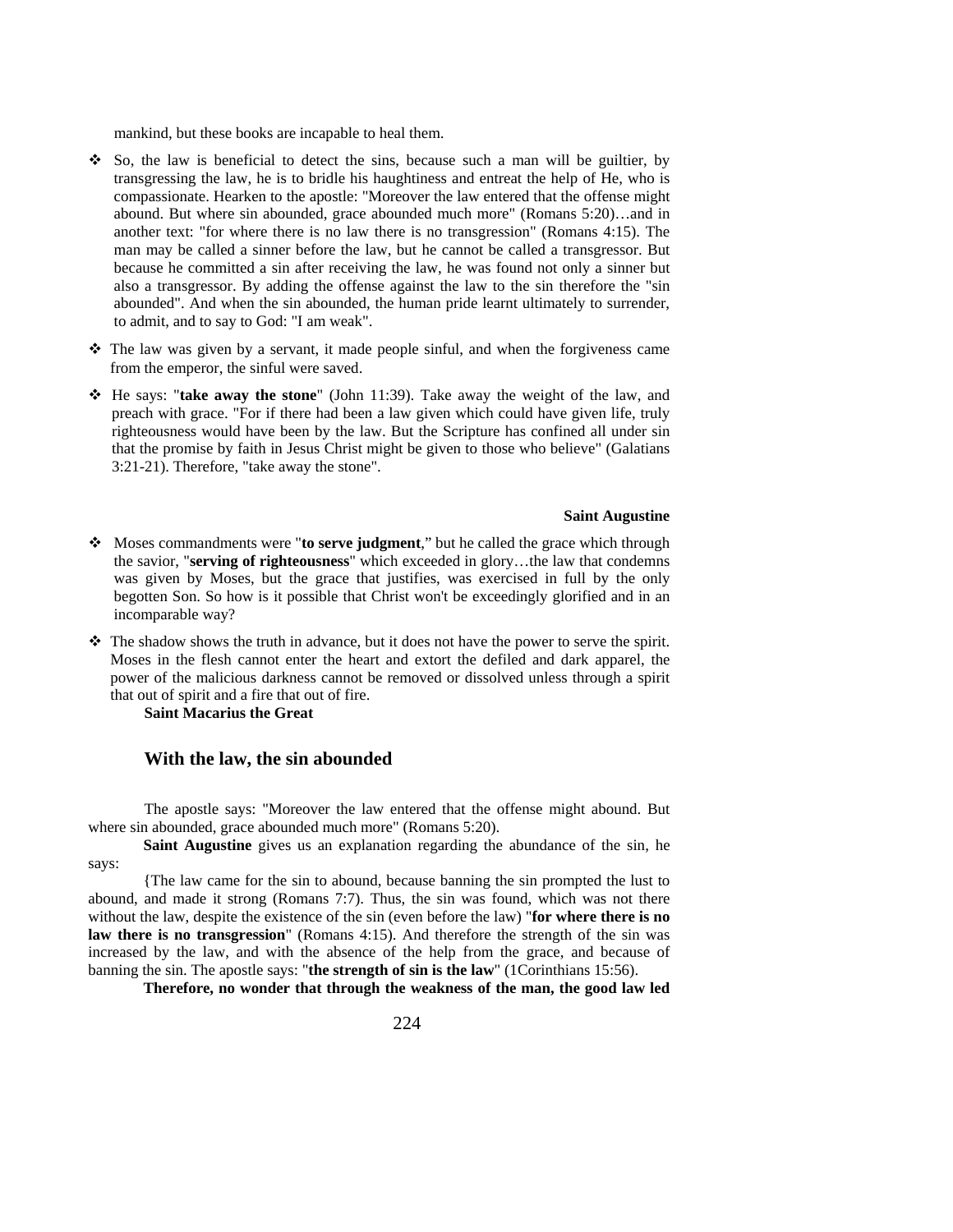#### **to the increase of evil, even though, the man was given the law to be committed to fulfill it.**

Truly, For they being ignorant of God's righteousness (Romans 10:3) that He gives to the weak, and seeking to establish their own righteousness, which is avoided by the weak, they have not submitted to the righteousness of God, and they became corrupted and arrogant. But, the law while it serves as an instructor, it leads those who became criminals to the grace. Those, who seek the "physician" because of their serious wounds, God leads them to taste the good work, instead of the fatal lust, so that they gain greater joy through chastity, and their ground gives its fruits (Psalm 135:12) which nourishes the soldier (the spirit) who defeats the sin by the help of the Lord.}

**Saint Augustine** has an explanation for the phrase "**for where there is no law there is no transgression**" (Romans 4:15), he says: {before the law, the man could have been called a sinner, but it was not possible to be called a transgressor. But because he erred after receiving the law, so he was not only a sinner, but also a transgressor. Thus, "transgression" was added to the "sin," that the sin greatly abounded.} He also says: {those who hear the word (the Gospel word) should be judged in a different way than those who hear the word and receive it with contempt.}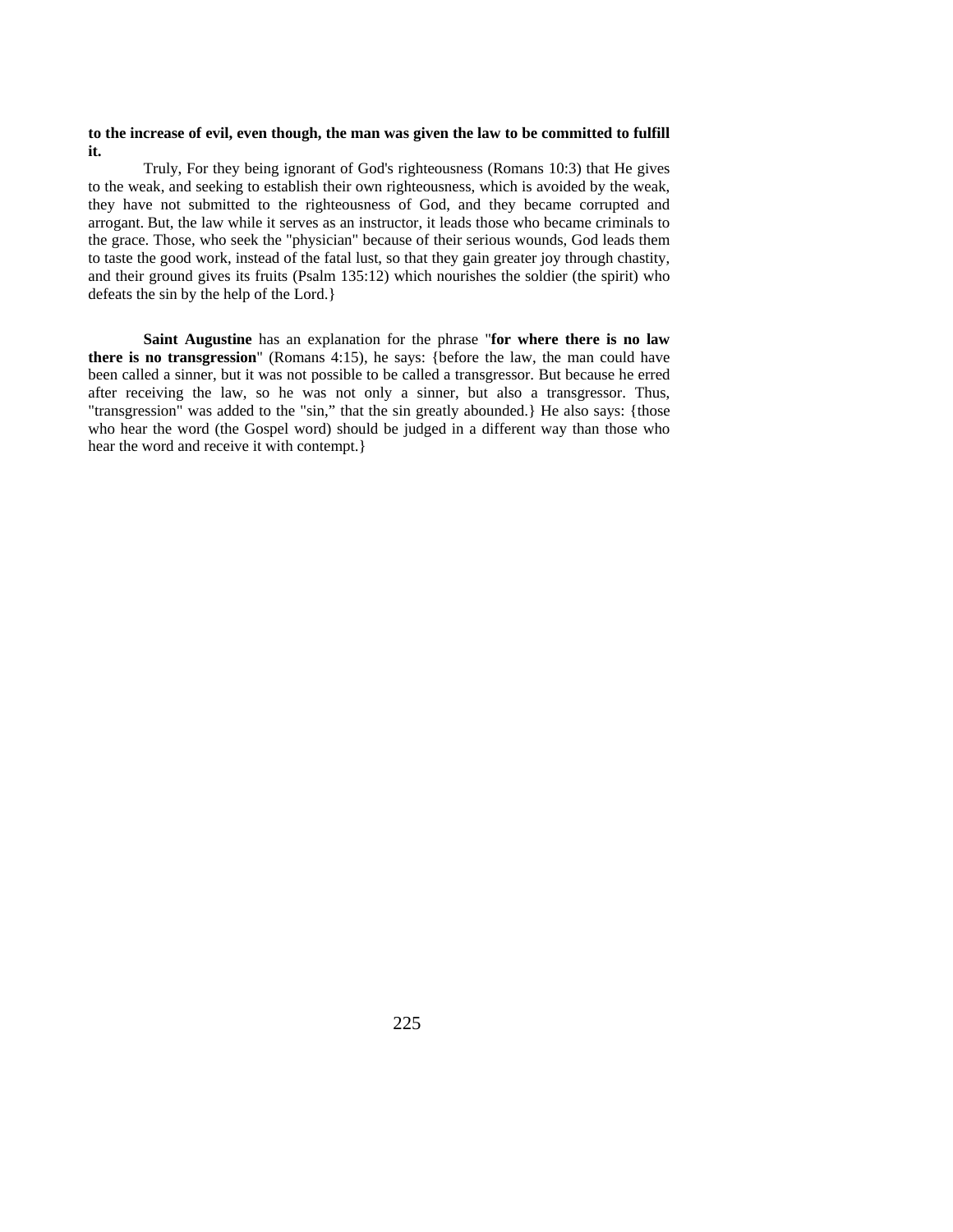## **4 Divine commandment and Law of Christ**

The law proclaimed the love of the Holy God to the mankind and at the same time disclosed the weakness of the mankind and its need to be hallowed by the Holy. The believers acknowledged their need for the holy divine word to come down to present Himself a sacrifice for them, and to grant them the right of the adoption to God the Father by the Holy Spirit through baptism.

As sons of God who were liberated from the literal law, not to send them without a law, but to live with **the law of Christ**, and to call it the **law of God**, also the **law of righteousness**. This is what the apostle affirmed saying: "Because the carnal mind is enmity against God; for it is not subject to the **law of God**" (Romans 8:7). " but Israel, pursuing the **law of righteousness**, has not attained to the **law of righteousness**" (Romans 9:31). "I became… to those who are without law, as without law (not being without **law toward God**, but under **law toward Christ**), that I might win those who are without law" (1 Corinthians 9:21). "Bear one another's burdens, and so fulfill the **law of Christ**" (Galatians 6:2).

#### **What is meant by the law of Christ?**

Life in Christ provides us the inner liberty, where we are freed from the curse of the law; and we enjoy the power of the rich grace and the guidance of the Holy Spirit, that we grow ceaselessly. This freedom is not out of control, but it is subject to the law of Christ which does not know chaos, or negligence, or laziness, or defer. Because righteousness of Christ has its own law which takes us from glory to glory, so that Christ will be formed in us, and His image will manifest in us.

Life in Jesus Christ has its own commitment and rules so that the believer would carry the traits of Christ which are love, holiness, patience, and obedience etc. This life has its own precise joyful spiritual system, being a deposit for the heavenly accurate life. We abide to the law of Christ which is the law of love; with it we fulfill the law (Romans 13:8, 6:2). The law of Christ fulfills the law, which is completed in one word: love!

- $\triangle$  Now I ask: who is Israel today? The apostle replies: those who follow the spirit not the letter, they **follow the law of Christ**, they are Israel of God.
- How is the "**law of God**" being comprehended**,** except to be only love? With it, we read inwardly how the commandments of life should be supported with outwardly works. The sound of the truth says about this law: "this is my commandment, that you love one another" (John 15:12). And Paul says about it: "love is the fulfillment of the law" (Romans 13:10). Also: "bear one another's burdens" (Galatians 6:5). **Therefore, how the law of Christ is perceived more than to be love, which we truly fulfill it when we carry the burden of our brethrens, based on love?**

This law itself is called "**doubled**" (Job 11:6), where love that is of extreme attention and jealousy, extends to the works of the virtue. Love was presented through just two commandments, but it reaches to countless number of it. For, the beginning of the law is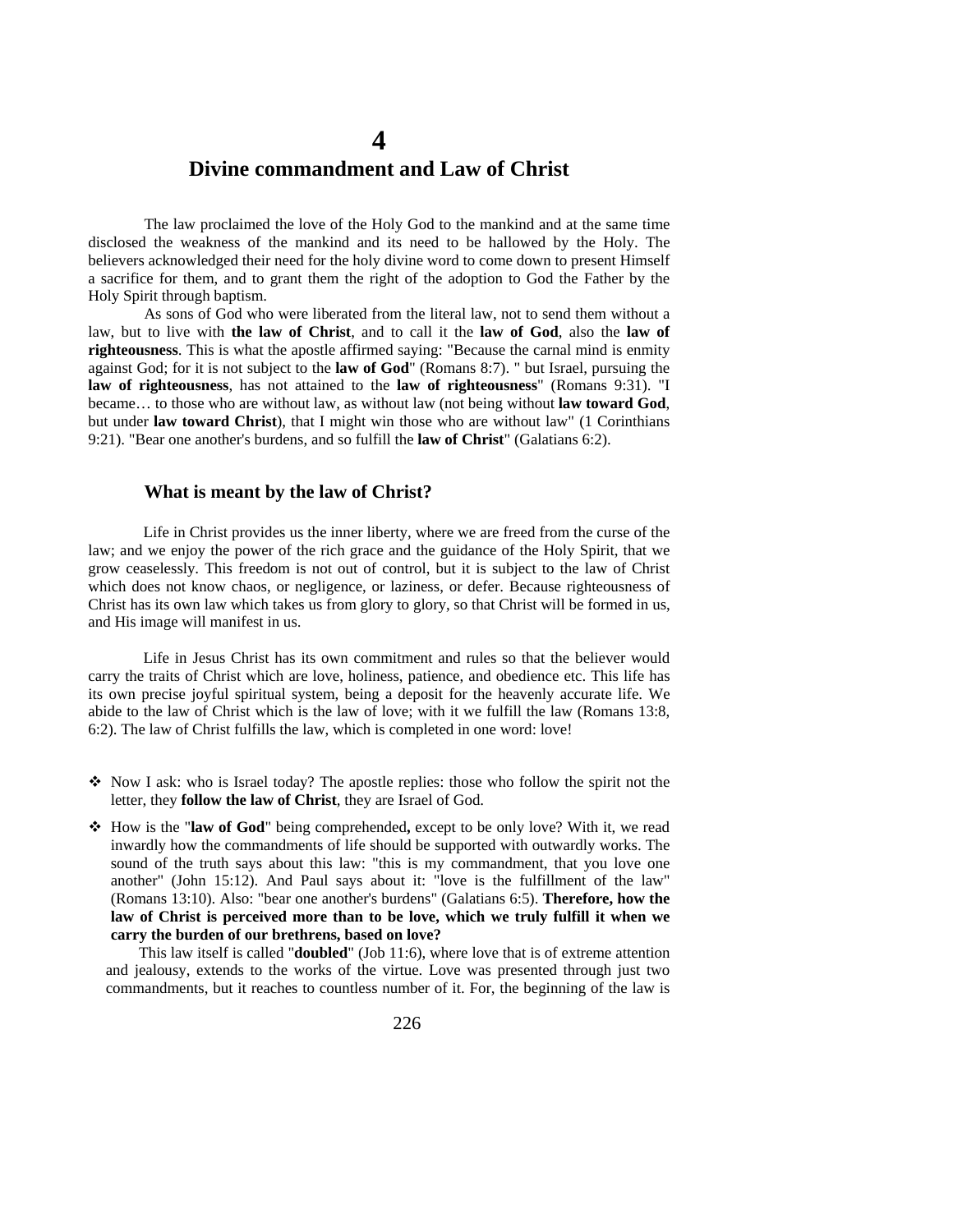the love of God and love of our neighbor (Mathew 22:39-40)….

**But the love of God is divided into three parts. We are advised to love our creator "with all our hearts, with all our souls and with all our strength**"…..so that he who wants to please God by being perfect, it is befitting for him not to leave anything within him to be for himself.

**The love of our neighbor came in two commandments**. From one side it was said by a righteous man: "**do** this, not to have someone that you hate" (Tobias 4:15). And from another side, the truth says: "Therefore, whatever you want men to do to you do also to them" (Mathew 7:12). With these two commandments the evil conduct was refrained and the good conducted was applied to us to follow.

 Therefore, the law of God is truly called "**multiple**" ….once it captures the mind, it turns it on, by multiple ways, to do countless works…..Paul talked about the mounting of this law itself in a proper way, counting the following: " Love suffers long and is kind; love does not envy….." (1Corinthians 13"4-6).

#### **Pope Gregory( the Great)**

 It is befitting for us not to fall short in **the joint love**, being negligent in endurance, for, it is possible for anyone to become weak and err for once and for many times. But rather that we need to be like those who treat the illness of our bodies, because those, they do not treat the patient once or twice only, but every time he becomes sick.

We need to remember that we ourselves, are exposed to weaknesses, and our passions may take control over us, therefore, we ask those who have the right of reproaching and the power to discipline us, to be kind to us and forgive us. Thus, we are also obligated to have common feelings, that we sense the weakness, and Bear one another's burdens, and by this way we fulfill the law of Christ

### **Saint Kirellos the Great**

 $\hat{\mathbf{v}}$  "Bear one another's burdens, and so fulfill the law of Christ" (Galatians 6:2). Now the law of Christ is love, and this love won't be reached unless we bear one another's burdens. He says: "with all lowliness and gentleness, with longsuffering, bearing with one another in love, endeavoring to keep the unity of the Spirit in the bond of peace" (Ephesians 4:2).

When you were weak, your neighbor bore you, now, you are well, and you bear your neighbor. This is how you fill what was incomplete in you. Then, "**take up your bed**". And when you carry it, do not stay in place but "**go**". Through your love to your neighbor, and by bearing your neighbor, you complete your walk. Where are you walking in your path to the Lord God, who requires us to love Him from all the heart, all the soul, and all the mind? So, you bear Him, while walking, to reach who you want to stay with. Therefore, "**take up your bed and go**".

#### **Saint Augustine**

 $\div$  How would the perfection of purity of the heart be reached without executing the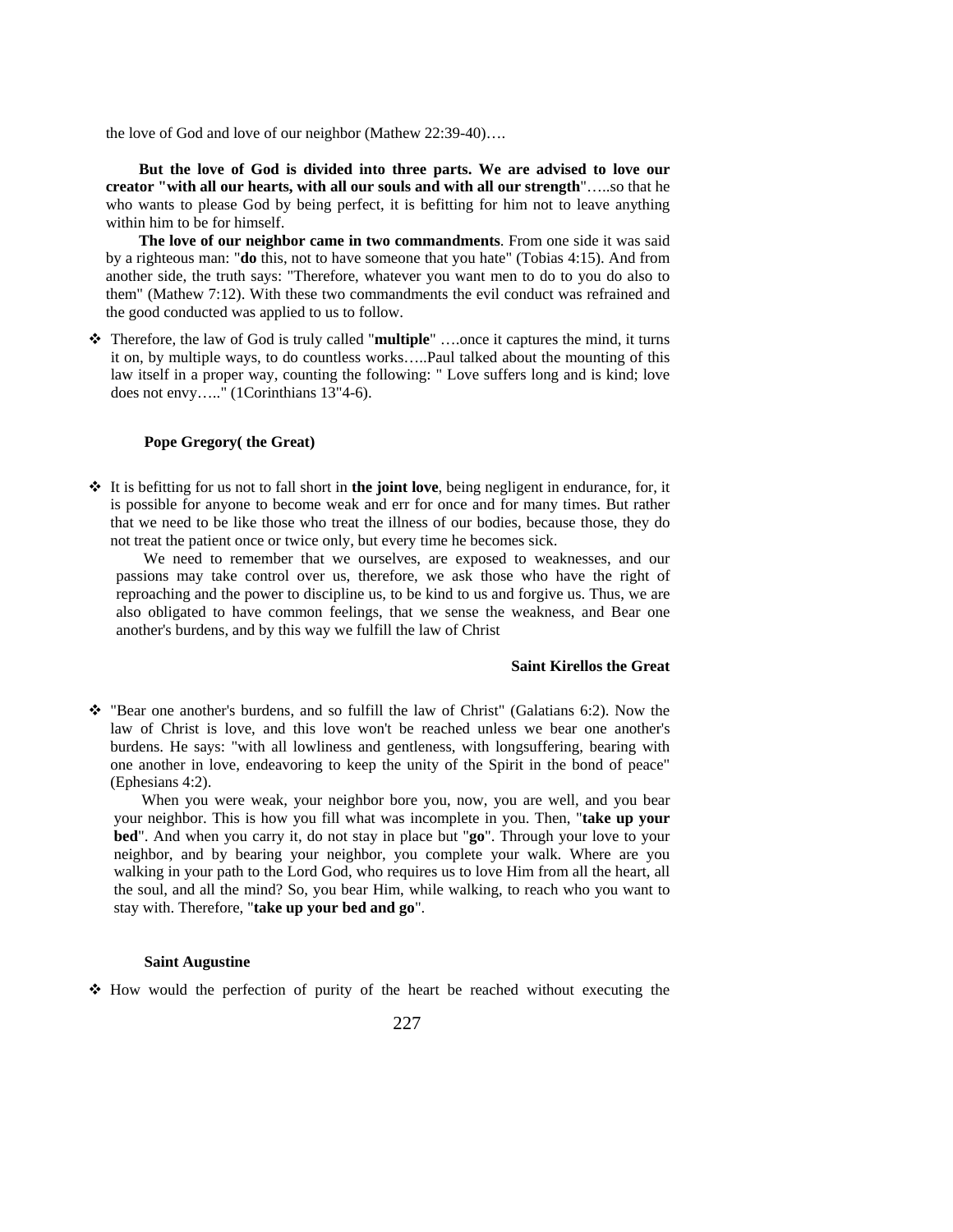commandments shown by the prophet: " Bear one another's burdens, and so fulfill the law of Christ" (Galatians 6:2), or without possessing the virtue of love which is: " Love suffers long and is kind; love does not envy; love does not parade itself, is not puffed up; does not behave rudely, does not seek its own, is not provoked, thinks no evil; does not rejoice in iniquity, but rejoices in the truth; bears all things, believes all things, hopes all things, endures all things" (1Corinthians 13"4-7)?! Because "A righteous man regards the life of his animal, But the tender mercies of the wicked are cruel" (Proverb 12:10)

### **Father Sherimone**

**Saint Augustine** who had preached often with the law of love with its two sides, which never separated: love of God and love of the neighbor, he believes that the law of Christ works in the heart in the same way as the Holy Spirit did in the womb of Saint Mary. {What the womb of Mary did with the flesh of Christ, let you heart do it with the law of Christ.} With the law of Christ, Christ is shaped within us. The apostle says: "My little children, for whom I labor in birth again **until Christ is formed in you**" (Galatians 4:19).

**Saint Eklemendos the Alexandrian** believes that Gnostics, i.e. those who have the true spiritual knowledge of the law of Christ, they are above the passions of the flesh: {they are above the pleasure, they are exalted above the desires, and they know what to do. The Gnostics are greater than the world.}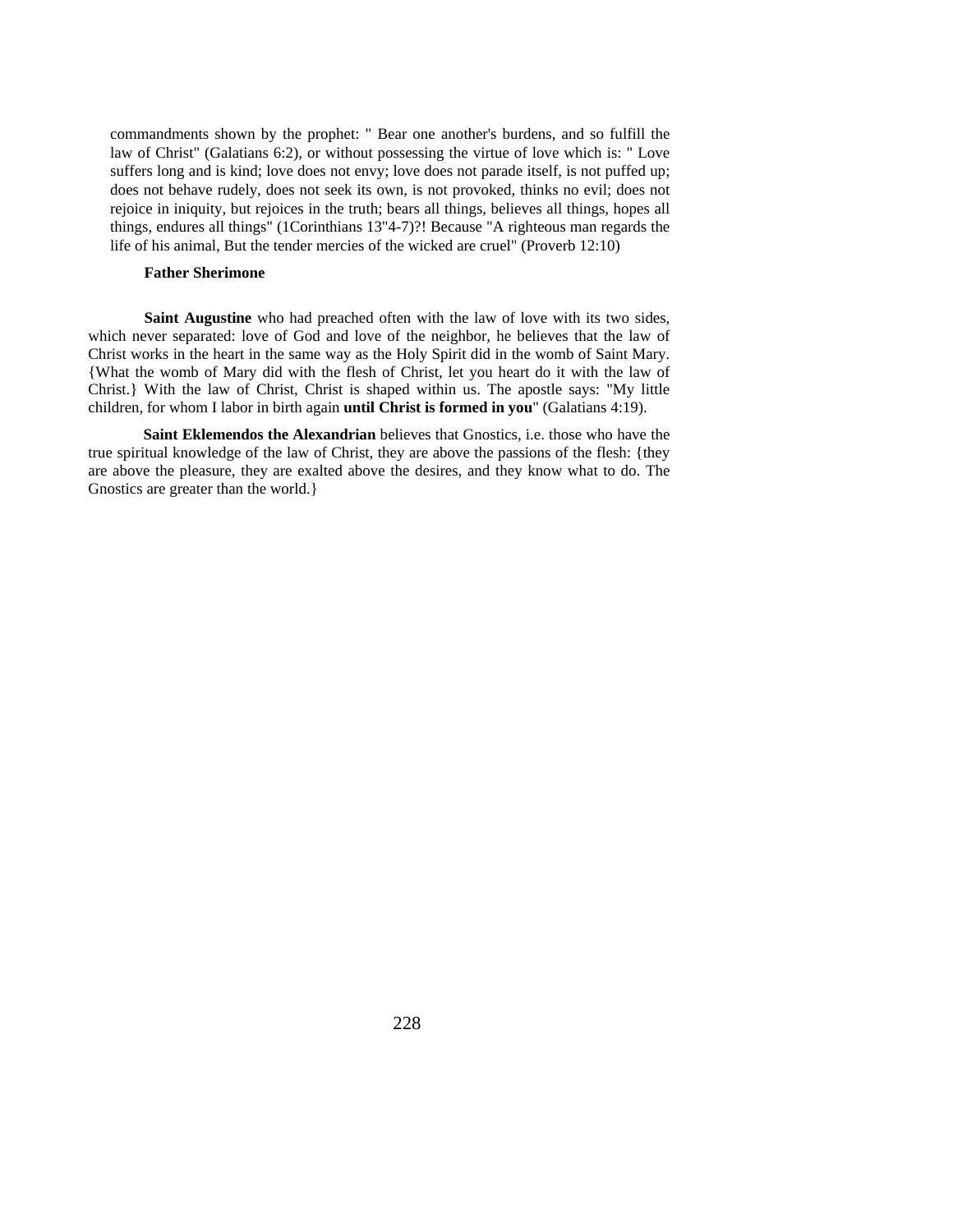## **5 Divine commandment and the law of sin**

God, in His wondrous appreciation and His honor to the freedom of the man, He gave him the commandment. The man was in a position to choose to obey gladly or to rebel against his creator, so by choosing rebellion, the law of sin dominated his heart and his mind, even with longing for the holy life, the law of sin which controlled the steering wheel, drove him by his desires.

Who is here that the Law of Moses was not able to bring him back to his state before falling, it revealed his depths which was corrupted, and assured his need to the heavenly physician. And the law of Christ came to renew his creation and to give him the ability to grow in knowledge and holiness through the richness of the grace of Christ and the guidance of the Holy Spirit. But, the devil did not surrender, using every trick to pull us away from the hand of our Christ, and to let us fall again under the law of sin. This should not drive us to surrender, but we should be more attached to our Christ who is our true weapon, and the giver of triumph and the crown. He is the weapon, the leader, and the one who's crowning His believers who are sticking to him.

We should not be wondering if we hear Paul the apostle, who saw the third heaven, and the Father raised him and seated him with Christ in heavens, he moans saying:

"But I see another law in my members, warring against the law of my mind, and bringing me into captivity to the **law of sin** which is in my members" (Romans 7:23).

"I thank God--through Jesus Christ our Lord! So then, with the mind I myself serve the law of God, but with the flesh the **law of sin**" (Romans 7:25).

"For the law of the Spirit of life in Christ Jesus has made me free from the law of sin and death (Romans 8:2).

Some people think that these cries show how the apostle was before receiving the faith of Christ and before his baptism. But receiving the faith, our baptism, and the use of guidance to obtain grace, does not stop the battle with the sin completely, but it gives us the ability of triumph, so that we strive diligently with the spirit of hope and joy in the Lord.

**Saint John the Chrysostom says**, it is fitting for us, not to understand the passages stated here, literally, and believe that the man is being forced in what to do, and being forced to practice evil, otherwise, being subjected to fall under judgment would have been unjust. When he says: "**For what I will to do, that I do not practice**" (Romans 7:15) the apostle does not deny the freedom of the human will as if he is being forced to err, otherwise, he would have said: "but what I am forced and compelled to do, I will do," but he said: "**but what I hate, that I do**," for he does not deny the power of the sin which took away the power of his will, but meanwhile, he does not act without his will.

Some may wonder: if the man, before his experience with the grace, being under the written law or Moses' Law, was able to say that the sin deformed my understanding, and took away from me the good and active will, so that I do not do what I will to do, but what I hate, that I do, would this apostolic saying apply for us, we who live under the covenant of the grace? Or in another meaning, does this saying fit with the sinners who have not yet enjoyed the work of God in them, or all are suffering from it?

**Father Theyonas** replies in a long talk in the debate of Saint John Kasian, explaining the following:

A. Father Theyonas believes that the apostle spoke these words about himself even after his conversion to the faith, not because there was no change, but although he enjoyed a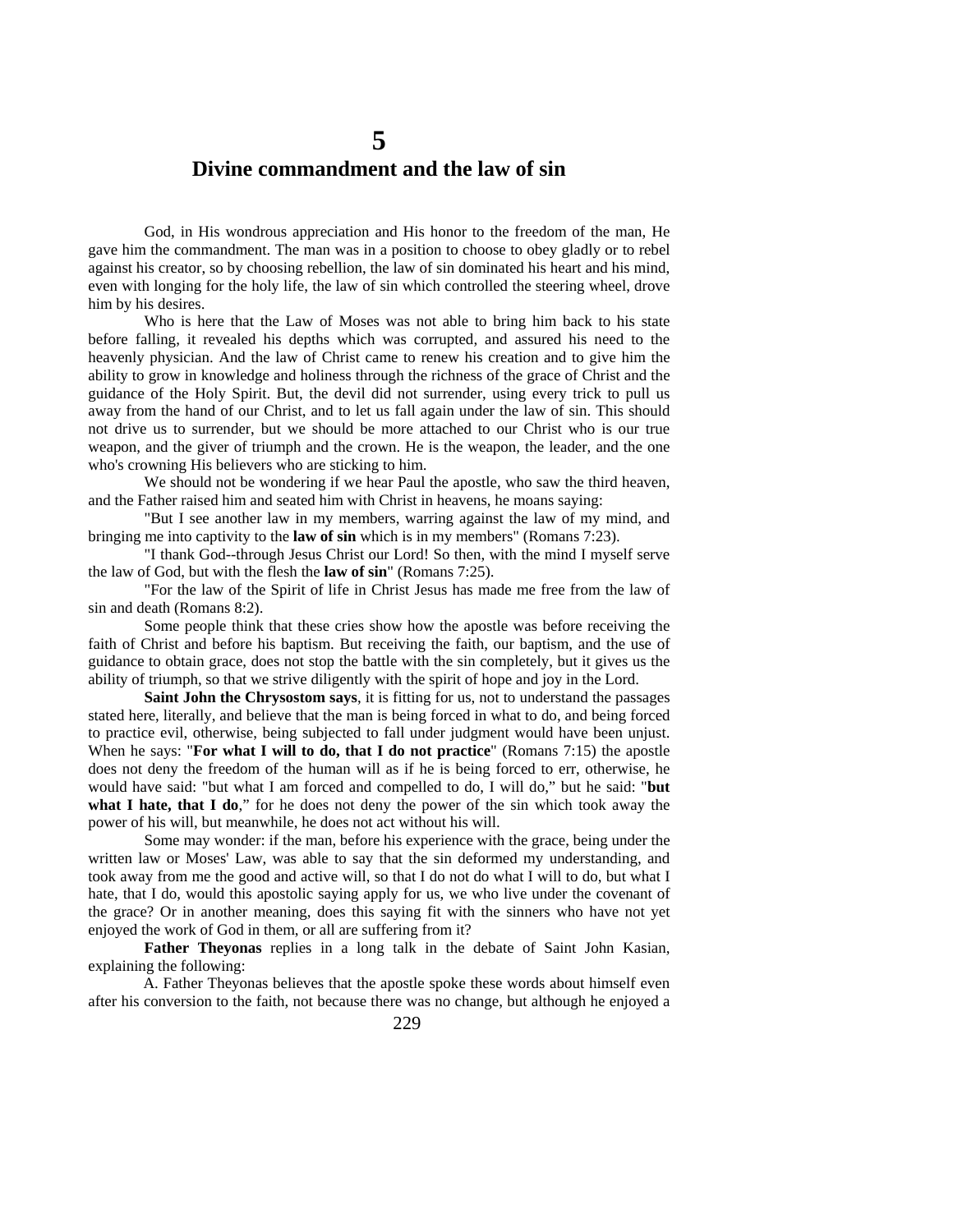flow of virtues which were like jewels, and also enjoys the divine blessings, but while he was looking to what he was going to get, eternally, he considered what he had, was worthless and little. Despite his practice to the holy life in the Lord, he longed to see God face to face, and nothing would keep him away even if it was good for the necessities of life.

B. when the apostle compares his goodness with God's exceedingly goodness, he deems that "**No one is good but One, that is, God**" (Luke 18:19), so the apostle counts himself under the weakness.

C. The more the man enjoys the spiritual growing, the more he becomes pure from inside; meanwhile he becomes more sensitive to any little sin, if this expression can be true. When he grows spiritually, he becomes much more anxious to fall, not out of despair or fear, but he is being cautious, lest his fall might be awful.

- Partially we enjoy freedom and partially we are under bondage, the freedom is not entirely complete yet, or perfectly pure, because we haven't' entered the eternal yet. We are still partially under weakness, but we partially received the freedom. The sins we have committed were washed away previously by the baptism, but had all the evil been blotted out, and we stay without weakness?
- There is an evil lust in us, but by rejecting it, we are not wicked. There is a desire in us to sin, but by refusing it, we do not fulfill the evil, but the existence of it, means that we have not fulfilled the goodness yet, and the apostle explained both points:

A. we have not fulfilled the goodness, for we still desire the evil.

B. and we have not fulfilled the evil, for we do not obey such a desire.

He explained the first point by saying:"**for the will is present with me, but how to perform what is good I do not find**". He showed the second point by saying:" Walk in the Spirit, and you shall not fulfill the lust of the flesh" (Galatians 5:16). In the first statement, he did not state that the good is not there, but he said that he did not find (I do not find), and in the second statement, he did not say the carnal lust is not there, but said "**you shall not fulfill**".

Therefore, the evil desires find its way to us, where there are the illicit desires, but we do not fulfill these desires when we resist it mentally, serving the law of God.

Also, the goodness finds its way to us, when the wrong pleasure finds no place due to the triumph of the good pleasure over it. But fulfilling the goodness is not fully reached as long as this flesh – the servant of the sin – is drawing the evil desire. Although we resist it, but it moves, our fight against it is a sign that it moves within us. Therefore, the fulfillment of the goodness is found in full through the destruction of the evil entirely, so one will be raised to destroy the second.

We will be deceived if we believe that this will happen in this life, for it will reach its full image where there is no death, but eternal life. There, in the eternal kingdom, goodness will be in its highest ranks, and evil will never be there at this time…., and in that place, there will be no struggle for chastity and self control.

So, flesh is not an evil if it avoids wickedness, i.e. the sin with which the man becomes a sinner, because the man is he who found it. Both sides of the man, the flesh and the soul, were made good by the good God, but the man who chose the evil, has become a wicked.

 $\triangle$  According to our inner man, when we are pleased with the law of God, we possess some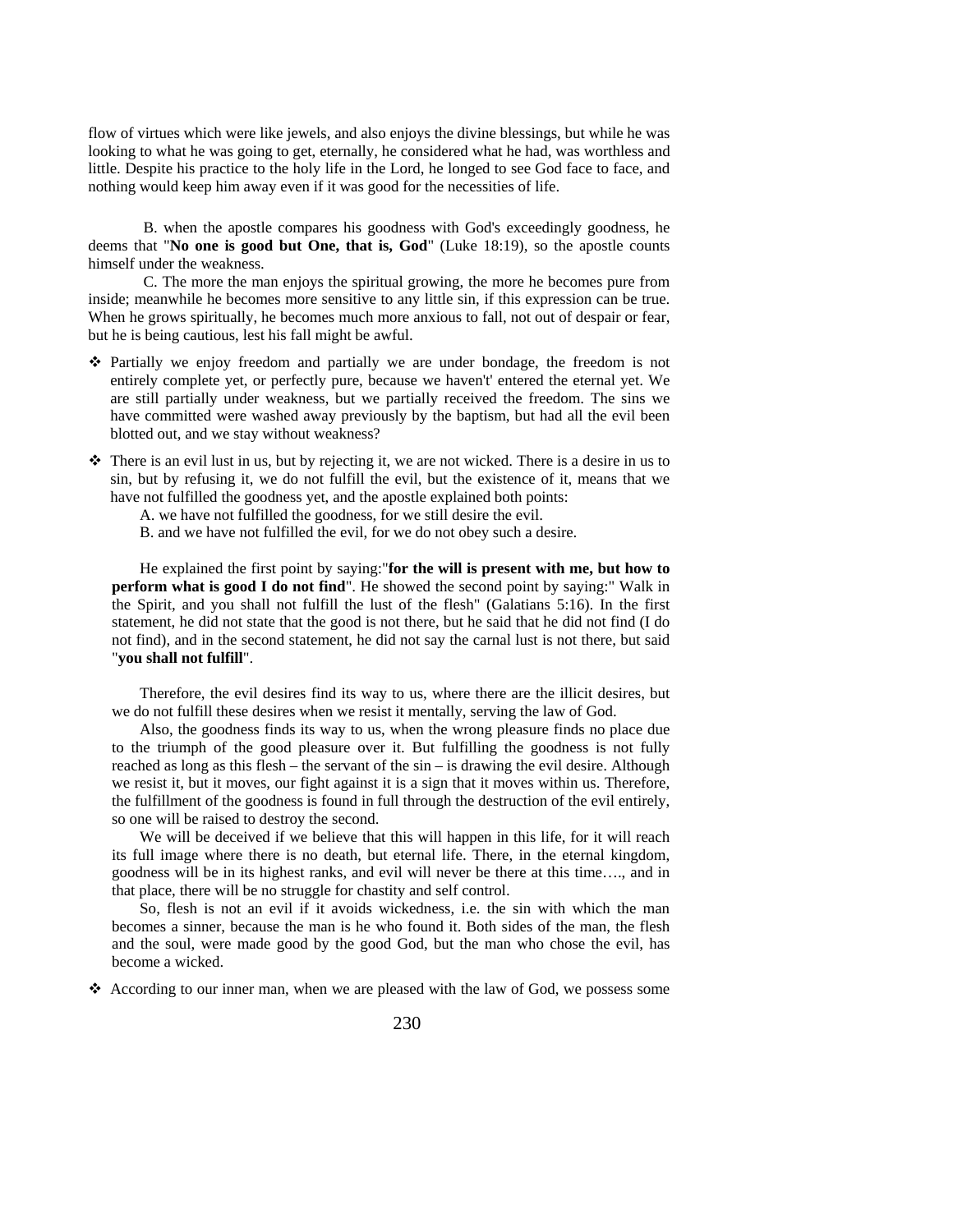kind of peace, but it is not full peace, because there is another law in our members which fights against the law of our minds.

When we are free, we are delighted with the law of God, because freedom is joy...

Let your delight to be in God, and be free. Don't fear punishment but be in love with righteousness.

Aren't you able to love righteousness, so, be afraid of punishment perhaps you reach the love of righteousness?

 $\div$  For a good reason we say that the sweetness of God is hidden in you. The law of (sin) has found place in your members that resists the law of your mind and captures you. Therefore, the sweetness which for you is hidden, the angel saints drink from it, while you cannot taste it because of the captivity.

#### **Saint Augustine**

 $\div$  "But I am carnal, sold under sin" (Romans 7:14). This means: "being a carnal man that has been placed between good and evil, and as a free deputy, so, I have the power to choose what I want. So, "Behold, I set before you the way of life and the way of death" (Jeremiah 21:8, Ecclesiastes 15:8, Deuteronomy 30:15), i.e. the death comes as a result of disobeying the spiritual law or the commandment, and due to obeying the carnal law, i.e. the counsel of the serpent. By following this choice, I am sold to the devil, and falling under the sin. Thus, the evil held on to me, clung to me, dwelt in me, and the right has handed me over to the evil because of violating the law.

### **Father Mithodos**

 The apostle did not say that his flesh has done this, but, "**the sin that dwells in me,"**  because God has made the flesh good, it is not an evil itself, but once the sin entered, anything good was no longer there.

#### **Saint John the Chrysostom**

- $\triangleleft$  If the (apostle) fears the temptations of the body, so, are we safe?
- Do you need to know that we have bodies, which are the same as the bodies of the saints… and we are all committed to struggle, so, each one will be rewarded according to his strive.
- $\div$  Even the apostle, he did discipline his body and bring it into subjection, lest, when he has preached to others, he himself should become disqualified (1Corinthians 9:27), and as he feels the strength of the sensual desires, he talks in behalf of the mankind saying: "O wretched man that I am! Who will deliver me from this body of death? (Romans 7:24).
- $\hat{P}$  If the apostle, the chosen vessel, who was separated from his mother's womb (Galatians 1:15), due to the stings of the flesh and its temptations toward wrongdoing, he disciplines his body and brings it into subjection, lest when he has preached to others, he himself should become disqualified, in spite of this, we found him with another law that works, in his members, against the law of his mind, and captures him to the law of sin. Though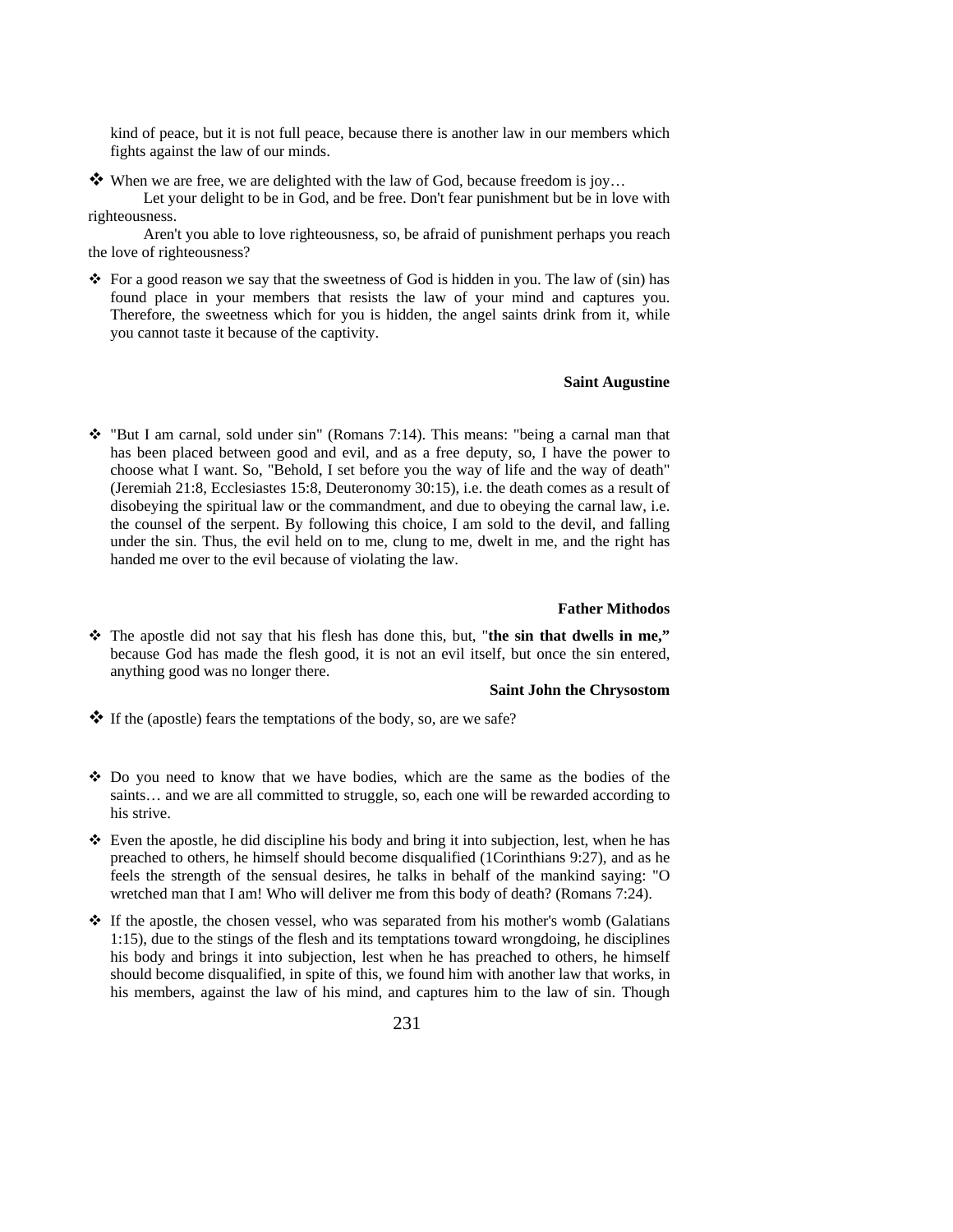when he was naked, or fasting, or hungry, or in prison, or being whipped, or being suffered, he returns to himself crying: O wretched man that I am! Who will deliver me from this body of death? Do you think it is appropriate for you not to be vigilant/

#### **Saint Jirome**

 We all feel the same way, but not all of us are being saved. How miserable I Would be, if I don't ask for the medicine!......

We have a physician, so let's ask for the medicine. Our medicine is the grace of God, and the body of death is our body. Let's be strangers to Christ. Though, we are in flesh, but we are not subjected to the interests of the flesh….but we ask for the gifts of the grace: "For I am hard pressed between the two, having a desire to depart and be with Christ, which is far better. Nevertheless to remain in the flesh is more needful for you" (Philippians 1:23-24).

#### **Saint Amprosios**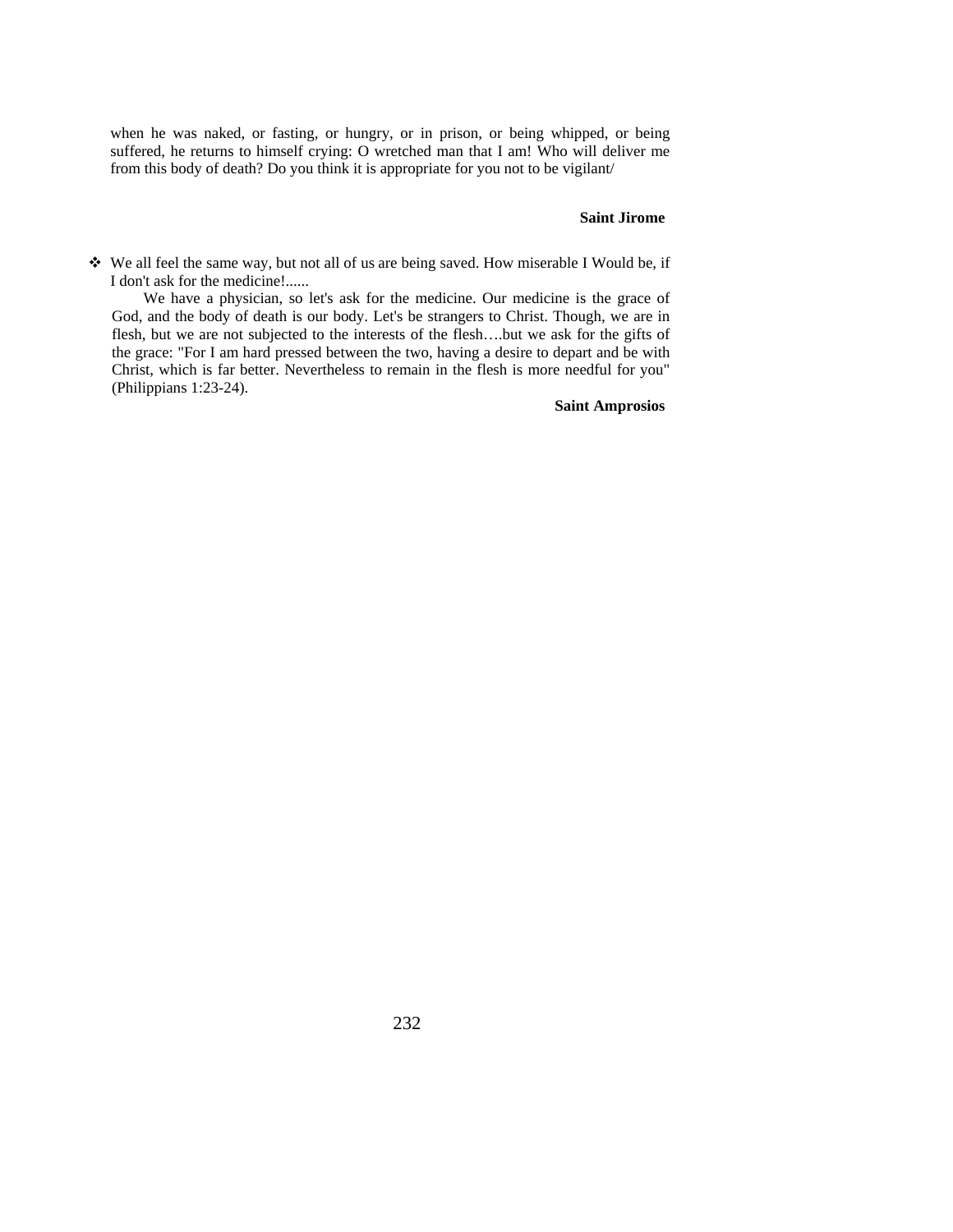## **6 The blessings of the divine commandment**

### **The commandment and the divine grace**

It is befitting for us to ask for Christ, for He is the way, so we win being with Him and we taste the sweetness of the obedience of the divine commandment. Also we need to cry out to him so he keeps us in Him, that our ways will be straightened by being united with the true way which is the only way without blemish. The Lord is the firstborn who begins with us, and escorts us until we fulfill our mission with the spirit of continuous striving and perseverance with the Lord. This is the work of the divine grace that is given to us to enjoy being with our savior.

 $\hat{\mathbf{v}}$  Firstlings (beginning of the work) and the achievements (finishing the work) are for the Lord. To start walking in the way, it is necessary for me to be called, because: "A man's steps are of the Lord; how then can a man understand his own way?" (Proverbs 20:24) and in order not to be deviated from the straight ways, or to walk in a crooked way, I say as if I am wishing: "Oh, that my ways were directed to keep Your statutes!" Because I cannot keep your statutes, unless my ways are to be under Your guidance and your management.

#### **Origen the Scholar**

- $\hat{\cdot}$  These things that God had commanded will not be accomplished unless it is a gift given from the provider of the commandments, and with His assistance, because, in vain we will be asking, if we are able to fulfill it without the help of His grace.
- $\dots$  "And turned my feet to Your testimonies" (Psalms 119:59)...turned them from my own ways that please me, so they follow your testimonies, and there they will find a way… in fact, this is attributed to the grace of God, as the apostle says: "for it is God who works in you" (Philippians 2:13).

#### **Saint Augustine**

### **The commandment and the treasure of the spirit**

 $\hat{P}$  It is the treasure that was given to them in this life to keep it within their souls, who "**became for us wisdom from God and righteousness and sanctification and redemption**" (1Corinthians 1:30). Who found the treasure of the heavenly spirit and possessed it, with it, he will be able to fulfill the righteousness of the commandment and the virtues, with purity and without blame, but easily and without being forced.

So, let's entreat to God, and ask Him, feeling the need, **to grant us the treasure of His spirit, so we will be able to walk in all of His commandments with purity and without blame,** and to be able to complete the spirit of righteousness with purity and perfection, through the heavenly treasure which is Christ.

 $\hat{\mathbf{v}}$  The soul is in need for the divine light which is the Holy Spirit, that enlightens the dark house, and to the luminous sun of righteousness that lights and shines in the heart, and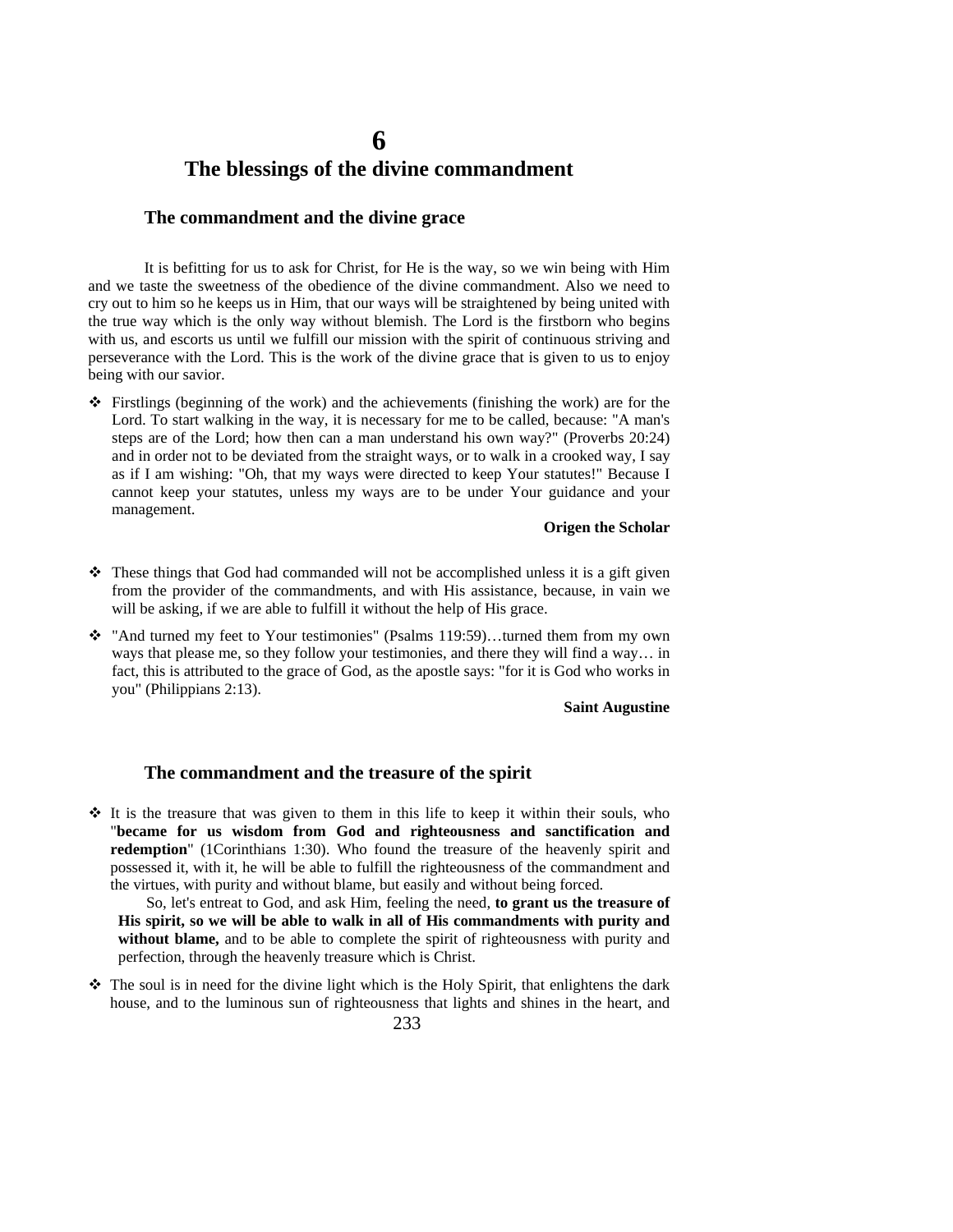also to the weapons to win the battle (John 16:33, Isaiah 63:1-6, Romans 3:21, 12:2). And this is what it meant by the widow who lost the coin and lit the lamp first (Luke 15:8) then she swept the house. When she swept the house while the lamp was lit, she was able to find the coin after it was buried in the dust and the dirt. Thus, also the soul cannot find her thoughts or recognize it, but when she enlightens the divine light, then the dark house will be lit, and the soul will be able to recognize her thoughts and, how it was buried in the sludge and the defilement of the sin. When the sun rises, the soul sees her perdition, and begins to restore its scattered thoughts that is mingled with dirt and defilement, because the soul has lost its image when she disobeyed the commandment (Genesis1:26, Ephesians 4:24, Colossians 3:10).

**Saint Macarious the Great**

#### **The commandment and the delightful praise in the Lord**

When Christ sanctifies "the way" our ways, He grants us "righteousness of the heart," and our hearts overflow with thanksgiving and praise to God. Following the righteous ways or keeping the commandment, or maintaining the purity of the heart, they give us the life of the inner joy which is demonstrated through thanksgiving and praises. Without righteousness, we cannot join the heavenly in their praises, no matter how much we sing or praise in our rooms or in the church.

 $\clubsuit$  He whose heart is not upright yet, means something improper is in him, he won't thank (praise) God, and the Lord does not accept his confession.

### **Origen the Scholar**

 $\mathbf{\hat{P}}$  Truly, if my ways become righteous, I will acknowledge it because, You are the one who made it, and this is praise for You not for me. **Saint Augustine** 

### **Through the commandment, we accept God, our portion**

The purpose of the Lord's commandment is to present the Lord as a groom for our souls, we get to be united with Him, and we gain the participation of the divine nature, i.e. we enjoy His traits in us, so, we become ready for the eternal bridal. His main trait is "love," he gives Himself as a gift to His beloved soul of mankind, He gives His life as a precious gift or as a deposit for the bridal or as a dowry for us, therefore the psalmist says: "**You are my portion, O Lord; I have said that I would keep Your words**" (Psalm 119:57).

This is the divine love, God loves all for He is the God of all mankind, He does not ignore anyone, and at the same time, each one feels as if God has dedicated all His deeds to be for him personally. He is God's darling, he is found in the divine bosom, and settled in His wondrous heart, as if God is his portion, and he is God's portion.

 The Lord said to Aaron and to Leviticus: "You shall have no inheritance in their land, nor shall you have any portion among them; I am your portion and your inheritance…" (Numbers 18:23). That was said about all those who reject the worldly matters, who abandon the earthly, and does not desire to acquire it. The Lord is their portion, and they keep his law which says: "do not worry about your life, what you will eat or what you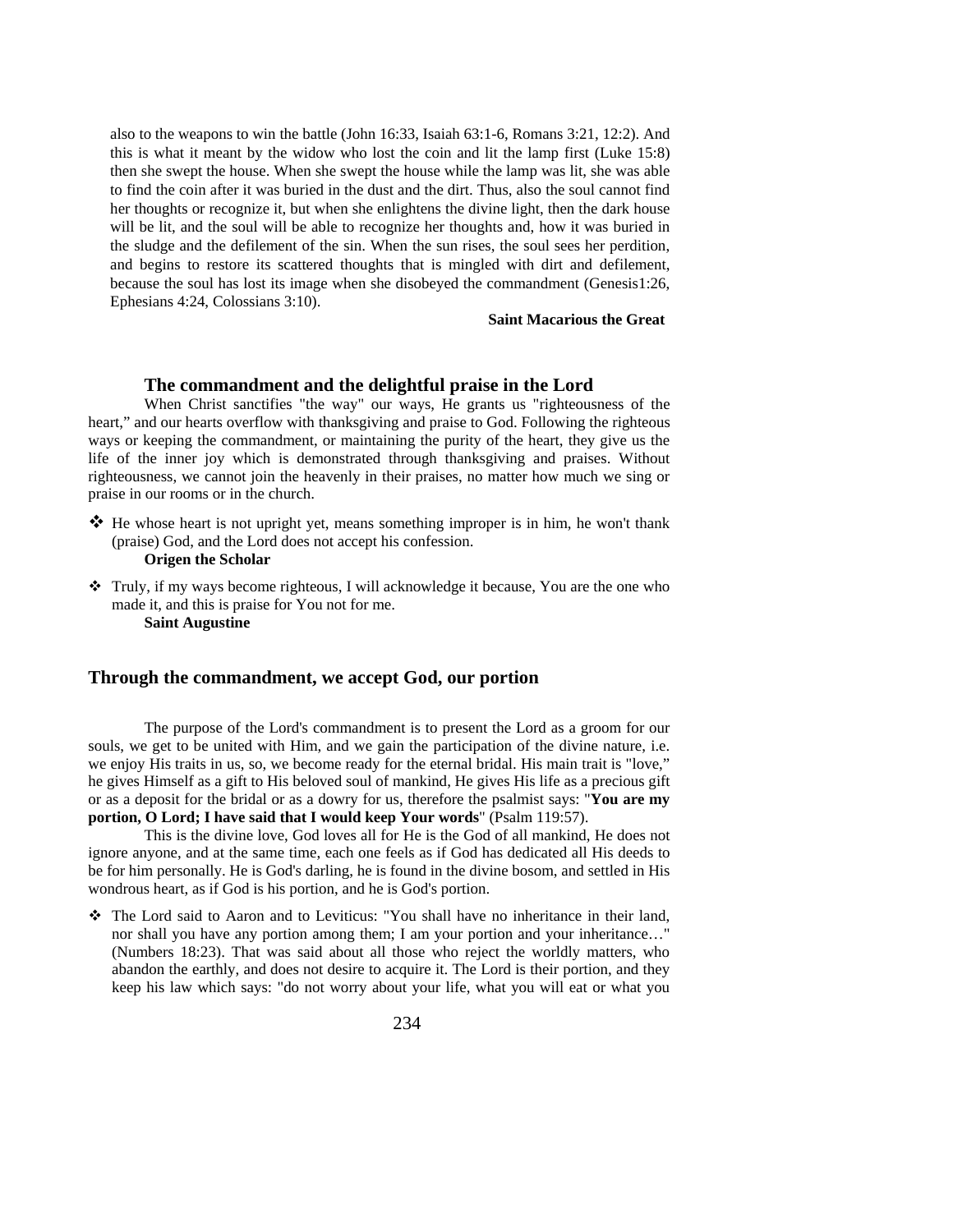will drink; or about your body, what you will put on" (Mathew 6:25).

#### **Onsimous Bishop of Jerusalem**

- $\hat{\mathbf{\cdot}}$  The man who abandoned matters in this life, no longer has any portion on this earth, and does not have any desire toward it, but he is satisfied only with the Lord, in place of all people, a man like this can say: "the **Lord is my portion**". Thus he says: "**I keep Your law**," i.e. I keep the spiritual law which Paul says about it: "For we know that the law is spiritual" (Romans 7:14). So, how those can take the Lord as their portion, unless they keep His law?
- If we are close to the Lord, if we practice meditation in His commandments, observing seriously His statutes and judgments (Deuteronomy 12:1), thus, this is what he means to be perpetually close to the Lord, we keep our minds busy with God, ask about what pertain to God, so, God will always be with us.

#### **Origen the Scholar**

 $\hat{\mathbf{v}}$  "My portion in the land of the living," it means my inheritance, my treasure, and my fortune. You are, Yourself, everything.

#### **Saint John the Chrysostom**

### **Through the commandment, we can meet our heavenly bride, join Him, and be able to see Him**

When the believer is interested in joining the royal bridal, the divine commandment works in him to prepare him for the bridal, and this should happen under all conditions, even if it is severe. The believer hastens to his groom without hesitation, enduring any pain in order to meet with Him, while keeping His commandment. While the commandment urges us to seek the Lord to be our portion instead of the temporal, our hearts yearn for Him, demanding to see him by the inner insight, i.e. by the heart. We may obtain mercy, and we get to see him later face to face, our love to Him increases our desire toward Him, and there will be no rest for us until we see Him eternally! "**I entreated Your favor with my whole heart; Be merciful to me according to Your word**"(Psalm 119:58)

 The garment of the wedding is the commandments of the Lord, and the works that fulfill the law and the Gospel; it becomes a garment for the new man. Who's found on the Day of Judgment carrying the name "Christian" but without this garment, he will be condemned.

#### **Saint Jirome**

 $\div$  If we are close to God, considering His commandments, and carefully observing His statutes and judgments (Deuteronomy 12:1), this would explain what he means by being close to God, we ask and think of things pertaining to God, thus, God will be always with us.

### **Origen the Scholar**

 $\hat{\cdot}$  The image of the Father is His Son as we mentioned before, likewise as the apostle said that He is the brightness of His glory and the image of His hypostasis. So, we, the Christians, beseech Him from all our hearts, in purity, because those with pure heart,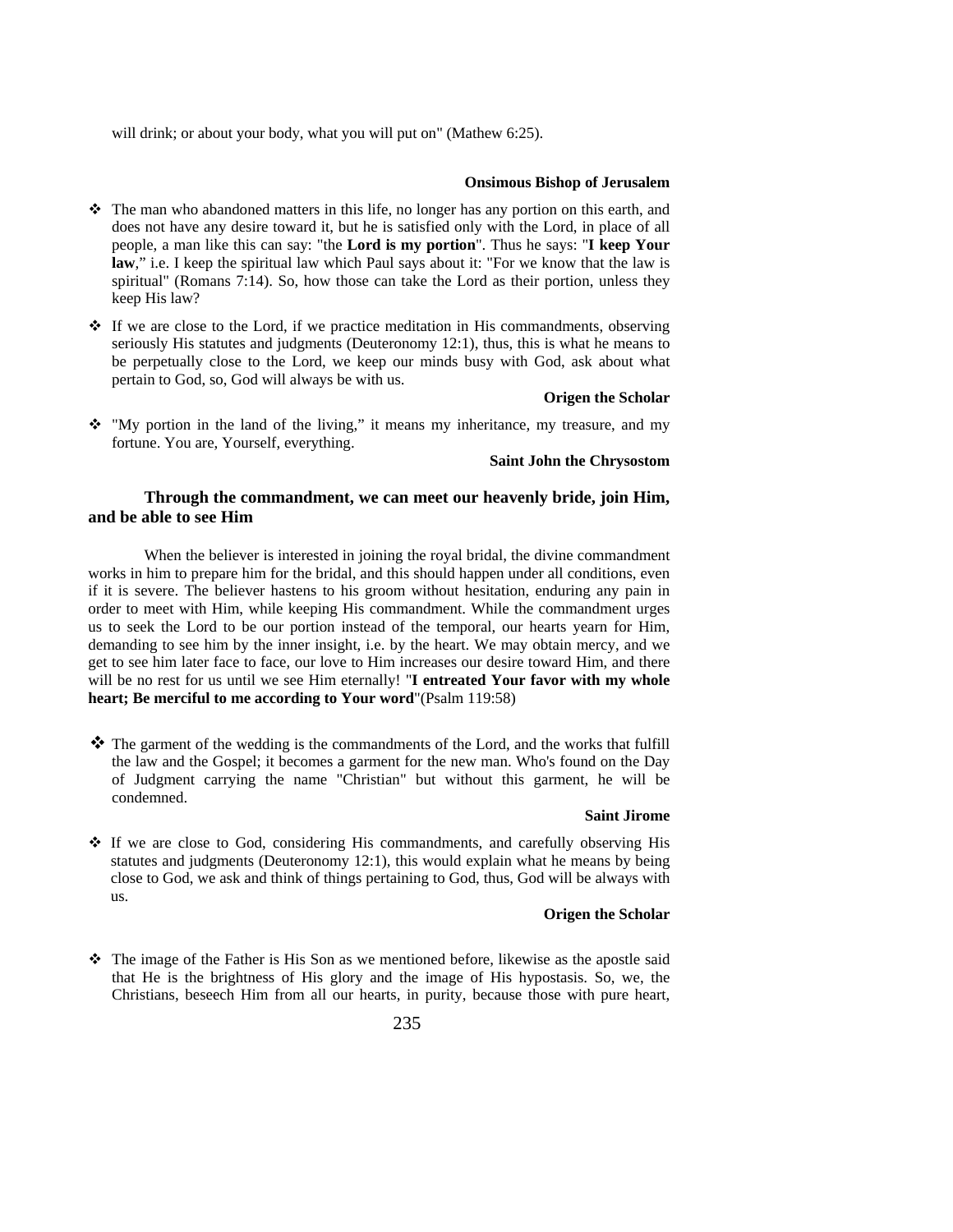they shall see God, also, we entreat His mercy according to His word, i.e. as He promised.

#### **Onsimous Bishop of Jerusalem**

 $\div$  He is the express image of His person, (Hebrew 1:3). Who desires the face of God from all his heart, and able to think of Him with a pure heart fixing his sight on Him, he will be blessed as the Lord said. Such a man is able to say these words that we have. How great he is, who sees the face of God. the Lord Jesus explains this greatness saying:" Blessed are the pure in heart, for they shall see God" (Mathew 5:8).

#### **Saint Dedimous the Blind**

According to what the apostle says: Therefore the law was our tutor to bring us to Christ…..whose the law is his tutor, will reach the fullness of time (Galatians 4:4), when he puts away childish things (1Corinthians 13:11), such a man is not a corrupted or disbeliever. The Psalmist says: "I will never forget Your precepts, For by them You have given me life" (Psalm 119:93). **I will keep in mind your precepts that I received from You, these, that I learned it here on earth. With it I departed from earth to heaven, where I lived with the angels.**

### **Origen the Scholar**

- $\triangle$  Not following God's commandments is being distant from God, and this is the core of the sin which is the separation from God and not being united with Him.
- ❖

#### **Saint Basilious the Great**

### **By following the difficult commandment, we will enjoy the kingdom of God**

The life of purity that prepares the heart to see God, is sharing the pain with the crucified Christ, therefore, the Lord Himself says: "**Enter by the narrow gate; for wide is the gate and broad is the way that leads to destruction, and there are many who go in by it. Because narrow is the gate and difficult is the way which leads to life, and there are few who find it**" (Mathew 7:13-14).

The narrow gate is the gate of kingdom, which no one will enter it except the Lord of kingdom, Jesus Christ who is the only one without sin. And the difficult way is His cross, which no one can cross it, except the crucified.

Therefore, we will never enjoy entering through the narrow gate, or walking in the difficult way, unless, by being concealed in the crucified Jesus Christ and by abiding in Him. So, the distress and the trouble will turn to be joy of being united with the crucified.

**Origen the Scholar** says that the broad way includes many corners where the hypocrites stop to pray in order to be seen by people and to be rewarded (Mathew 6:5). On the contrary, the difficult way does not have street corners where the believer can stop, but he hastens and sets off to the eternal through the narrow gate. The believer does not find anything to please him in this way, to settle there, but he speeds up toward Christ who is the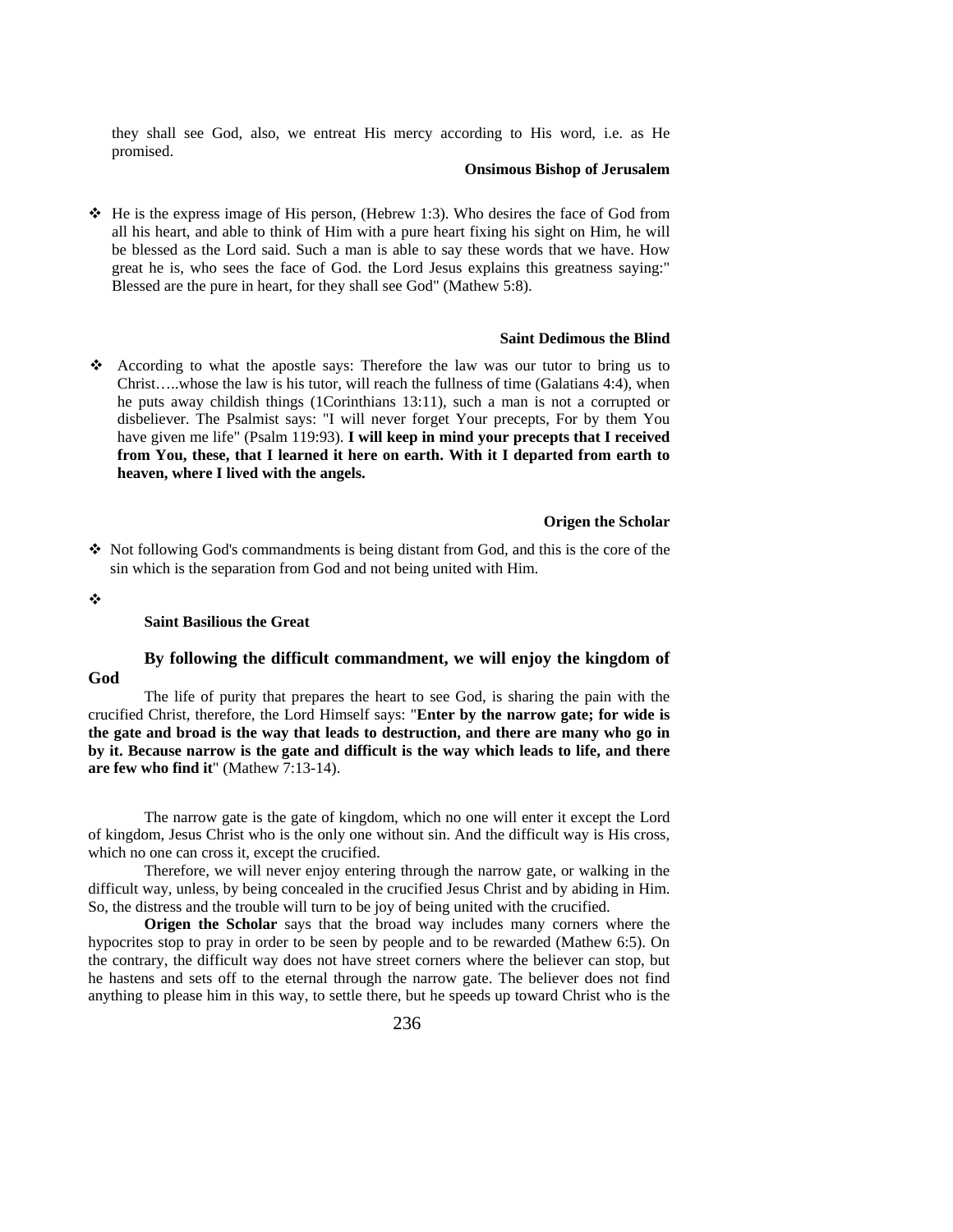secret of his joy and his life.

 The way that will lead us to life is narrow and difficult, but the reward is magnificent and great for we will enter it in glory!

### **Saint Capryanous**

 The way was called narrow and difficult to ease our tiredness, and to declare that peace and pleasure are great…. The way is difficult and the gate is narrow, but the city that we will enter is not likewise, therefore, we should not seek comfort here, and also we should not expect pain over there.

#### **Saint John the Chrysostm**

 $\hat{\mathbf{v}}$  The wide gate is the worldly pleasures that people seek, and the narrow gate is the gate that is opened through suffering and fasting, which Paul the apostle had practiced: " in stripes, in imprisonments, in tumults, in labors, in sleeplessness, in fasting" (2Corinthians 6:5)…and Paul the apostle encouraged Timothy to practice it: " You therefore, my son, be strong in the grace that is in Christ Jesus. And the things that you have heard from me among many witnesses, commit these to faithful men who will be able to teach others also. You therefore must endure hardship as a good soldier of Jesus Christ. No one engaged in warfare entangles himself with the affairs of this life, that he may please him who enlisted him as a soldier. And also if anyone competes in athletics, he is not crowned unless he competes according to the rules" (2Timothy 2:1-5).

Look carefully to see how he talks about the two gates. The vast majority enters from the broad way, while few who find the narrow gate. We do not look for the broad gate, and there is no need for us to find it, because it presents itself to us automatically (beyond our control). But the narrow gate is not found by all, even those who find it, not all of them will enter it, because many after they find the gate of the truth, they are attracted by the worldly pleasures and they go back in the middle of the way.

#### **Saint Jirome**

 "**Strive to enter through the narrow gate**" (Luke 13:24). .. The way that is straight is narrow, any turning is full of risk, whether to the right or to the left. It is like a bridge; whoever stumbles on any side will fall in the river.

### **Saint Basilious the Great**

 $\cdot \cdot$  I have seen fulfillment for every virtue: purity is fulfilled by controlling the lusts, the just can be fulfilled by being faire to each one….manhood is fulfilled by being brave and facing terrors.

Everything has its own end, but for the righteous, **their end will be in the kingdom of God**!....

I have seen that Your commandment is exceedingly broad, and if the way that is leading to salvation is narrow, Your commandment widens it to those who keep it. It makes them brave and strong, and its end will be joyful and bright.

#### **Saint Onsimous Bishop of Jerusalem**

 I will show you His commandments, if you do more; you will be in greater glory and will be more blessed by God.

**Hermas**

### 237 **Through the commandments, men, will be raised, by the grace, to live**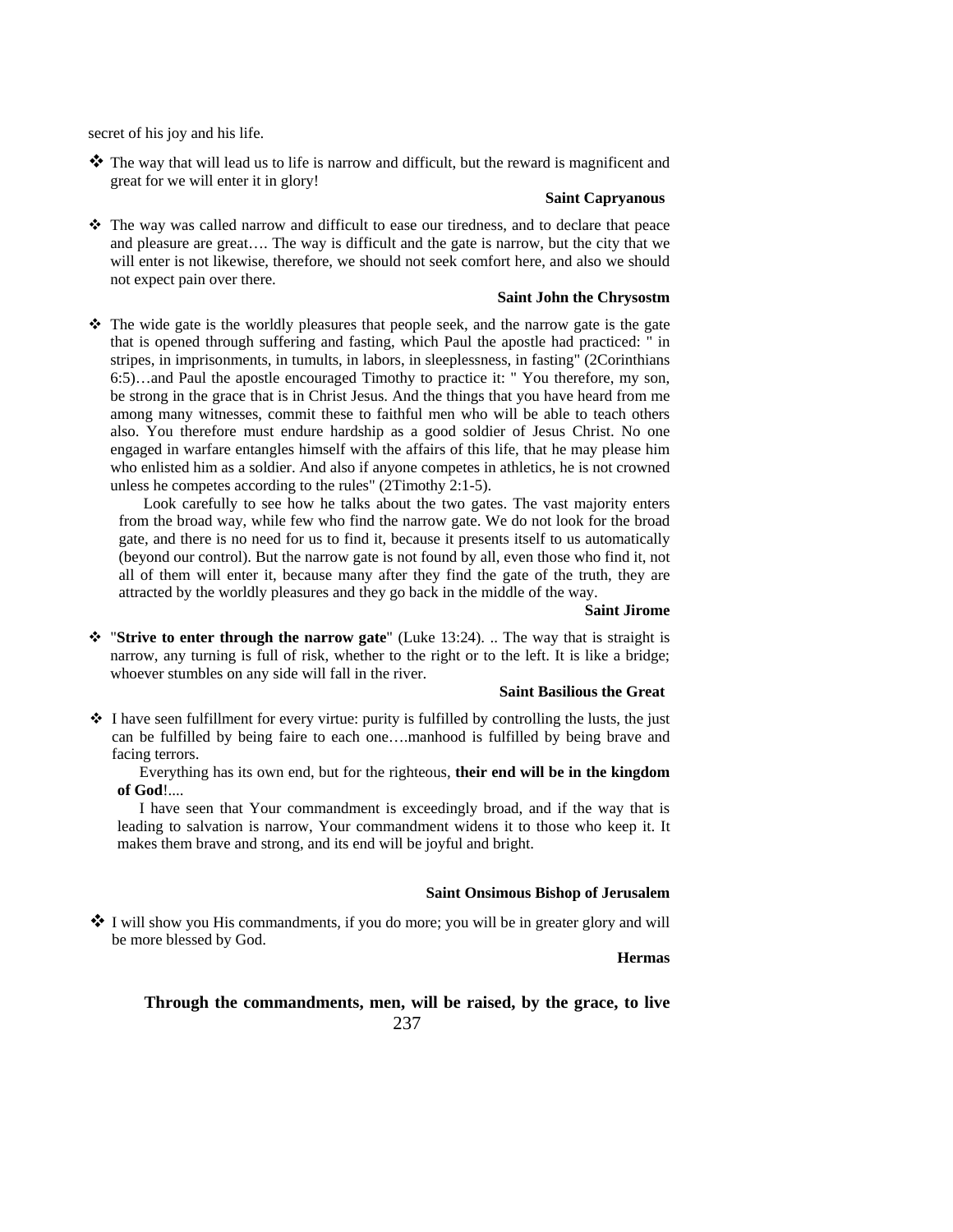#### **in love with the heavenly**

Saint Filoxinose deems that our early fathers had walked through the way of divine commandment because it was the royal way which we should not turn away from it, whether to the right or to the left.

This way is the ladder seen by Jacob, extending between the earth and the heaven, and the angels going up and down on it. It is the ladder where the men meet to ascend with the angels who come down to us. The believers ascend on it as heavenly soldiers; they change their names from "men" to "angels". As the soldiers in old days used to change their names when they were enlisted in the army, we too, we get to be enlisted in the spiritual army.

On this ladder, God's will is fulfilled. Through the commandment, the men, by the grace of God, are raised, as if on steps of the ladder, to live in love with the heavenly. And upon God's command, the angels come down to minister them (Hebrew 1:14).

On this ladder, the believers meet with the angels in the circle of love, same as when the spiritual and the carnal meet, where it is necessary for both teams to strive, by the help of the grace of God, to keep the divine commandment.

Those who are from below are the carnal (the mankind) in their nature, the divine commandments raise them up to be spiritual.

And those who are spiritual in their nature, according to the commandment of the creator they descend to the lower places to be with the carnal.

Thus, we see creatures of different kinds meeting together in one group, and in one loving connection, it fulfills God's will in a harmonious praise. They all move in one spiritual move, the same as when the whole body moves by the life of the soul.

**Saint Filoxinos**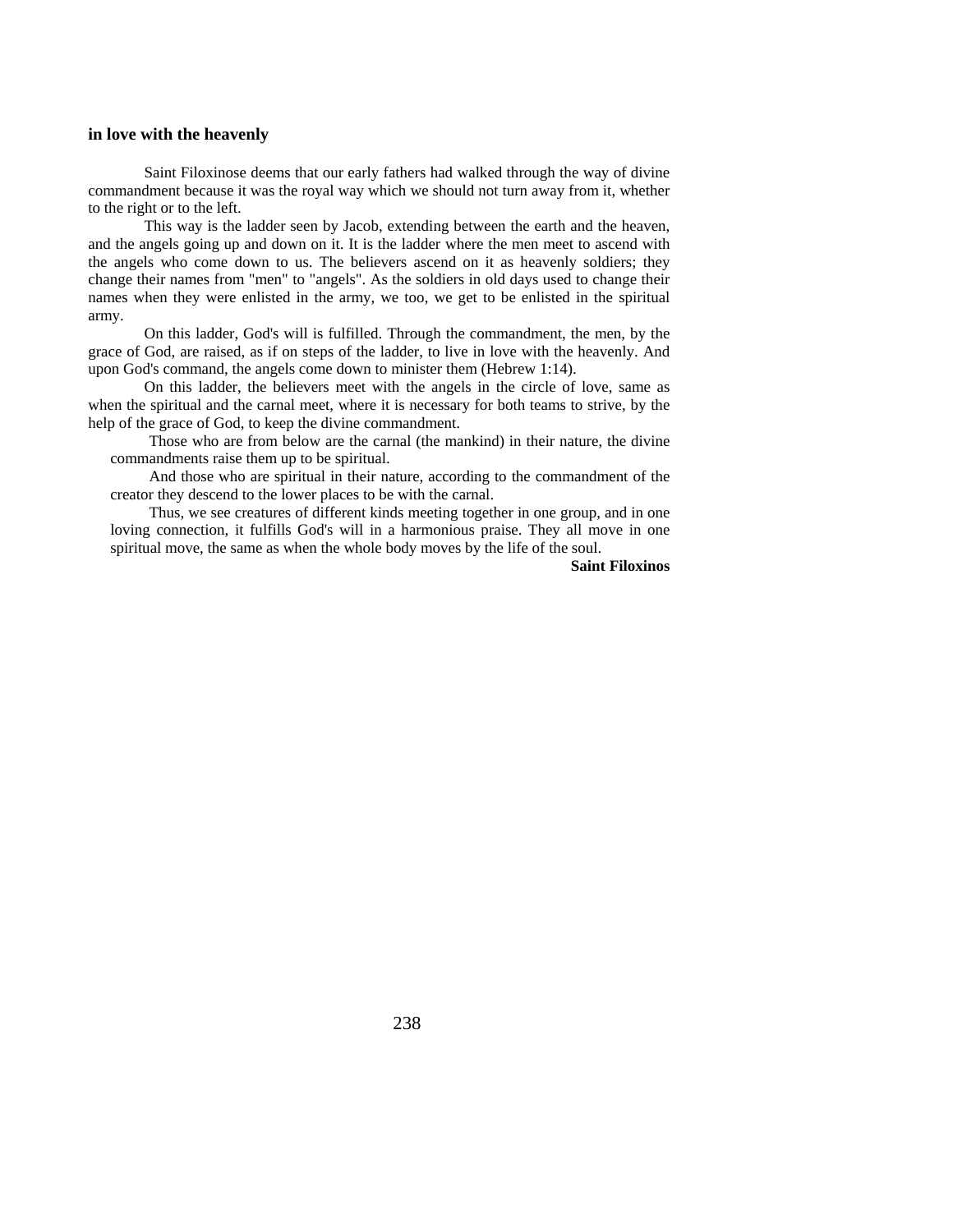### **Divine commandment and freedom**

**7**

### **Freedom and divine love**

In fact, the commandment was a sign of the streaming God's signs of love toward the man. It was not just in giving Adam the chance to express his feelings of love toward He, who has loved him first, or was just in preparing the circumstances in which the man would have the chance to be united with the source of his existence, so he wouldn't go back to his origin of (dust) another time. **But, the commandments carried a significant meaning of the freedom of the man who had a free will and authority over himself**. The man is in likeness with God in terms of the free will, and his control over himself, so, the greatness of the man lies greatly on his authority over himself, not just over birds of the sky, the sea fish, and the treasures of the earth.

How would it be for the man to have authority over himself and to have a free will unless if there was to be a commandment that he would have to obey or disobey?! The commandment carries an honor from God to the man. It proclaims the freedom of the man, his power, and his ability, because who was worthy to be given a commandment from God except the man?! If the man did not have the ability to execute or to break the commandment, God would not have given it only to him.

On the same example, when the Lord gave us the commandments – and we think it is difficult or as others believe that it is fictional – the Lord did not mean to incapacitate us to execute it, or to destroy our souls by failure, but He wanted to show the man the significant ability that he has. It is an honor for us, that through the divine grace, we are able to implement what it looks hard and impossible.

 In any case, the commandment through which you have been found guilty, and by which you have turned away from the subject of joy, **it was imposed on the man by the goodness (God) in purpose of making him happy.** The commandment was meant for the man to be in contact with God, so that he would not look like an awful creature, but to be a free one, and so he would not put himself down to the level of other animals who's without free will. As human being, God gave him the chance **to be proud that he was the only one to be worthy to receive commandments from God**, on the ground that he is a human being, capable of wisdom and knowledge by controlling himself quietly with the rational ties of freedom, and being complied to God who's everything is submitted to Him.

To ensure preserving this commandment, the goodness has also presented an advice supported with this punishment:"for in the day that you eat of it you shall surely die" (Genesis 2:17). It is a work full of God's compassion, pointing out sources of rebellion, lest his unawareness of the risk might lead him to be careless in obedience. Truly, he showed the punishment, but He did not want it to be without cure. So, be aware of the goodness of our God in these matters. Learn about His goodness that appears in His great works, His overflowing blessings, His many mercies, His kind arrangements regarding His commandments and His warnings….thus, it is good and merciful!

 God gave the man freedom, so **He made him a master over his will and his authority**, indicating that when the man was given the image of God, being in his likeness, was not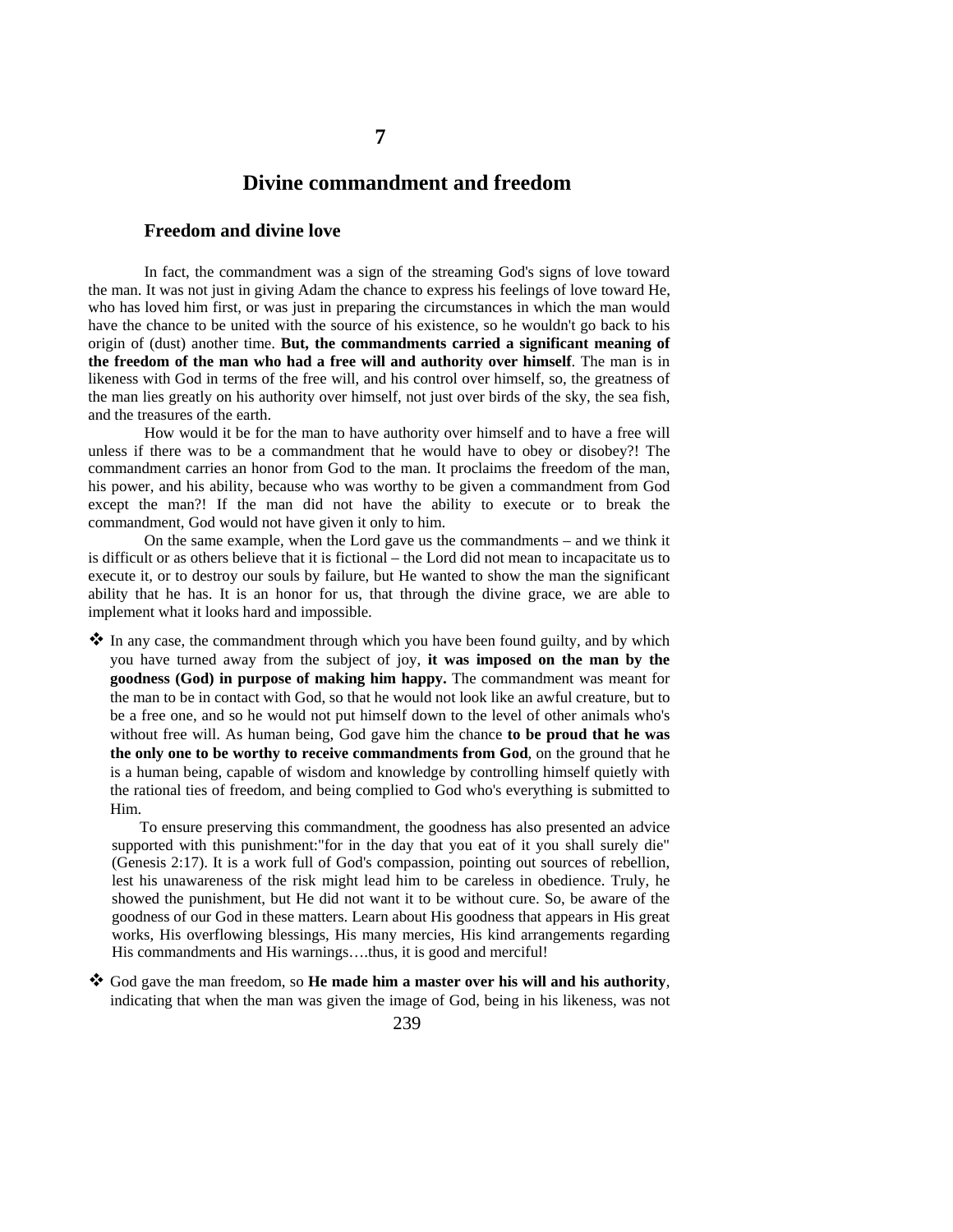something different than his nature.

He was not (in his image and likeness) in terms of the structure of the flesh…but it was in terms of the trait which is for He, who took it from God (as a breath from mouth), i.e. in terms of his spiritual which responded to be on the likeness of God, and in terms of freedom and his strong will.

The state of the man was backed by the commandment itself which God imposed it over him. The commandment cannot be given to him, who's in his authority does not have the capability to obey it. And it would not have been possible to threat with the death punishment against sin, if ignoring the commandment, by the man, was impossible to happen, using the freedom of his will.

Also, in the subsequent divine commandment, you find that God has laid before the man, good and evil, life and death; He even set certain rules of discipline for those who break the commandment, calling unto the mankind, threatening and warning them, to escape from evil, and this is only because the man is free, he has the free will to obey or to resist.

 Moreover, the man with this structure is protected by the goodness and the purpose of God. Those themes which are found to be in a harmony in our God. Because his purpose is not without goodness, and His goodness is not without purpose!.....

It is befitting for him who is in the image and likeness of God, to have freedom of will and authority over himself, with both of these, he is considered to be on the image and likeness of God….on the other hand, how could it be that the man cannot have control over himself, despite that he was once the owner of the whole world?!..Is it possible for the master who has authority over others (earthly creatures), to become a servant? So, you can sense the righteousness of God through the gifts that He gave to the man, and from His purpose and from His will in everything.

**So, may the righteousness of God to be the only thing that attracts our attention**, for the man had been given a valuable gift…..the freedom of his will!

 $\clubsuit$  God Himself is righteous in His nature, because the goodness of Him, who is without beginning, was not created, but it was goodness in its nature. But (Adam) who came to exist entirely through creation, he had a beginning. With this beginning he was given the image that he had, was given his nature, not out of a self nature (taken from him), but as a result of creation….i.e. he took it from his righteous creator, He who is the source of all goodness.

For the man to possess goodness, it should be given to him by his creator, and then it will become his own. He will have the (image) of the natural goodness... so, through that goodness that was given to him by God, he will have the freedom of will and authority over his will…. The man, with his full freedom of will, he is given two directions:

- **A. He perpetually**, as a master, **accepts goodness, by paying attention to it, with a desire from within.**
- **B. With an internal motive, he abandons evil, by trying to avoid it….** It is not necessary for the man to be awarded for the good or for the evil, if he is **found to be good or wicked, without being given the choice between both…**

Thus, the goodness of God and His purpose are clear in God's gift in regard to the freedom of the man.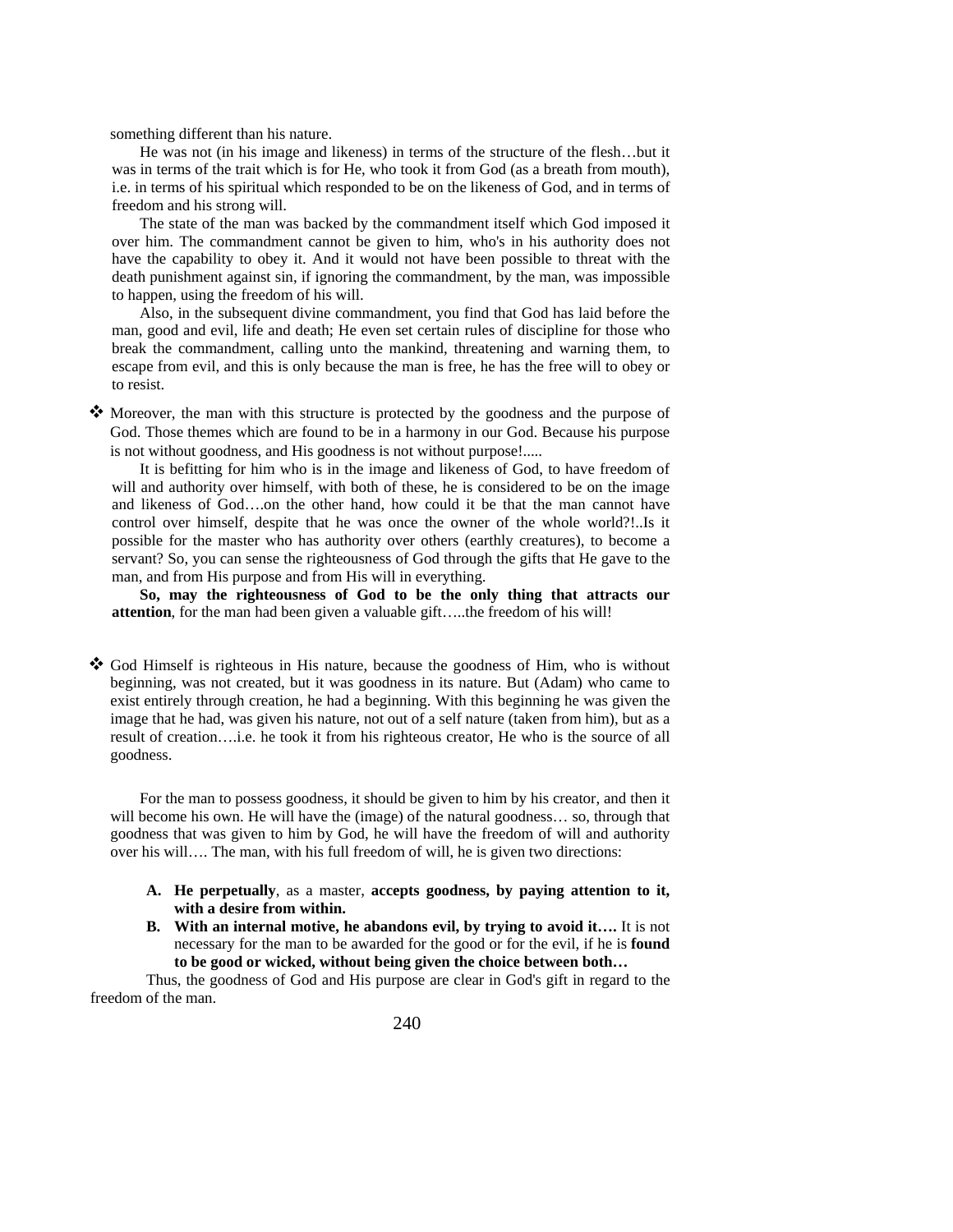$\clubsuit$  The (commandment) was not merely for the man to live this natural life that God had given to him, but to **live** in virtue, i.e. being related with God and His commandment. So that God allowed him to live when He formed him in a lively soul, and commanded him to **live the life of virtue**, when He commanded him to obey the commandment.

Thus, it is clear that God did not create the man to let him die….but the man is the one who brought death to himself, not because of vulnerability or ignorance lest the creator might be blamed.

 (Satan) who deceived the man was an angel before, but the man, the victim of this temptation, was free, had authority over himself, being on the image and likeness of God, so he was much stronger than any angel, also being a breath from the mouth of God, made him more significant than the spiritual entity for the angels, for he says:"Who makes His angels spirits, His ministers a flame of fire" (Psalms 104:4). If the man was weaker in authority than the angels, and was less than them, everything would not have been under his authority, the command that was not given to the angels. He would not have laid the burden of the commandment on the man, unless the man was capable significantly of bearing it, and He would not have been threatened a creature with death punishment, while God knows that he is not guilty as a result of his incapability.

In short, if God had **created him weak, He would have not given him freedom and independency for his will**, but rather, he would have taken away the field of these gifts.

#### **Tertelian the Scholar**

**<sup>❖</sup>** The **righteous, loving, and (giver)** God had given the man the freedom concerning good and evil, granting him a mind with which he can observe the world and everything in it, so he will know God, who created everything for his sake.

But the wicked man, might desire (to know God), but he would not understand, and will perish because of lack of his faith and due to his thought that contradicts the truth. This is the freedom of the man in regard to good and evil!

- $\div$  We do not consider those who are free, as free because of their positions, but those who are truly free in their life and their nature, are considered free…. The freedom of the soul and its happiness are the result of the true purity and renouncing the temporal.
- $\hat{\mathbf{v}}$  The free man is he who is not enslaved by the pleasures, but he carefully controls the flesh with purity and prudently. He is contented with what God had given him, no matter how little, thanking Him from all his heart. **Saint Anthony the great**
- $\mathbf{\hat{P}}$  If the element of the freedom of the will is separated from the virtue, its entity will be destroyed.

#### **Origen the Scholar**

 $\div$  It is good that he, who is with authority to raise himself, was called free..... And it is good that He, who came down to save others, was called free.

#### **Saint Amprosios**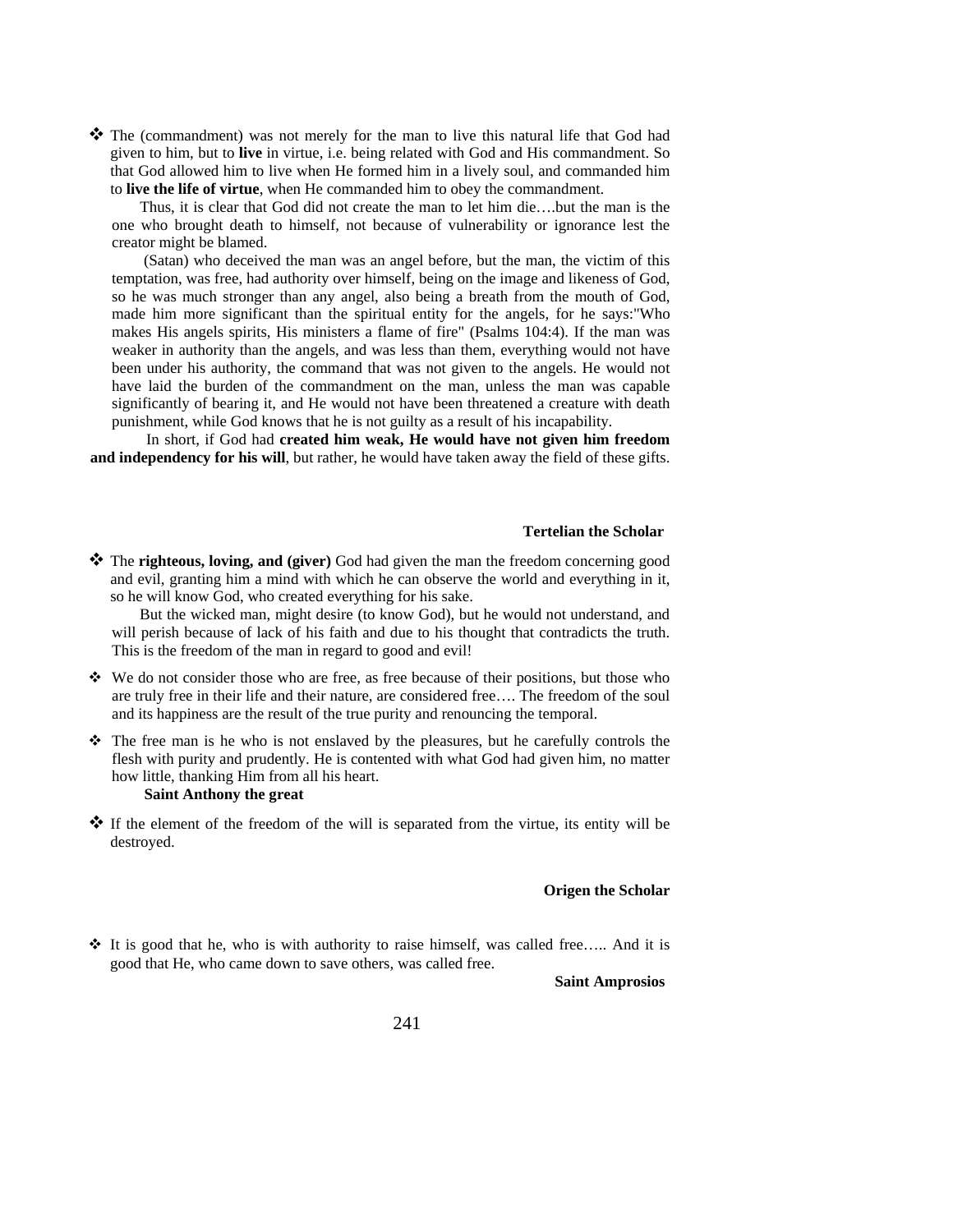- $\clubsuit$  There is no such power that can force us to do good or evil, but he, who's we work for, with our free will, if God or Satan, he is the one to urge us to do the work that pertains to him.
- $\clubsuit$  Do not say: I do not know what is right. What I did is not my fault! If you do the good that you know, the good, that you do not know, will be revealed to you little by little. It is not useful for you to know the good that is coming, unless you execute the first one, because "knowledge puffs up" when it is without work, but "love edifies" because "love bears all things" (1Corinthians 8:1, 13:7).
- When the Bible says "kingdom of heaven is taken by force" (Mathew 11:12), he is talking about the **will for each one**, so that no one of us would turn to evil after being baptized, but he will abide in the good.
- The slave does not ask to be liberated (from slavery) as a reward for his work, but he tries to do his best as a debtor, and waits for liberation as a gift.

#### **Saint Mark the Hermit**

- $\triangleleft$  Also, as the physician dislikes the illness for the sick, and he uses the standards of curing to remove the illness and to heal the sick, thus, God works with His grace within us, to remove the sin so the man becomes free.
- The apostle says what we start to say: "For I delight in the law of God according to the inward man" (Romans 7:22). Here, where **we become free when we are delighted in the law of God**, because freedom brings joy. Because if you do goodness out of fear, God won't be the subject of your joy. **Seek Him for your delight, so that you might become free.** Do not fear the punishment, but love righteousness. Do you still do not love righteousness? Fear punishment so that you gain righteousness**.**
- No one, in his defending to the freedom of will, dare to set it in a way that might forbid us from the prayer that says "do not lead us into temptation". And on the other side, no one should deny the will and dare to find an excuse for the sin. Let's pay attention to the way the Lord presented the commandment, and how He offered His support. In both ways, He tells us about our obligation to our responsibilities and His support in its execution. **Some rise to the pride through their exaggerated confidence in their selfwill, while others fall in apathy through exaggeration in mistrust**.

Some say earlier: "why do we ask God, and we don't seek to overcome the temptation if everything is within our ability?" later others say:"why do we struggle to become righteous if the ability to do so is in God's hand?"…..on one side, we are to thank Him for the power He gives us, and on the other hand we ought to pray for our little power, not to completely fail. It is the faith itself that works through love (Galatians 5:6), according to the standard that God gives to each man, so that he who glories, does not boast in himself but in the Lord (1Corinthians 1:31).

- Those Jews who "**could not believe**," not because those people cannot change for the better, but as long as their mind is taking this direction, they won't be able to believe, therefore they are blind with harsh hearts, for because of their denial to the need of divine support, they found no support.
- No wonder they could not believe, for this was the pride of their will, for they being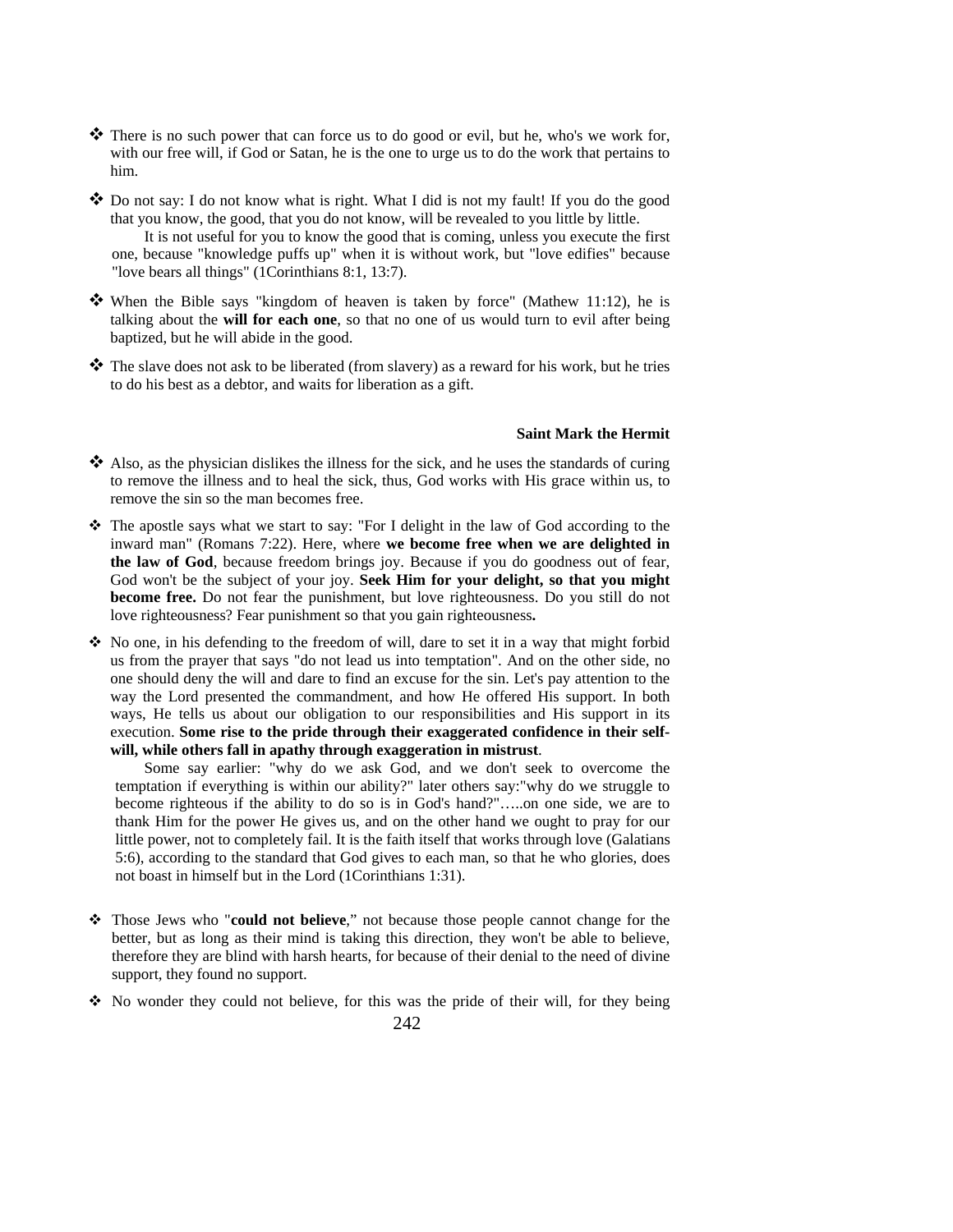ignorant of God's righteousness, and seeking to establish their own righteousness, as the apostle says: "have not submitted to the righteousness of God" (Romans 10:3). They became arrogant not through faith but through works, and they stumbled before the stumbling block. Thus it was said "**they could not**" so we understand that they did not want to, and in the same way as it was said about the Lord our God: "If we are faithless, He remains faithful; He cannot deny Himself" (2Timothy 2:13). It is said about He who is almighty, that "**He cannot**".

- $\clubsuit$  Note how the Father attracts the (souls), He is delighted in guiding, not in placing binding necessity on mankind.
- $\div$  If we came to Jesus under compulsion, so, we believe without our willingness. And this is violence not freedom.
- \* Saint Paul says about Philemon: " whom I wished to keep with me, that on your behalf he might minister to me in my chains for the gospel, But without your consent I wanted to do nothing, that your good deed might not be by compulsion, as it were, but voluntary" (Philemon 1:13,14). And in Deuteronomy: " See, I have set before you today life and good, death and evil, in that I command you today to love the Lord your God, to walk in His ways, and to keep His commandments, His statutes, and His judgments, that you may live and multiply" (Deuteronomy 30:15,16). Also in the book of Son of Sirach: "God made man from the beginning, and left him in the hand of his own counsel….If you will keep the commandments and perform acceptable fidelity. He has set water and fire before you, stretch forth your hand to which you will" (Son of Sirach 15:14, 17).

So we do not reach the purpose without our will, but we cannot complete the purpose without divine support.

 They seized Him, he who can free them from their bonds. Perhaps, among them was He who mocked Him, but also among them was He who was saved by Him. They say: "You have loosed my bonds" (Psalm 116:16).

#### **Saint Augustine**

- $\triangle$  Among the creatures that glorify You through their fast natural movements, I am the only one who enjoys freedom. Neither the sun nor the bright moon nor the stars can revolve in their orbits or at the speed of their orbits by their own will. It is Your great power that obligates all of nature to praise You, without distinguishing its freedom to fearfully praise You. It is befitting for me to praise because I am the free one, if I understand, because it is my own will whether to cease or to continue praising.
- $\cdot$  With our will we become healthy or ill, because we are the reason beyond being healthy or sick.

#### **Saint Jacob Alsrouji**

 $\div$  Behold, the kingdom of God is within you. He says do not ask about the times in which the kingdom of God will come, but be eager to be found qualified for Him, because He is within you, i.e. He depends on your will, and it is in your hand to receive Him or reject Him. Every man who receives righteousness by believing in Christ and becomes adorned with virtues is considered qualified for the heavenly kingdom.

#### **Saint Kyrillos the Great**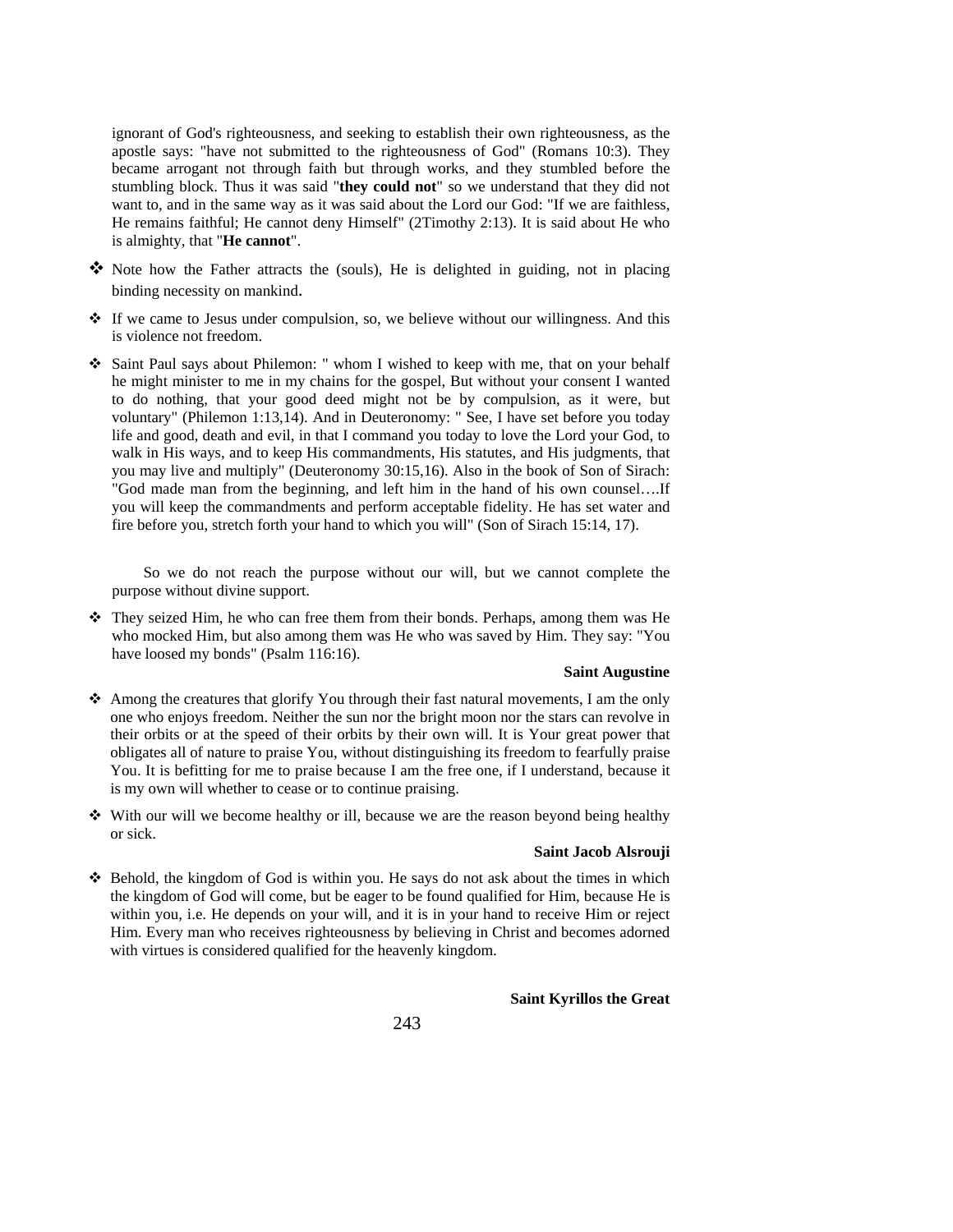- $\clubsuit$  The servant is required to give an account of his actions, but the son is required to give more than that, he is required to give an account of his words (Mathew 12:36), and of his thoughts (Mathew 5:8), so, if he gains freedom, it will make him more careful.
- $\triangleleft$  God gives the man the freedom of the will, not just regarding faith but also in works.

#### **Saint Irina'ous**

 $\div$  If we are just tools directed by celestial orbits, then, we don't have the freedom of the will, and if the man lost the freedom he will lose everything.

#### **Saint Gregory Alnisy**

 $\div$  If we struggle, as human, against troubles and sins, then, it will fall under our control and our will; we will be able to fight and destroy the desires of the flesh, and to capture the gathering of our sins under our authority. We will drive out the terrified guests from our heats, with the power that we gained through the cross of our Lord. We will enjoy the triumph spiritually as in the example of the centurion (Mathew 8:9).

#### **Father Sirinous**

 There is nothing to stop you from changing your wicked path in life, you are a free human!

#### **Saint Melito Bishop of Sardis**

### **Christ is the liberator**

The real free man is the one who is free from within; he lives without being controlled by a lust, or being fooled by pleasures. No one can enjoy this freedom unless if he attains the spirit of being a child of God.

- The righteous man is free even though if he was a slave, but the wicked is a slave even if he was a king.
- $\mathbf{\hat{P}}$  Who is he that conducts the release from death and from bondage unless He who is "free among the dead" (Psalm 88:5)? Unless He who is without sin among the sinners? Our savior Himself says, our rescuer: "for the ruler of this world is coming, and he has nothing in Me" (John 14:30). (The ruler of this world) captures those whom he deceives and tempts, and those whom he draws to sin and death, this "he has nothing in me".

Come O Lord, come O Savior. Let the captive knows You. Let he who was driven to the captivity flees to You. Be a redeemer to him! While I was lost, I was found by he who the devil found nothing in him that comes from the flesh. The ruler of this world has found in me a flesh; he has found it, but what kind of flesh? It is a dead flesh, he can capture it, and he can crucify it and kill it!

You were wrong o deceiver, for the savior cannot be deceived… you see in Him a flesh that fits for death, this is not the body of the sin, but it is in the likeness of sinful flesh. "God sent His own Son in the likeness of sinful flesh; on account of sin He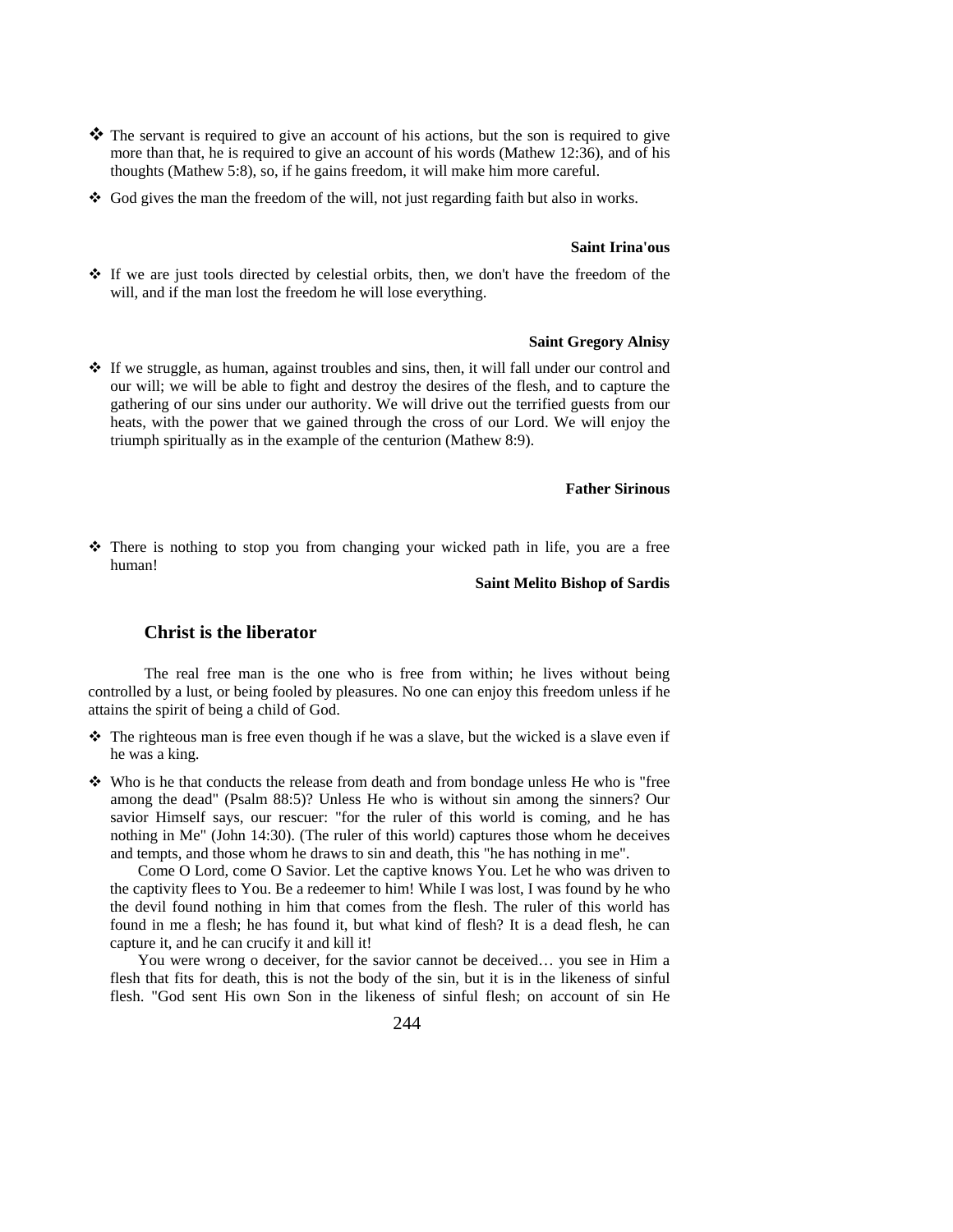condemned sin in the flesh" (Romans 8:3), in a flesh, it is not in the sinful flesh but "in the likeness of sinful flesh," but for what purpose? "So by the sin which certainly none of it was to be found in Him, He condemns sin in the flesh so that the righteous requirement of the law might be fulfilled in us who do not walk according to the flesh but according to the Spirit" (Romans 8:4). No one should call himself free lest he remains a slave. Our souls will not remain in bondage because He pays off our debts day after day.

 $\triangle$  Honorably and effectively He saves from the bondage of this sin, he says in the Psalms: "I am like a man who has no strength, adrift among the dead" (Psalm 88:4, 5). He alone was free, because no sin was in Him. For He Himself says in the Gospel: "the ruler of this world is coming" He means the devil who comes in the Jewish individuals who persecute Him "and he has nothing in Me" (John 14:30, 31). He does not find in Me any proportion of the sin as it is found in the righteous who are killed, he never finds anything in Me….I am not paying the death punishment as a necessity because of My sins, but I die to fulfill the will of My Father. And hence I do this, I endure death, if I did not want the pain, I would have not accepted suffering. He Himself saying in another place: "I have power to lay it down (my life), and I have power to take it again: (John 10:18). Certainly, He is the one who is free among the dead.

#### **Saint Augustine**"

 "Christ died for our sins" (1Corinthians 15:3). **He gives freedom to those who faithfully serve Him.** For He says: " Well done, good and faithful servant; you have been faithful over a few things, I will make you ruler over many things. Enter into the joy of your lord" (Mathew 25:23)**.** 

#### **Saint Mark the Hermit**

 $\triangle$  Because you were a child when you had been bought without the (will) of your father, so, let the selling contract be canceled, and you become free. Let the sin, which bought you by the serpent, be acknowledged that the contract that had been conducted by the snake has become idle. Because the Father wanted His children to come back to Him. Here, they are calling Him, and who can stop them from calling out to Him?

#### **Saint Jacob Alsrouji**

 There is only one righteousness which is free and secured from any limitation or captivity, it is the thought that is risen for Christ

#### **Saint Gregory Alnezenzy**

### **With our own will we give ourselves to the sin, and we lose our freedom!**

"Whoever commits sin is a slave of sin" (John 8:34). There is no righteous man who never commits sin, but not everyone stumbles is a slave to the sin. It is meant by his saying "**commit sin**" that he chooses the sin and prefers it over the righteousness of God, he prefers the path of wickedness over the path of holiness (Jeremiah 44:16-17), he conducts a covenant with the sin, and receives it as a constitution for his life, it leads his carnal lusts and his love to the world.

In the beginning of practicing the sin, the man believes that he is in power, he has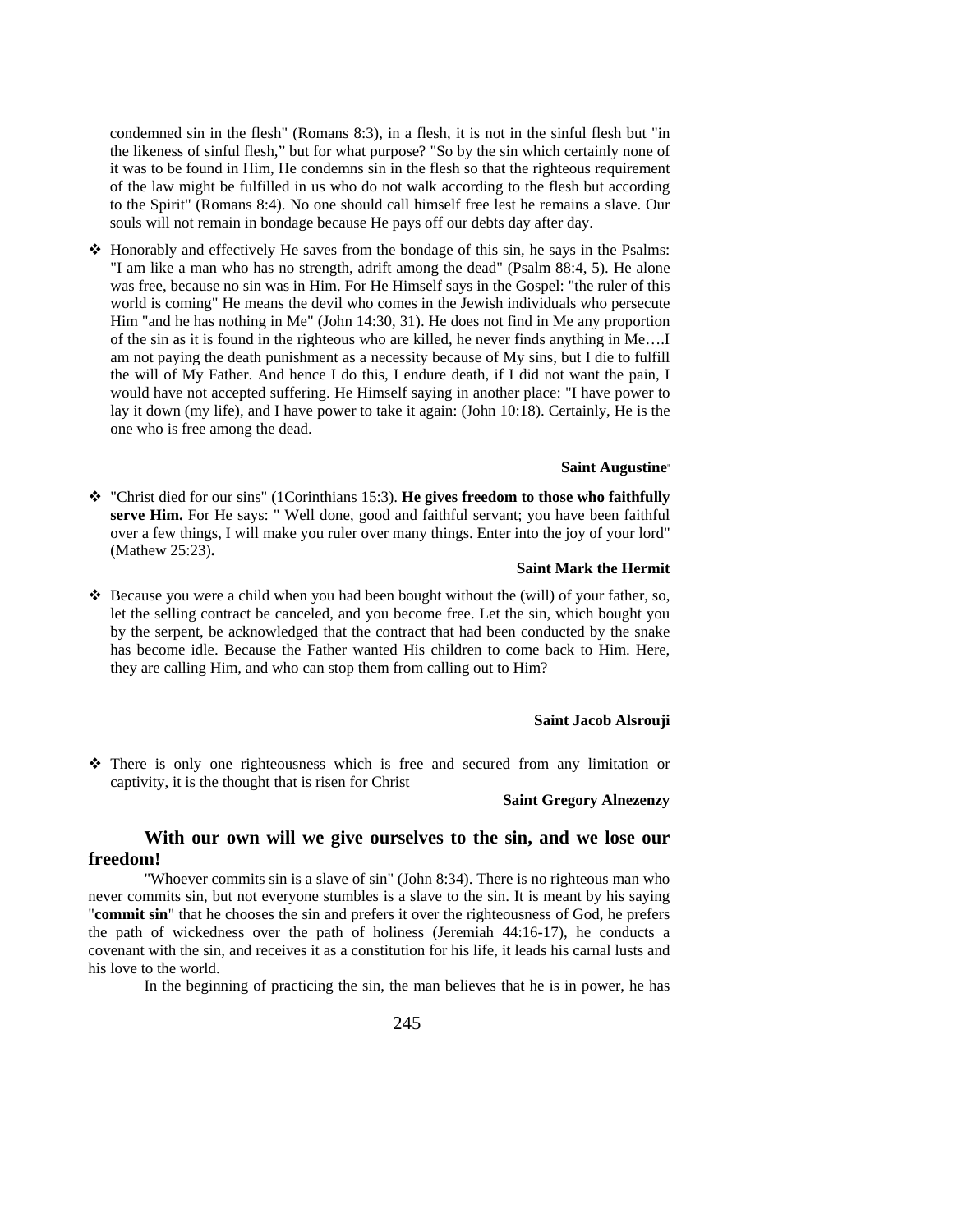the right to accept the sin or reject it, but once the sin controls the steering wheel, the man loses his control over his will gradually, and the sin becomes like a drug that the man cannot live without it. Then, the sin directs the man according to its tendency, so the man will do what he never expected someday. And as the fathers say, when the sin takes a place in the heart or the mind of the man, it reigns over him, it opens the way for other sins to reign with it, and the man enters in a chain of sins that he fails to resist it.

 $\div$  "Jesus answered them: Most assuredly, I say to you, whoever commits sin is a slave of sin (John 8:34). He is a slave, not to a man but to the sin! Who do not panic in front of these words? May our Lord grant you and me  $-$  to speak with the appropriate expressions about this freedom while seeking it, and to avoid that slavery…..

It is miserable slavery! When mankind suffers from wicked leaders, they request, in all cases, changing the leader. What would the slave of the sin do? To whom he submits his petition? To whom he asks for salvation?...

Where would the slave of sin run away? He is carrying his (master) wherever he goes. The wicked conscience will not leave him, and there is no other place to go. Yes, he cannot pull himself out because the sin that he commits is within him. He commits the sin to partially enjoy the carnal pleasure. The pleasure passes and the sin remains. What brings his joy goes away, and the thorn remains behind. What an evil bondage.

Let's all run away to Christ, and protest against the sin to God for He is our savior.

Let's ask to be sold so He saves us through His blood. For thus says the Lord: "You have sold yourselves for nothing, and you shall be redeemed without money" (Isaiah 52:3), without price from your side, that is because of me. Thus says the Lord because He paid the price, not with money but with His blood, otherwise we could have been destitute slaves.

 We were slaves of lust, but by being liberated**, He makes us slaves of love**. This is also what the apostle says: "For you, brethren, have been called to liberty; only do not use liberty as an opportunity for the flesh, but through love serve one another" (Galatians 5:13).

So, the Christian should not say I am free, I was called to liberty, I was a slave then I was saved, and with this salvation I became free, I do what pleases me to do, and no one should be against my will as long as I am free…. Don not mess up your freedom by the sin, but use it to commit no sin. If your will is devout, only then it will be liberated. **You are free if you still a slave that was set free from the sin and serve as a servant to righteousness**. As the apostle says:"for when you were slaves of sin, you were free in regard to righteousness… But now having been set free from sin, and having become slaves of God, you have your fruit to holiness, and the end, everlasting life." (Romans 6:20, 22).

#### **Saint Augustine**

 $\div$  We should not be bothered even if we are troubled by the lust. Why do you wonder o lustful man? And why are you disturbed when you aroused by any lust? You are the one who created it (originated it) and agreed to keep it inside you, and though you are troubled?! You acknowledged its signs, and you however say: why the lust bothers me? It is better for you to endure, struggle, and pray to God to help you, because it is impossible for the man to obey the lust without suffering from its painful attack. And as Father Sisawy says: "**its vessel is inside you, return to it what belongs to her (inside you) and it will leave you**". As long as we love it and take it to the scope of execution, then it will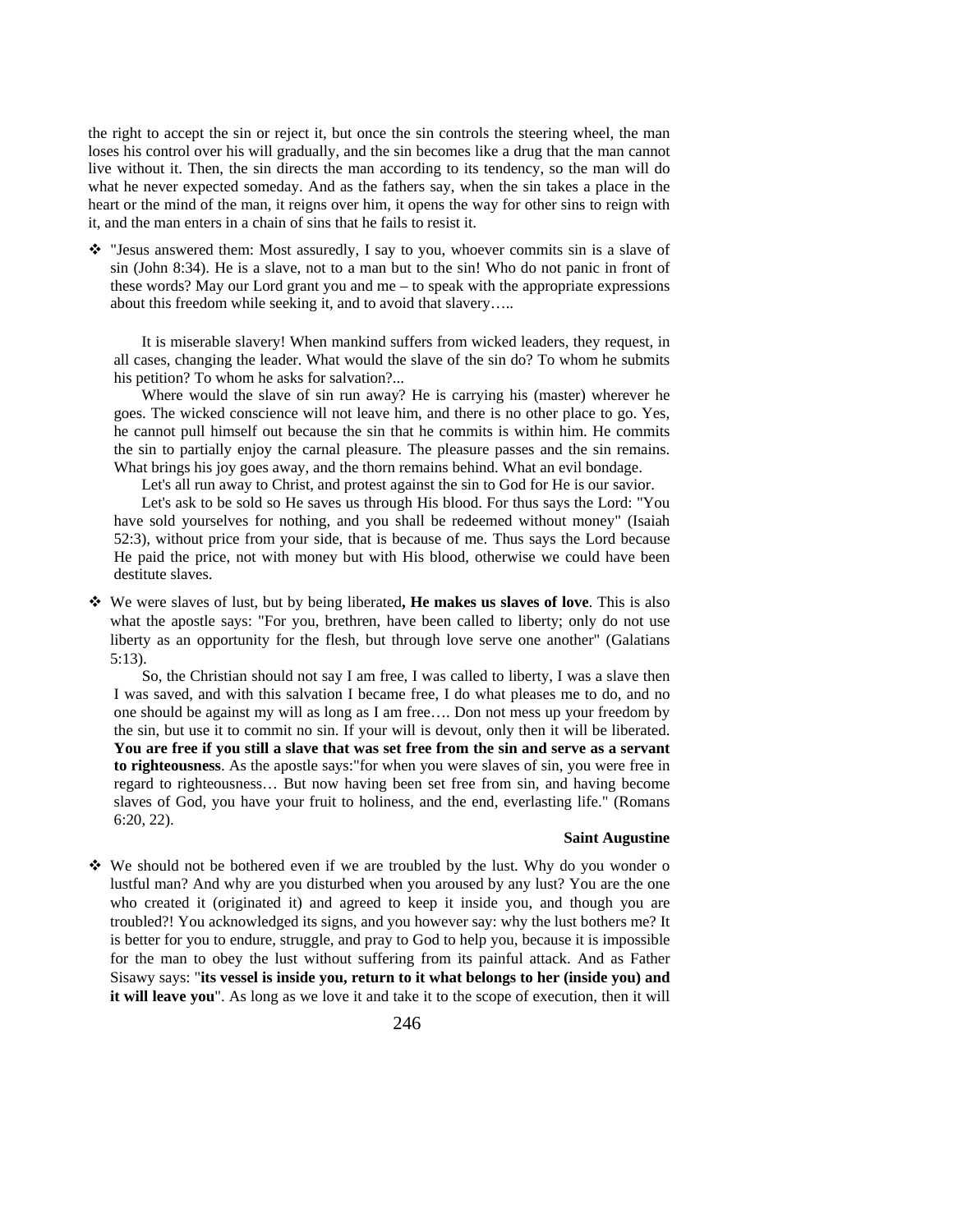be impossible for us not to be attracted to the lustful thoughts that excite us – even without our will – to obey it, because with our will, we gave ourselves into its hands.

Regarding the man who is attacked by lustful thoughts, before starting to execute it, he is free in his own city and God will help him. Once he humbles himself before God and fights a little, the divine support hastens to save him from the enemy's attack.

But if he did not fight leaving himself to be defiled, surrendering to the carnal pleasures, the divine help pulls away from the soul. These pleasures will tempt the soul to conduct the lustful action; the soul will adore the lust whether wanted or not.

**Father Dorithi'ous**

### **By our will, we ask God to help us to be committed**

The freedom that we are practicing, does not come with force, but it is practiced through love "**from the heart'** with complete will. Having been set free from sin, is being slaves of righteousness (Romans 6:18), but it is the bondage of optional love not the bondage of binding violence, it is the bondage of maturity and commitment without being careless!

- The Christian does not say I am free I do whatever pleases me; no one can force my will as long as I am free. If with this freedom you commit a sin, then, you are a slave of the sin. Do not spoil your freedom by being liberated to commit sin, but use this freedom to help you not to commit sin. "For you, brethren, have been called to liberty; only do not use liberty as an opportunity for the flesh, but through love serve one another. " (Galatians 5:12).
- $\div$  He who created you without your involvement, He will not justify you without your participation. He made you without your knowledge, but He will not vindicate you without your willingness.

#### **Saint Augustine**

- $\div$  "So then it is not of him who wills, nor of him who runs, but of God who shows mercy" (Romans 9:16)… let's see what does this mean? The issue does not concern who wills or who runs, but it refers to God who has mercy. So, if we do not have the will or we do not strive, God will not come to help us. From our side, we need to have the will and to strive so that God will have compassion upon us, but if the fighter falls asleep he will lose the triumph.
- From our side, we gladly receive the freedom of the will, but we do not forget to thank the donor, acknowledging that unless God always keeps His gifts in us, we will walk without power.

The willing is from us, and striving also is from our side, but without God's constant help there would not be willing or striving. The savior says in the Gospel: "My Father has been working until now, and I have been working" (John 5:17). He perpetually and continuously gives.

It was not adequate for Him to grant grace just once, but he gives it perpetually. I ask to be given, and when I get, I come back to ask again, for I am desiring excessively in the richness of God, he does not cease giving, and I don't stop taking. The more I drink, the more I am thirsty, and I hear the praise of the psalmist: "taste and see that the Lord is good" (Psalm 34:8). We taste the Lord whenever we get any goodness.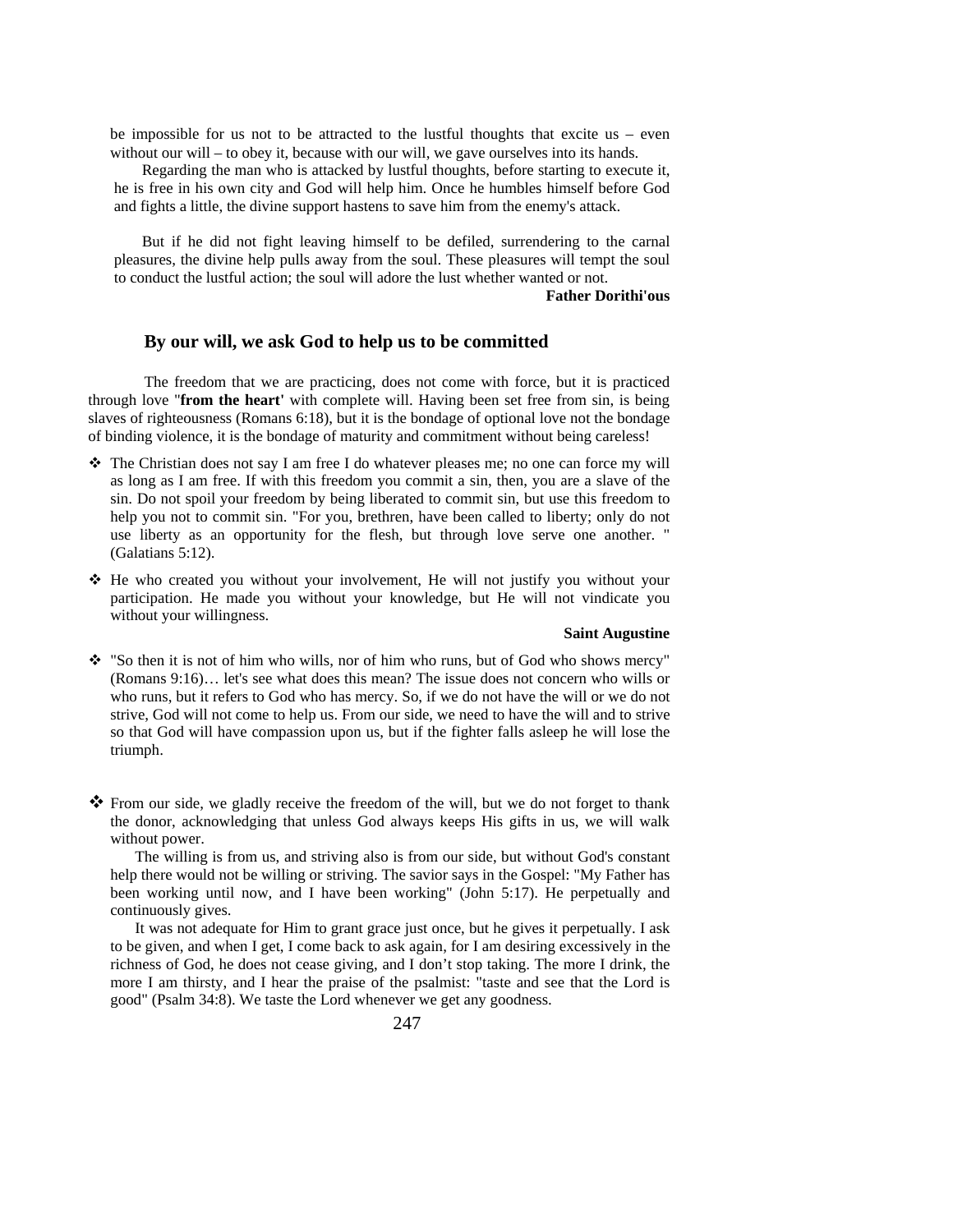$\div$  The grace is not given because of works, but it is a free gift from the donor... and though, we have the choice to be willing or not, but the freedom itself that we have is given to us through the grace of God.

### **Saint Jirome**

 Direct our freedom to carry your yoke willingly, and if it rebels, force it with your cross. You take care of the physician and heal the wounds of the sick, so, take care of us

and heal our wounds, o You, the good physician.

Take care of us and heal us, because we ran away from the cure. Use compulsion, and force the freedom to be in harmony with You, and fulfill the healing, even if the freedom does not welcome it or desire it.

It is worthy for You to spoil the freedom of the man, and not to let the soul be damaged with iniquity, because it is your image.

When You heal us, we will have no actual freedom (we do not want) to be free and die in our sins.

The soul will perish if the freedom is not damaged, because when You force the soul, it does come to repentance.

 O Lord, force us and replace our wicked will to run away from evils that go after us. The teacher forces the child to learn, even if he does not want to learn.

#### **Saint Jacob Alsrouji**

### **Freedom and the devil**

 $\div$  Do not get panic from the perception of fantasy. The power of the devil is nothing, toward freedom. He cannot force or put pressure forcibly on the soul, but he only fights with anxiety and pushing the desire. He does know which snare to use to catch the man; therefore, he multiplies and diversifies his snares. If he knew with which snare he can snatch the man, he would have set it up for him since the beginning to defeat him.

#### **Saint Jacob Alsrouji**

### **The choice and the freedom of will**

God appreciates the will of the man and his freedom, so do not wonder that David the prophet and the king, chosen by God, who's heart was found after God's heart, when he failed and allowed himself to look at Uriah's wife, he fell into sin.

 $\cdot$  David was selected from among his brothers, so, how could the one who was selected fell into the sin? It is a great wonder! Let the chosen ones be panicked of their personal failure and for their reproach. Then let them know that if the eye tends for a little, the failure of the saints will be easy, if they dawdle! And not being relied on His fair selection. But he should keep himself from harmful things, and let the strong selected knows that if he becomes weak, he will fall contemptuously into the snare and becomes ridiculous.

Let the selected be cautious when he considers beauty lest the beauty becomes a snare for him to fall into. And let him know that if the freedom stumbles, the selection and the perfection will also slip. The freedom of the man is from God whether he is good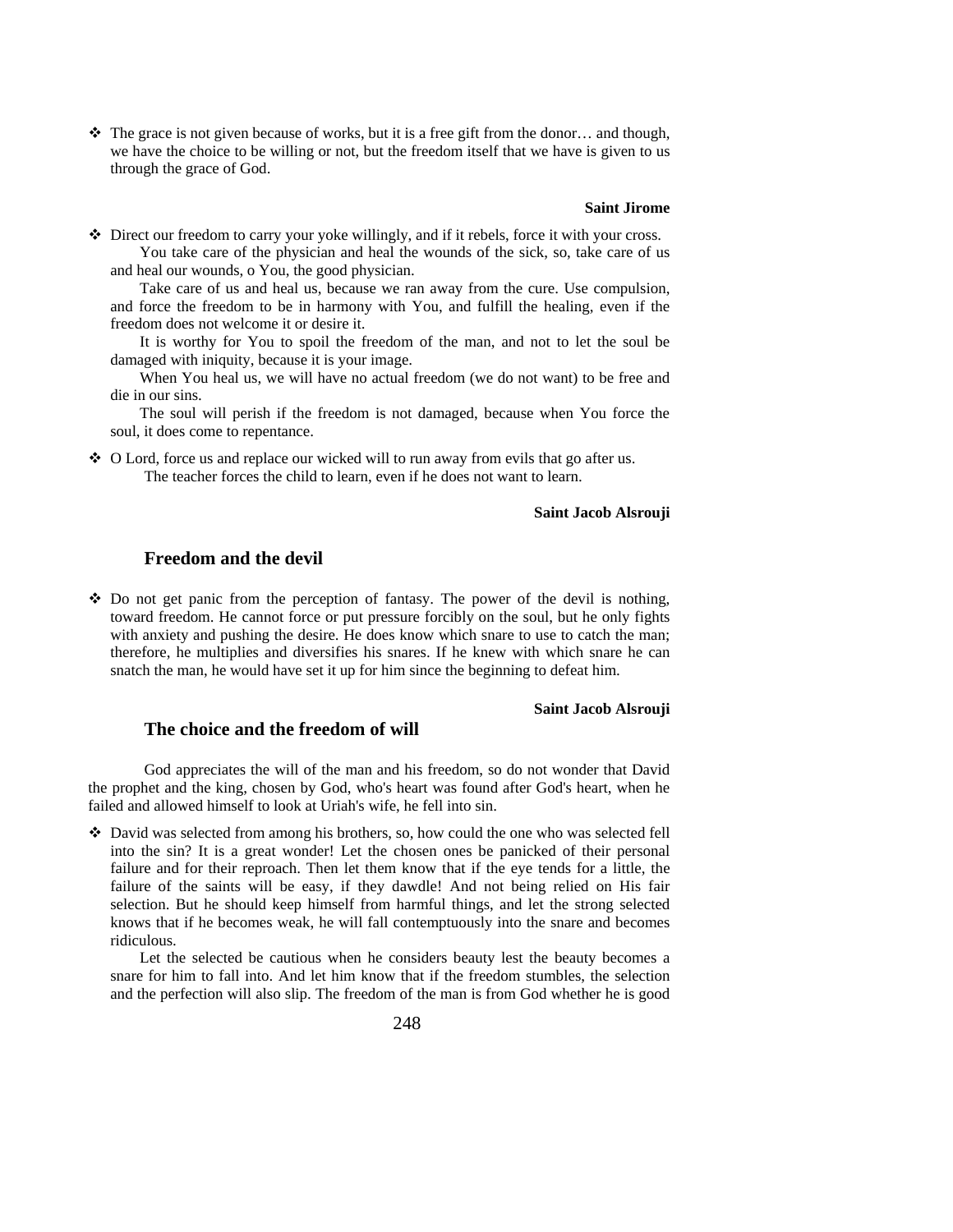or he is sinful. Whoever is selected, he has the freedom, and if he chooses to err he will fumble and perish, so the sinful has the freedom. And once he wants to become repentant, then he is good…

If the chosen one was not given freedom, he would never be honored. It was used to say to the selected that he did not have his chance to stumble. And if he wants to slip, he cannot because he is selected, and the praises that kept for the selected would be taken away from him.

The sun is beautiful, and it is a fixed nature, but being without freedom did not make it win the praise…

Thus, if the selected is tied from falling when he chooses to (fall), he will not receive praise… it is enough for he who is selected, to keep himself from falling, because if he wants to fall, his Lord will not stop him…and if He stops him, he will not be rewarded or getting any praise

#### **Saint Jacob Alsrouji**

### **The commandment and being liberated from the deadly grieve**

Perhaps the psalmist had suffered from being extremely disappointed within a certain period, therefore he cried out to God to grant him the joyous hope of His divine promises and sayings. The psalmist says: "**My soul melts from heaviness; strengthen me according to Your word**" (Psalm 119:28). The commandment supports the man even in his weak moments, that he confesses his sins and tells about the grace of God that gives the wondrous righteousness of Christ, this commandment also offers support to the soul in its moments of slumbering, or coldness, or laziness, or its grieve in order for the soul to wake up, to be encouraged, and to be strong to strive.

 $\div$  The (psalmist) knows that we cannot drive out the spirit of sadness unless through meditation in divine teachings, therefore we have to be vigilant as He says: "watch and pray" (Mathew 26:41).

#### **Pope Athanasius the Apostolic**

 $\div$  It is befitting for us to pay attention to God's commandments when it is read, or when the memory recalls it, as if looking in mirror, as Jacob the apostle says. This man looks at God's commandments as if looking in a mirror and without confusion, because he chooses not only to listen to the commandments, but also to put it into action. Therefore he is interested in guiding his paths toward keeping God' statutes. How could it be guided without the grace of God? Otherwise he will not find the source of joy in God's law; he will find the source of confusion, in case he chooses to know the commandments and not to put it into action.

#### **Saint Augustine**

#### **Baptism and human freedom**

 $\div$  The holy baptism gives us complete freedom, though, the man has absolute freedom and will, whether to be enslaved again with lustful ties or remain free in implementing the commandments. If one of the lusts clings to the mind, it is a result of our personal will, not forcibly. For the Bible says that we are given the power "bringing every thought into captivity to the obedience of Christ' (2 Corinthians 10:5)….and when they destroy the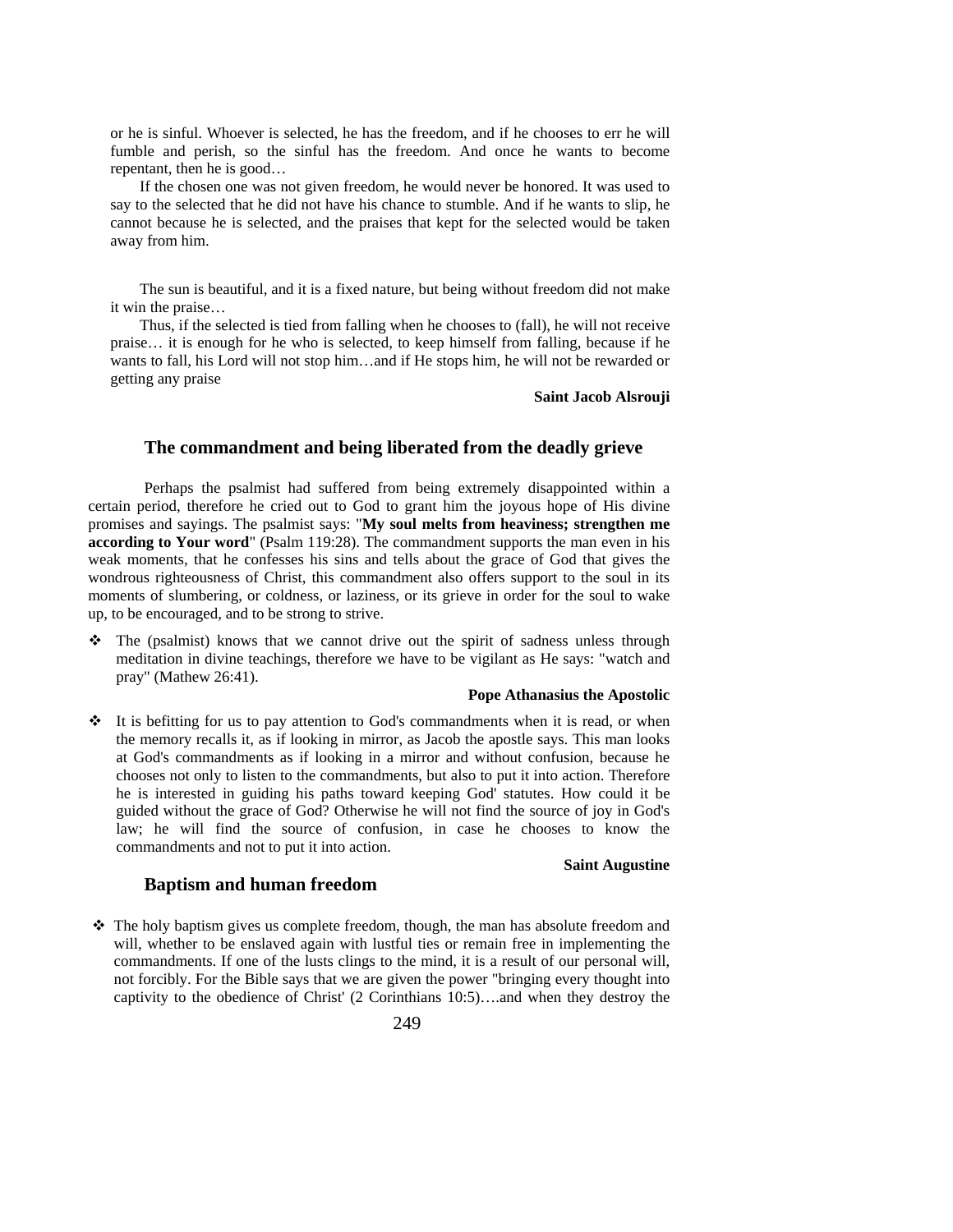evil thought, it becomes a sign of their love to God not to the sin. **Because the presence of the evil thought is not a sin, but the sin happens when the mind talks lovingly with that evil thought.** 

We are not in love with the evil thought, so why we are slow with it? What we hate from our hearts entirely makes it impossible for our hearts to elongate talking with it, unless if we have a malicious relation with it!

**Saint Mark the Hermit**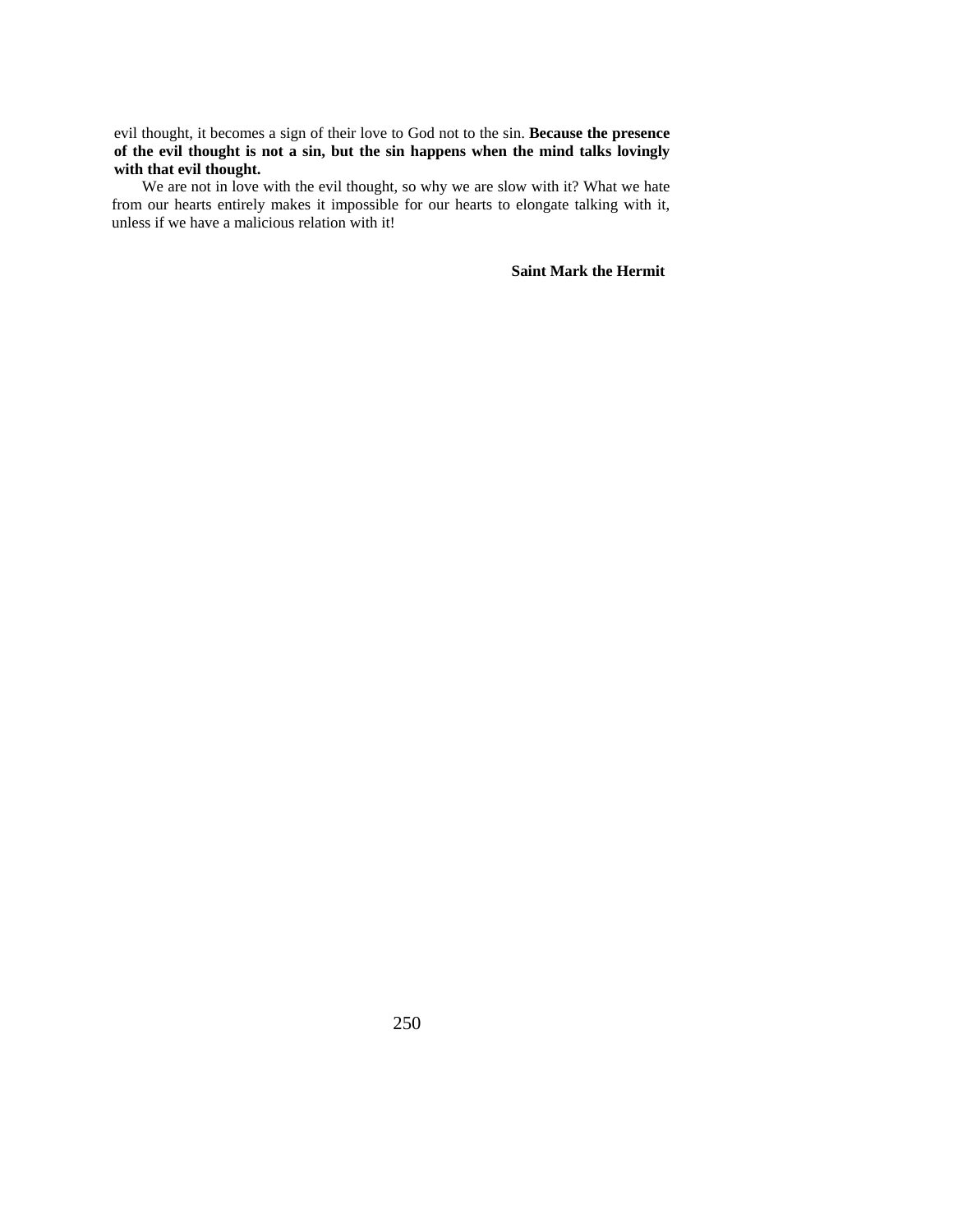## **8 Divine commandment and fatherhood**

### **Commandment in the light of fatherly compassion**

God is a father who wants to adopt the man that came from ashes. And the motive of the commandment is love not enslavement, and to declare freedom not humiliation. It is a fatherly commandment! But the severe punishment that He stated as a payment for disobedience was not for revenge, but to reveal the natural result for an action taken by the hand of man.

As the father stops his son from touching the fire, so not to burn himself, it is not because he does not want him to get burned, but because the nature of the fire is to burn. Thus, God warns Adam from the sin because the nature of sin, or being separated from God lead for the man to lose his life. So the warning and the alarm are kind of pity and compassion not anger and revenge as in the light of our human understanding.

It is wonder when God talks to us, He does not attribute the everlasting fire to us, but He says it is prepared for the devil and his angels (Mathew 25:41). As if it was not prepared to mankind. But when He talks about the heavenly kingdom He refers it to us, "prepared for you" (Mathew 25:34).

### **Implementing the commandment in the light of the spirit of adoption to God**

If God is pleased to call Him "our Father," for through baptism we became children of God and church, and the commandment becomes a sign of our response to the adoption that we received, with which we cry out saying: "Abba, Father". So implementing the commandment indicates our admittance to the adoption and our acknowledgement to it, therefore the apostle assures: "And now, little children, abide in Him…… If you know that He is righteous, you know that **everyone who practices righteousness is born of Him**" (1John 2:28-29).

"Behold what manner of love the Father has bestowed on us, that we should called children of God…. Whoever abides in Him does not sin. Whoever sins has neither seen Him nor known Him. Little children, let no one deceive you. He who practices righteousness is righteous, just as He is righteous……. He who sins is of the devil, for the devil has sinned from the beginning… **Whoever has been born of God does not sin**, for His seed remains in him; and he cannot sin, because he has been born of God. In this the children of God and the children of the devil are manifest: Whoever does not practice righteousness is not of God" (1John 3:1-10).

#### **The devil and defamation of understanding the commandment**

The devil works to implant doubt in the man toward God's love and His fatherhood, through defamation of understanding the commandment, for he says: " Has God indeed said,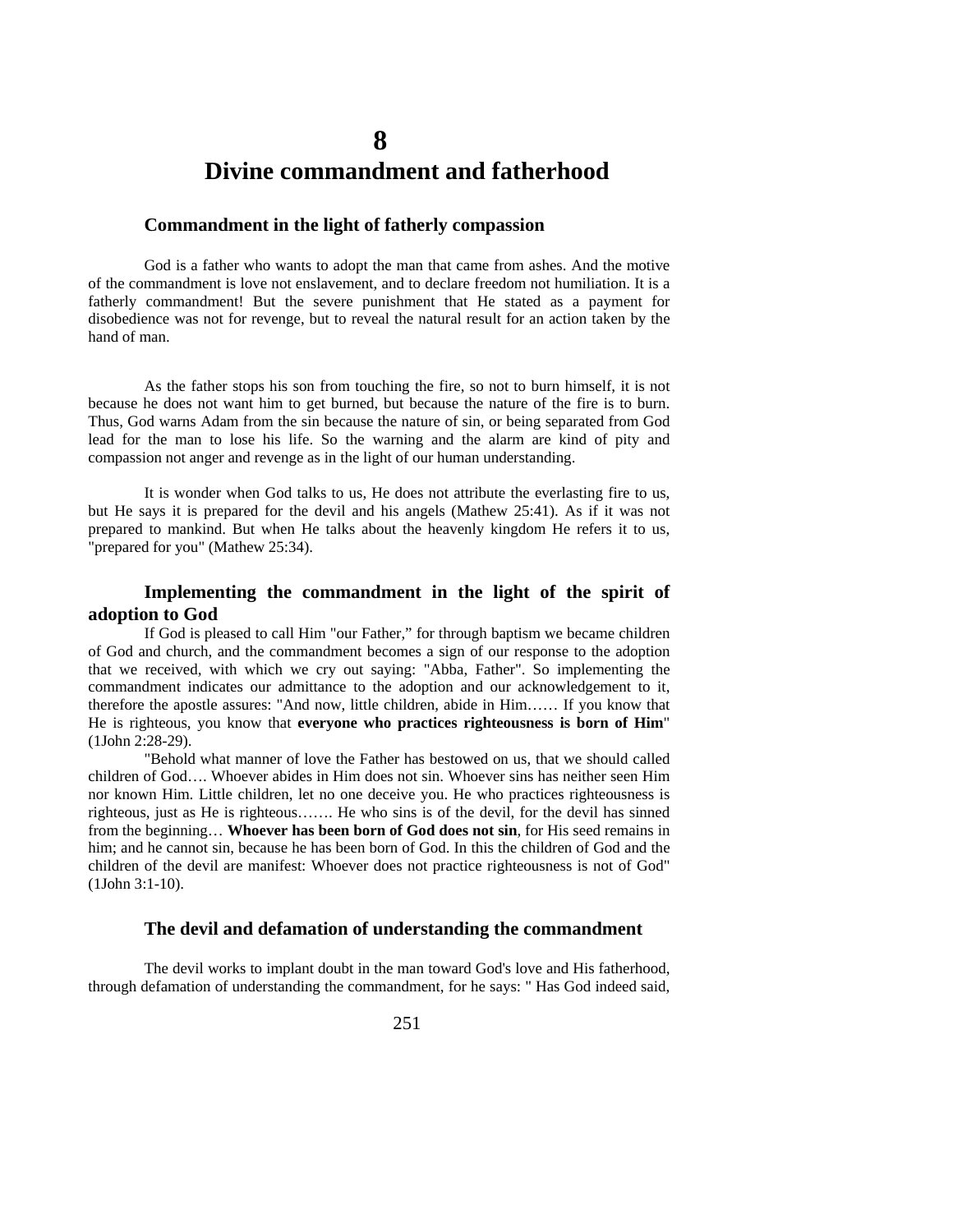'You shall not eat of every tree of the garden…you will not die, For God knows that in the day you eat of it your eyes will be opened, and you will be like God, knowing good and evil" (Genesis 3:1-5).

The devil enters into the heart of Adam and his bride by implanting doubts in God's fatherhood for them, dishonoring the motive of the divine commandment. But he failed to enter the heart of second Adam when he tried to put some doubts saying: "if you are the Son of God.." and thus the devil is not capable to put doubts in God's true bride, the church, body of our Lord Jesus, regarding its sonship toward the Father.

### **The commandment in the sight of the obedient son is considered freedom**

The work of the commandment that comes from a compassionate father is to **melt the will of the man in the will of his father voluntarily.** The commandment in the sight of the obedient son is the perfection of freedom and the love of the father toward the son, but in the sight of the disobedient, it is a sign of slavery. The obedient son does not perceive freedom as to leave his father's house as the prodigal son believed (Luke 15:12). He complains that his father does not give him pocket money to enjoy his time with bad friends, he gives orders and restrictions, preventing him from staying up late, and he stands against spending the nights outside with the wicked.

Freedom in the sight of the obedient son is not to get rid of the father's commandment, but is to receive it voluntarily and with love, therefore the will of the father will be in accordance with the will of the son when the son obeys his father, and the commandment will become the subject of pleasure and happiness.

This is the concept of the freedom of the soul which the Jews could not comprehend due to their wickedness. When the Lord said to them: "and you shall know the truth, and the truth shall make you free," they answered Him, we are Abraham's descendants, and have never been in bondage to anyone. How can You say, you will be made free?" Jesus answered them, "Most assuredly, I say to you, whoever commits sin is a slave of sin. And a slave does not abide in the house forever, *but* a son abides forever. Therefore, if the Son makes you free, you shall be free indeed" (John 8:32-36).

 $\clubsuit$  My beloved, we should be ashamed, and walk in a virtuous life.... Because he reveals for us the hidden saying: "I do not call you slaves, because you all are My beloved, for I told you with all what I heard from the Father" i.e. **I granted you the friendly connection….examine it to find how it is a love relationship?**

Let's be ashamed, he did not talk to us like this about the hell. Our betrayal to Him and our dishonesty toward His love and His blessings is more terrified than hell; we are free sons not leased slaves, doing everything for the sake of the Father's love.

### **Saint John the Chrysostom**

 $\clubsuit$  Be advised that he, who fears God and keeps His commandment, is a servant of God. This is not slavery but freedom. It is liberation from slavery to **reach the inheritance of the Son**. Therefore, our Lord chose the prophets and the apostles and put His trust in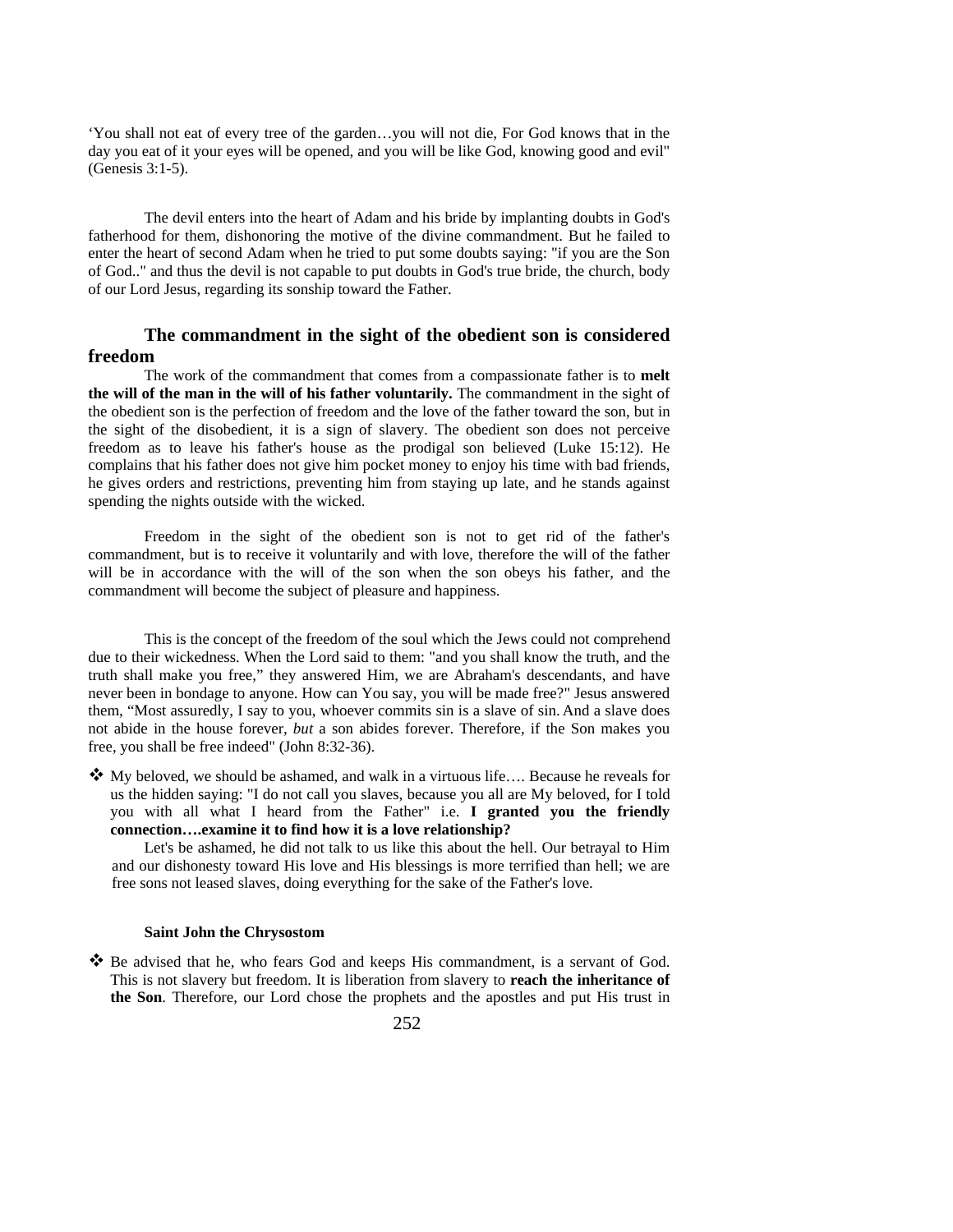them for the apostolic preaching. They became captives for Jesus Christ, as Paul the apostle testifies about himself saying: "**I am the prisoner** of Christ Jesus who was called to be and apostle"….

If we come near the grace, then, Jesus Christ will say to us, as He said to His disciples: "no longer I call you servants, but I have called you friends for all things that I heard from my Father, I have made known to you" (John 15:15). Those who live in grace know through the Holy Spirit **their pleasure of clinging to God.** So they cry out saying: "For you did not receive the spirit of bondage again to fear, but you received the Spirit of adoption by whom we cry out, "Abba, Father" and if children, then heirs—heirs of God and joint heirs with Christ" (Romans 8:15-17).

### **Saint Anthony the Great**

- He who's will is subjected to God's will, he desires only what God wants, and he rejects what God refuses, he always follow his own will (because it matches God's will), and enjoys being quiet and always live with great and continuous comfort.
- My son, beware and do not overload yourself with troubles. If you want to always work (in monasticism) as dictated by your will, so I will show you a way with which you can always work according to your will. This way is not just valid and free of iniquity, but also is perfect and sanctified. Do you want to know how this could happen? Be advised that he who is without self will, he makes his own will. The man (the monk) who fully surrenders his mind to obedience, and strips himself from his will, he does not do anything against his will because he puts the will of others in the place of his will.

### **Saint Dourothi'ous**

- There is no one who is best in handling his actions, like he who is with a heart that ready to abandon what the divine power does not approve, and this readiness is more than conducting an action according to the standard of his human mind.
- My God…he who does not want that You ask him to do what matches with what he wants, but he only wants what you only want for him, he is a good servant for You.
- $\clubsuit$  Do not ask God to do for you what you want, but ask as you learned to fulfill His will in you.
- If our delight in executing God's will is less than our pleasure in executing our will, it is necessary to ask God not to fulfill our will, because it may harm us. We ask Him through His grace to let our will to correspond happily with His. And this would always bring us goodness and blessings.

the children of Israel (the wicked), who hated the heavenly manna and wished and asked for meat, God made their wish to come true, but this turned to be a harm and evil for them.

 $\hat{\mathbf{\cdot}}$  "they will be done on earth as it is in heaven" as Your will works in the angels, the heavenly hosts, so they cling to You and enjoy being with You completely, where there is nothing wrong with their wisdom, and nothing takes away their happiness, thus, let Your will to be done in Your saints who are living on earth....and when our will goes with God's will, then His will, will be fulfilled in us as it is complete with the heavenly angels. Thus, there will be no resistance in the path of our happiness, and this is peace.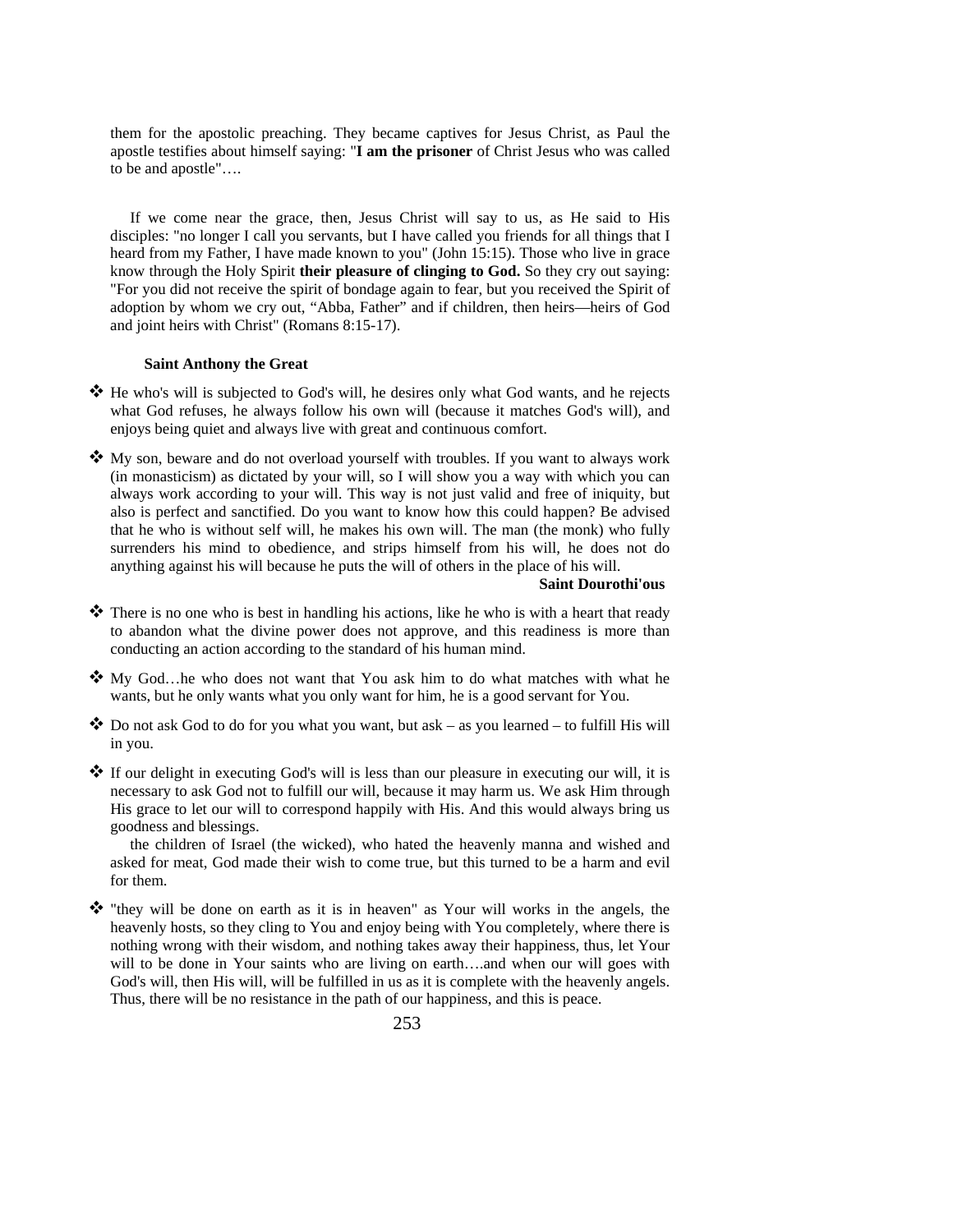#### **Saint Augustine**

### **Give your will to Him, and He will grant you His will**

It was said about a virtuous woman that whoever asked her to pray for him, his request was answered, despite her forgetting to many things when she prayed, people used to come and thank her. She stood in love blaming God that people thank her for things that has nothing to do with her, but she even forget to pray for these things. It was said that the Lord appeared to her and said: "**my daughter, be aware that since you gave your will to me, I too, let my will goes with your will**. So, even if you did not ask about anything particularly, I answer the prayers according to your will, because I know the wish of your heart.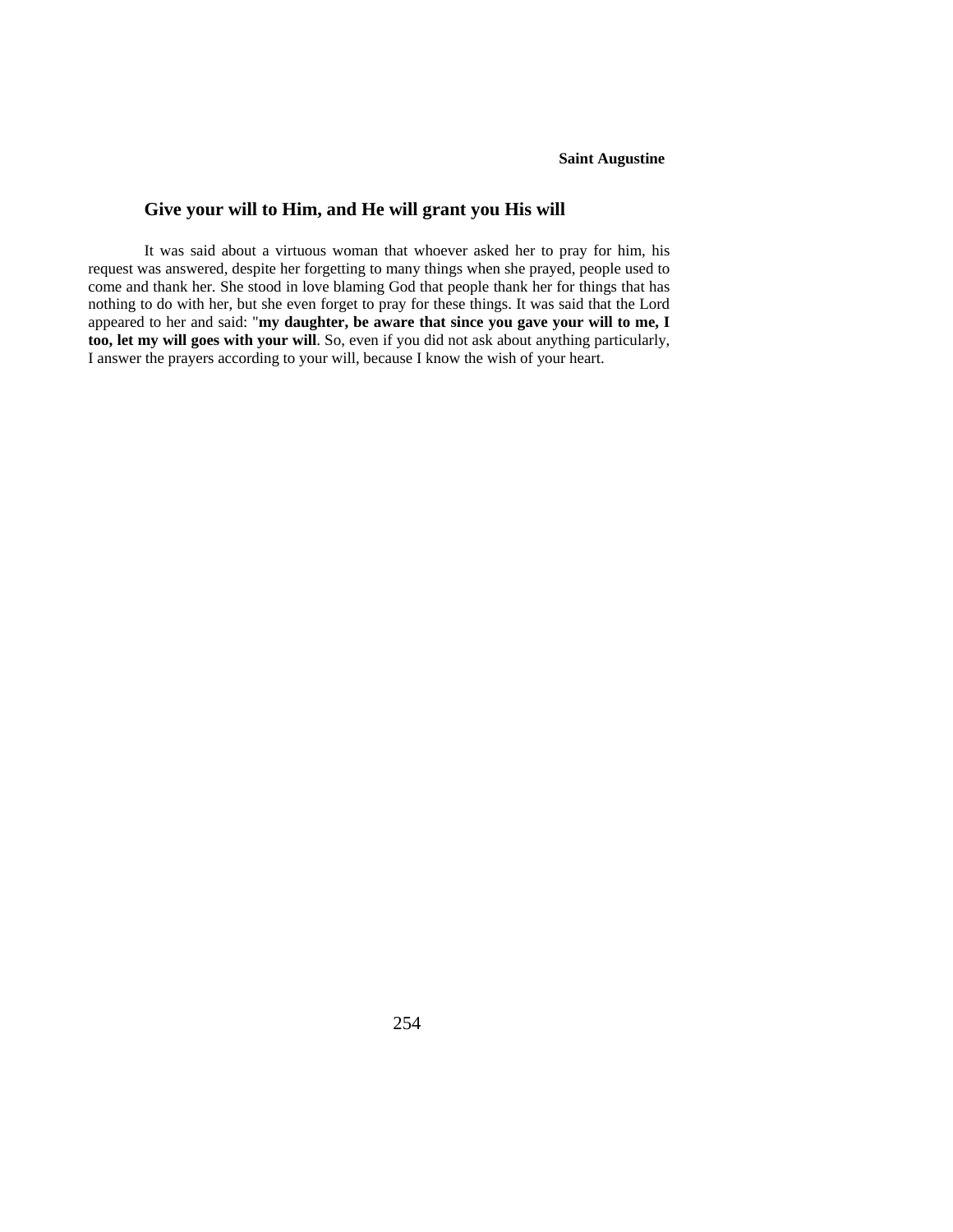## **The divine commandment and the tree of knowledge of good and evil**

# **The divine commandment and the tree of knowledge of good and**

The Lord planted Garden of Eden for Adam and his children to enjoy its fruits (Genesis 2:8). No one was to be banned from all the fruits of the trees except the fruits of the tree of knowledge of good and evil. Here many questions are raised:

Did God want to take away from the man from what He created, for him?

And why the tree was called, the tree of knowledge of good and evil?

Was it a real tree?

**evil** 

And if it was a real tree, did He who is full of goodness, make a tree to know the good and evil?

The issue of this tree, and the commandment regarding not eat from it had preoccupied the minds of many of the church fathers.

It is befitting for us to understand that when the man was expelled from this garden due to his disobedience, to go and live on a land that produces thorns and spines, God, through generations had offered divine chances to make out of His people an enclosed garden (Song of songs 4:12) that carry the fruits of the spirits. He called His people a fruitful vineyard that bring forth grapes to make a enjoyable spiritual wine. But unfortunately, the insistence of the man to be disobedient had led the vineyard to bring forth nothing but bitterness (Isaiah 5), and the Old Testament is full of lamentations for this vineyard.

It was called the tree of knowledge of good and evil because when the man rebelled against God, ate from the tree, and erred, he learned about the evil after he knew nothing but goodness on account of his good creation. Therefore, God said, after the man sinned: "behold, the man has become like one of us, to know good and evil" (Genesis 3:22). Through this way the man learned about the evil i.e. he recognized it and fell under its power, but God's knowledge about evil is not through practicing like the man.

 God with His foreknowledge knew that the will of mankind may tend to one of two ways (good or evil), so He preceded and secured the blessing given to the mankind, by placing a commandment and a place. He let them enter into His paradise and gave them a commandment, that if they hold on to the blessing and continue to be righteous, they will live in the paradise without grieve or pain or trouble, in addition to the promise of eternity in heaven. But if they break the commandment, reject the (good), and become wicked, they know that they will bring death to themselves according to their nature, they will never live in the paradise, but they die outside it and remain forever in corruption and death. This is what the Bible had already warned us, through the mouth of God saying: " of every tree of the garden you may freely eat, but of the tree of the knowledge of good and evil you shall not eat, for in the day that you eat of it you shall surely die" (Genesis 2:16,17). "you shall die" does not mean exactly just only dying, but it means remaining in corruption and death forever.

#### **Saint Athanasius the apostolic**

**Sayings of the fathers regarding the tree of knowledge of good and evil**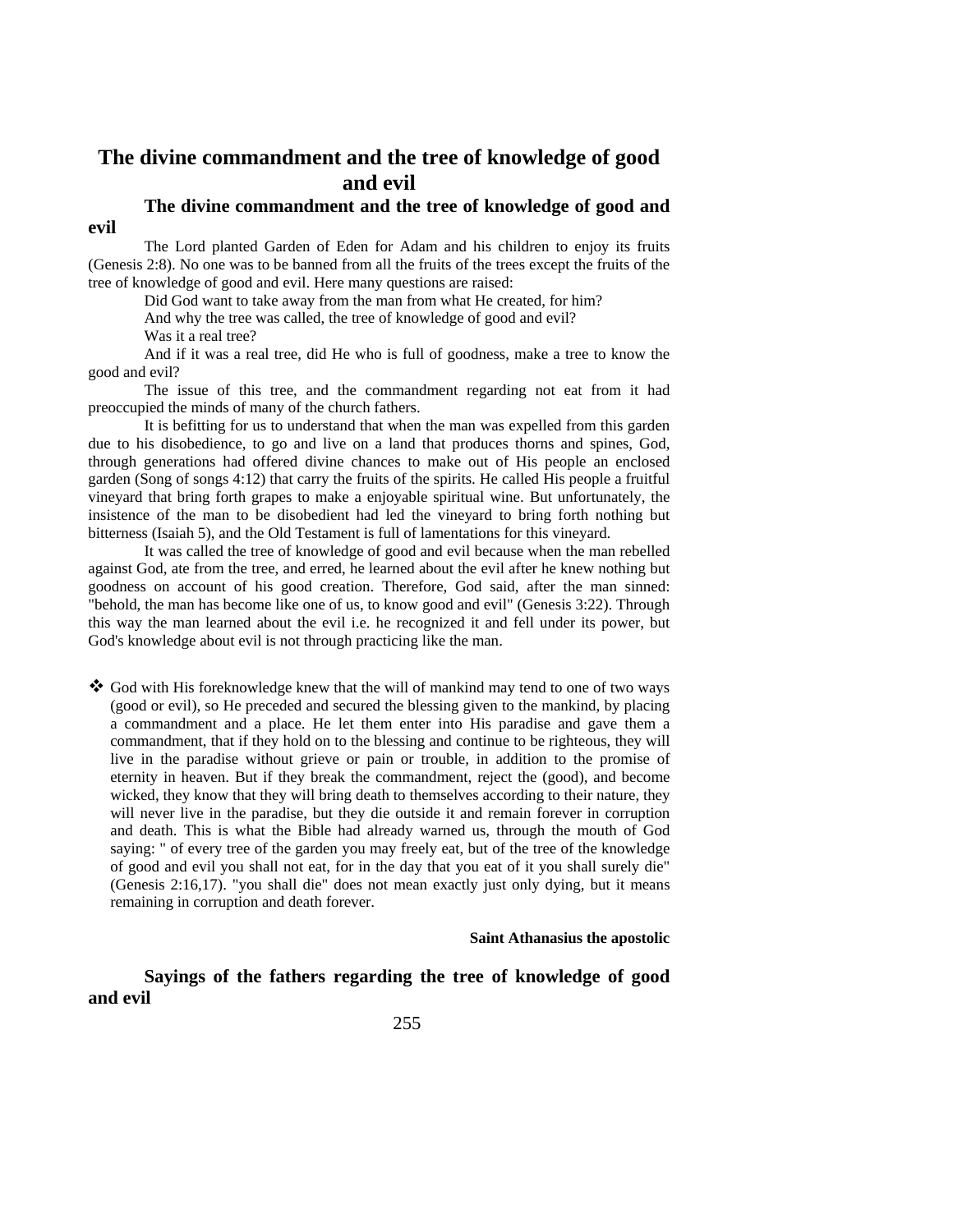#### **Saint Basilius the Great** says about fasting:

{Fasting is a precious jewel that we inherited from our ancestors… fasting is as old as humankind. Fasting was legislated in the paradise. Adam's first commandment was: " of every tree of the garden you may freely eat, but of the tree of the knowledge of good and evil you shall not eat, for in the day that you eat of it you shall surely die" (Genesis 2:16,17). "you shall not eat" is a legislation for fasting and discipline. If Eve practiced fasting, and avoided eating from the fruit of this tree, we would have not in need for this fasting, because "those who are well have no need of a physician, but those who are sick" (Mathew 9:12). So, our sin brought sickness to us. Let us get healed through repentance, but repentance without practicing fasting is void.}

{Fasting started in the paradise when the Lord said to Adam: "you shall not eat of the tree of the knowledge of good and evil". Our first parents were driven out of the paradise because of not fasting. So, **through fasting, we enter the kingdom**. Do not tremble or be afraid from fasting. Isn't your body in need of medication? Also, your soul, many times is in need of medicine. **Fasting is the medication for the soul to get rid of the sin**.}

 $\div$  If Adam chose to cover himself with that fasting, he would have not become naked! But because he tasted the tree of the knowledge of good and evil, being against the heavenly commandment, trespassing the fasting (breaking its regulation) that was imposed, by eating food "obeying the sensual lust," he knew he was naked! (Genesis 3:6-11). **If he fasted, he would have kept the garment of faith and would not found himself naked**. So, let's keep ourselves from being covered with sin and getting drunk, lest it might be said about any of us "he clothed himself with cursing!" (Psalm 109:18). Adam covered himself with a bad garment, and went seeking a cover of tree leaves, so that he was sentenced to a curse.

#### **Saint Amprosios**

 Christ defeated the devil using same ways the devil used to defeat the world. He fought him using the weapons that he used. How? Here they are: **the virgin, the wood, and the death**, they were the signs of our failure.

The **virgin** was Eve who did not know a man yet. The **wood** was the tree, and the **death** was Adam's punishment.

The virgin, the wood and the death, which were the ways of slipping; they became the ways of triumph. Mary took the position of Eve, **the wood of the cross instead of the tree of the knowledge of good and evil**, and the death of Christ instead of the death of Adam. Thus, you can see that the devil was defeated with same ways that helped him to gain victory. The devil defeated Adam by the **trunk of the tree**, and Christ destroyed Satan with the cross. The tree trunk threw Adam in the hell, and the cross saved from the hell those who were thrown into it. The first (the tree) undressed the man from the weapon, and caused him to die, and the second (the cross) stripped Satan, who was victorious, from his weapons, exposed him to the world and defeated him.

#### **Saint Kyrellos the Great**

 $\div$  "You hold me by my right hand, and afterward receive me to glory" (Psalm 73:23-24)... the man receives good guidance **when God holds his right hand, the hand of God Himself**. This man can say: "I shall not be moved' (Psalm 16:8). If Adam had selected God to be on his right, he would not have been deceived by the serpent, but because he forgot God's commandment and fulfilled the serpent's will, **the Satan grabbed his hand**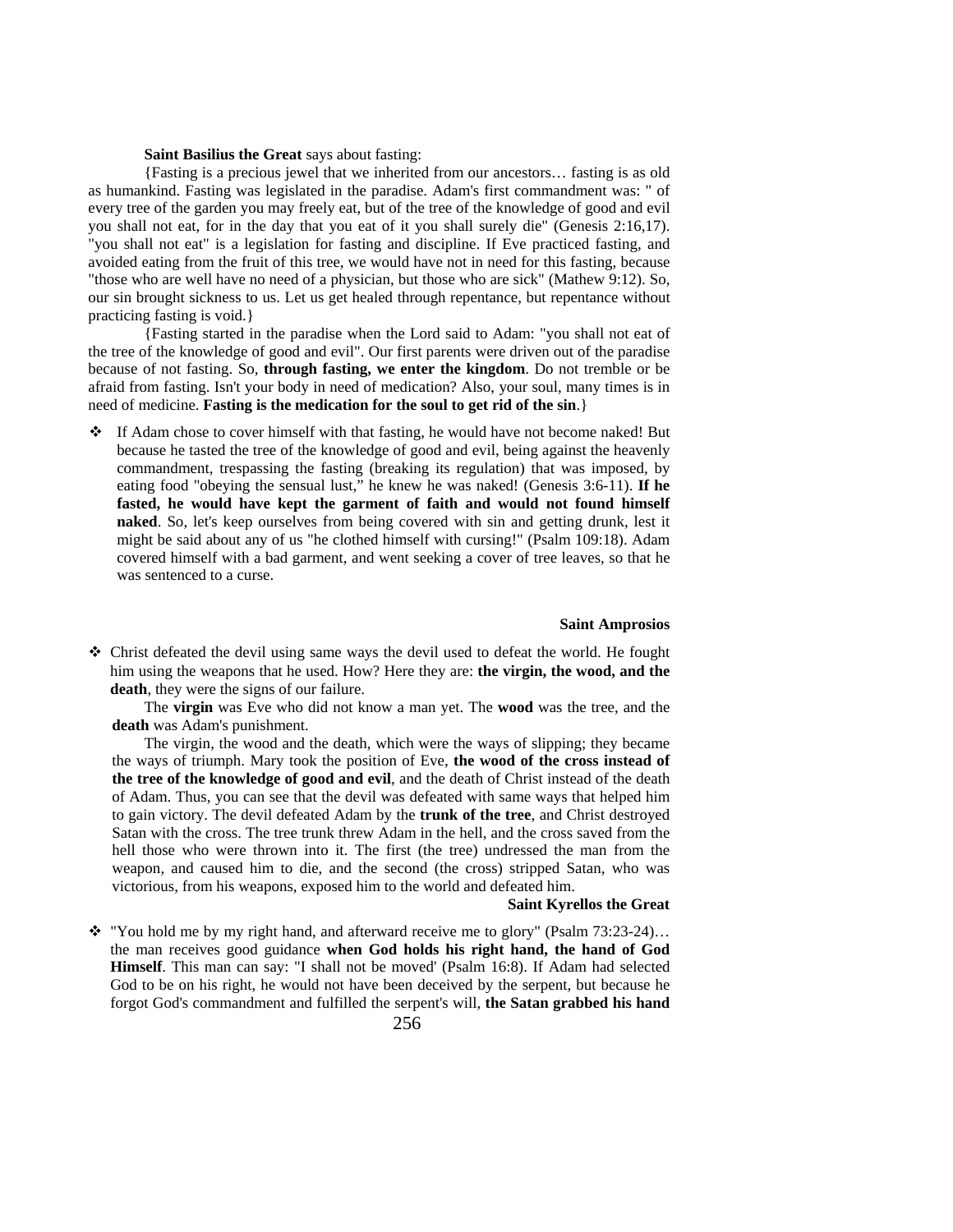#### **and commanded him to reach the tree of the knowledge of good and evil, to pick things that he was banned to pick.**

#### **Saint Ampresios**

 God took care of Adam, so he would not err or driven out of the paradise. Therefore He commanded him before committing the sin: " Of every tree of the garden you may freely eat; but of the tree of the knowledge of good and evil you shall not eat, for in the day that you eat of it you shall surely die" (Genesis 2:16-17). But regarding us, He gave us more attention when He gave us **the written law and the prophets** (Mathew 11:13).

What else He can say more than this? He gave us **the grace of the Gospel** (Acts 20:24), in which He pointed out how we receive primitive dignity, how we avoid the fear of the hell (Luke 12:5), and also request paradise (Mark 13:33). He asked the man to judge himself to be rewarded according to his works (Mathew 16:27).

While learning all of this, we need to go along with our life in an appropriate way. For everyone should be punished and crowned in accordance with his works. Those who are like Adam, they fall under penalty because they did not learn from the lesson of discipline. But those who keep the commandments of the law, they become great by keeping the precepts (Mathew 5:19). We will be qualified for a double reward from the righteous judge (Mathew 5:12), because we are supported by the grace given to us through the new Adam (Romans 15:15). This is the path with which we can enjoy happiness in the kingdom and in the glory of God the Father, the Son, and the Holy Spirit.

#### **Father Hiseakhose of Jerusalem**

### **Was the man stripped from the knowledge before eating from the tree?**

 It is worthy for us not to think that God has made the man without a will, or that He is lacking goodness, because if He had given the man the wicked will and the ability of doing evil, without giving him the ability of doing good, he would have banned him from the free will, so, what would it mean by the phrase that the Lord had said right after the man fell: "behold, the man has become like one of us, to know good and evil" (Genesis 3:22)? We cannot think that the man was completely unaware of the good, otherwise, the man would be considered an irrational creature like the non-speaking animals, and this believe is odd in our apostolic church. In addition to this, Solomon said: "God made man upright". Which means that he alone enjoys righteousness all the time, "but they have sought out of many scheme" (Ecclesiastes 7:29). For they were given the knowledge of good and evil as it was before. After falling, **Adam gained the knowledge of evil that he did not know before, but he did not lose his knowledge of righteousness which he knew before**.

Finally, the words of the apostles reveal clearly that the mankind did not lose the knowledge of good after Adam fell, for he says: " for when Gentiles, who do not have the law, by nature do the things in the law, these, although not having the law, are a law to themselves, who show the work of the law written in their hearts, their conscience also bearing witness, and between themselves *their* thoughts accusing or else excusing *them*)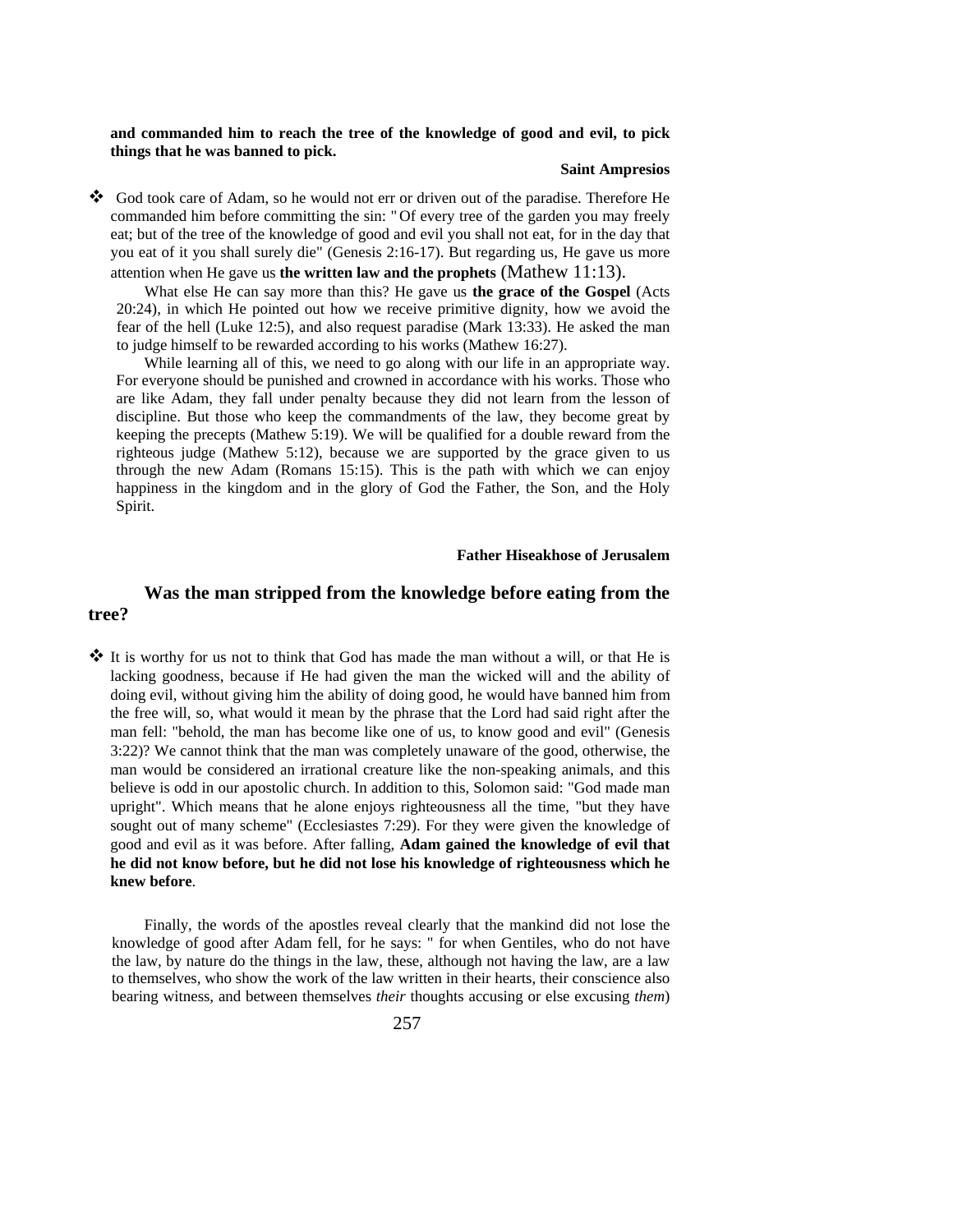in the day when God will judge the secrets of men by Jesus Christ, according to my gospel" (Romans 2:14-16).

#### **Father Sherimone**

 Before the fall of Adam and Eve, they did not know (through experience) the tree of the knowledge of the good and evil, but Adam's disobedience led him to this knowledge…we know from the Bible that Adam enjoyed dignity and purity, but by breaking the commandment he was driven out of the paradise and allowed the wrath of God to take place…thus Adam began to learn the good things and the evil things to take heed of it, so he won't return to err again and fall in the judgment of death… now we know that all the creation is under God's judgment.... He who created heaven, earth, animals, reptiles, and beasts….and we see all these creatures, but we do not know its number.

**Saint Mecarius the Great**

### **The commandment and the desire of being like God**

God prepared everything for the man to stay in the paradise. All trees and plants that God made, were pleasant to the sight and good for food, as the Bible says: "and out of the ground the Lord God made **every tree grow that is pleasant to the sight and good for food. The tree of life was also in the midst of the garden and the tree of the knowledge of good and evil**" (Genesis 2:9). God who is full of goodness made everything good.

And perhaps He made **the tree of the knowledge of good and evil, a good tree, for He did not create any evil thing.** God had in mind many great gifts that he wanted to give to the man as a reward for his continuous obedience to the commandment, but the enemy of good was full of envy toward the man, so he wanted to drive the man to death, using the serpent to start a fatal dialogue. He tried to persuade him with the same sin that led to his fall, which is being like God, saying:"you will not surely die, for God knows that in the day you eat of it your eyes will be opened, **and you will be like God, knowing good and evil**: (Genesis 3:4-5). He offered a promise that they will be like God (pride!) getting knowledge, but he did not offer any thing for their good.

As **Saint John the Chrysostom** says: {the devil did now show any good work – little or much – but he tempted the woman with theoretical talk, filled her with worthless hope, and fooled her, however, she trusted the devil more than God, although God showed His good will through His works}. He also says: {because the devil was not able to offer anything practically, so he offered promises in form of words, and this is the personality of the deceivers}.

The enemy used the good creature which God made, as a way to destroy the man, the method used was not wrong, but it was the man's fault when he allowed himself to enter in dialogue with the serpent. Especially when the woman started to distort the words of God claiming that God asked them not to touch the fruit, which was kind of exaggeration! Therefore Paul the apostle asks us to escape this kind of dialogue which corrupts the mind and the soul, saying: "avoid foolish and ignorant disputes" (2 Timothy 2:23).

When the faith of the man in the truthfulness of God's commandments weakens by the doubts and lies of the devil, he begins to view things differently and in a wrong way, and he will have a new vision formed by the lies of the devil. This is what happened exactly with Eve, for after her talk with the serpent, the Bible says: "so when the woman saw that the tree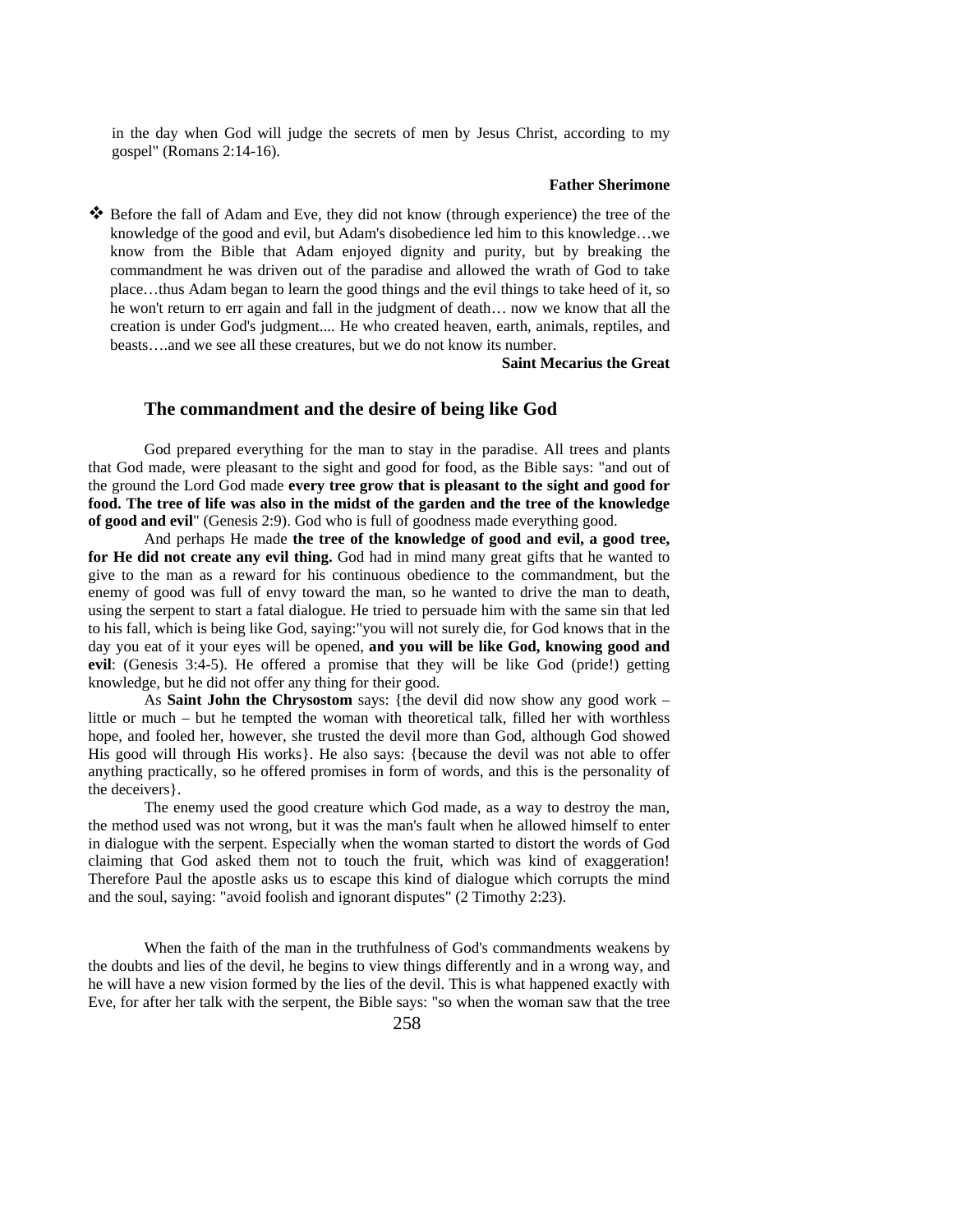was good for food, that it was pleasant to the eyes, and a tree desirable to make one wise" (Genesis 3:6).

The desire of the sin of the pride, for Adam and Eve was to be like God. It makes them see the tree as good for food, pleasant to the eyes, and desirable to make one wise, not because of the beauty of its creation, but due to the desire that dominated over Eve and Adam through the deceit of the devil.

 $\clubsuit$  I will say of the Lord "He is my refuge and my fortress, my God, in Him I will trust" (Psalm 91:2).

Who is he that says this to the Lord? "He who dwells in the secret place of the most high," and not in his own secret place.

Who is he that dwells in the secret place of the most high? He, who is not arrogant like those who ate (from the tree of the knowledge of good and evil) to become gods, so they lost their immortality they had since they were created. They chose to dwell in their own secret place, not the secret place of the most high. Thus, they listened to the counsel of the serpent (Genesis 3:5), and eventually they found out that what God had threatened took place in them, not the promise of the devil for them. Therefore, you may also say: "He is my refuge; He delivers my soul, it is not me to do it"

**Saint Augustine** 

### **What is the tree of the knowledge of the good and evil?**

Many of the fathers and scholars did not determine the type of the tree of the knowledge of the good and evil. Thioudore Almasisi and Nersay believe that the tree of the knowledge of the good and evil was a fig tree, of which Adam and Eve ate the fruit and with its leaves they covered their bodies.

 Some believe that God had given the man great gifts, but after his stay in the garden, He wanted to commend him and honor him with greater gifts – perhaps through eating from the tree of life – if he lived in obedience to the divine commandment, showing his practical love to his creator and great companion. **Saint Theofilose the Antioch** says: {God wanted to commend him because of being surrendered to the commandment, and at the same time, He wanted the man to remain as a child in his simplicity and sincerity for longer time}.

The tree of the knowledge of the good and evil refers to "the knowledge' which itself is grace and blessing, but if it takes the direction of evil, it leads to perish. **Saint Teophelos the Anioch** says: {the tree of knowledge itself is good, and its fruit is good. It is not the tree that bore the death as some believe so, but it is the disobedience that bore it , nothing else with the fruit except only the knowledge, and it is good if it used with insight}.

But **Saint Jacob Alsrouji** believes that the tree was symbolic, and God the righteous did not implant the evil tree. He also says: Is it possible to name one tree the tree of good and evil unless if it was figurative? God sows the good, and the devil sows evil (Mathew 13:24-30). So, it is the mankind concept that implants the evil tree that produced death.

 Two planters, one is God, and the other is the devil, give your land to any of these two that you want.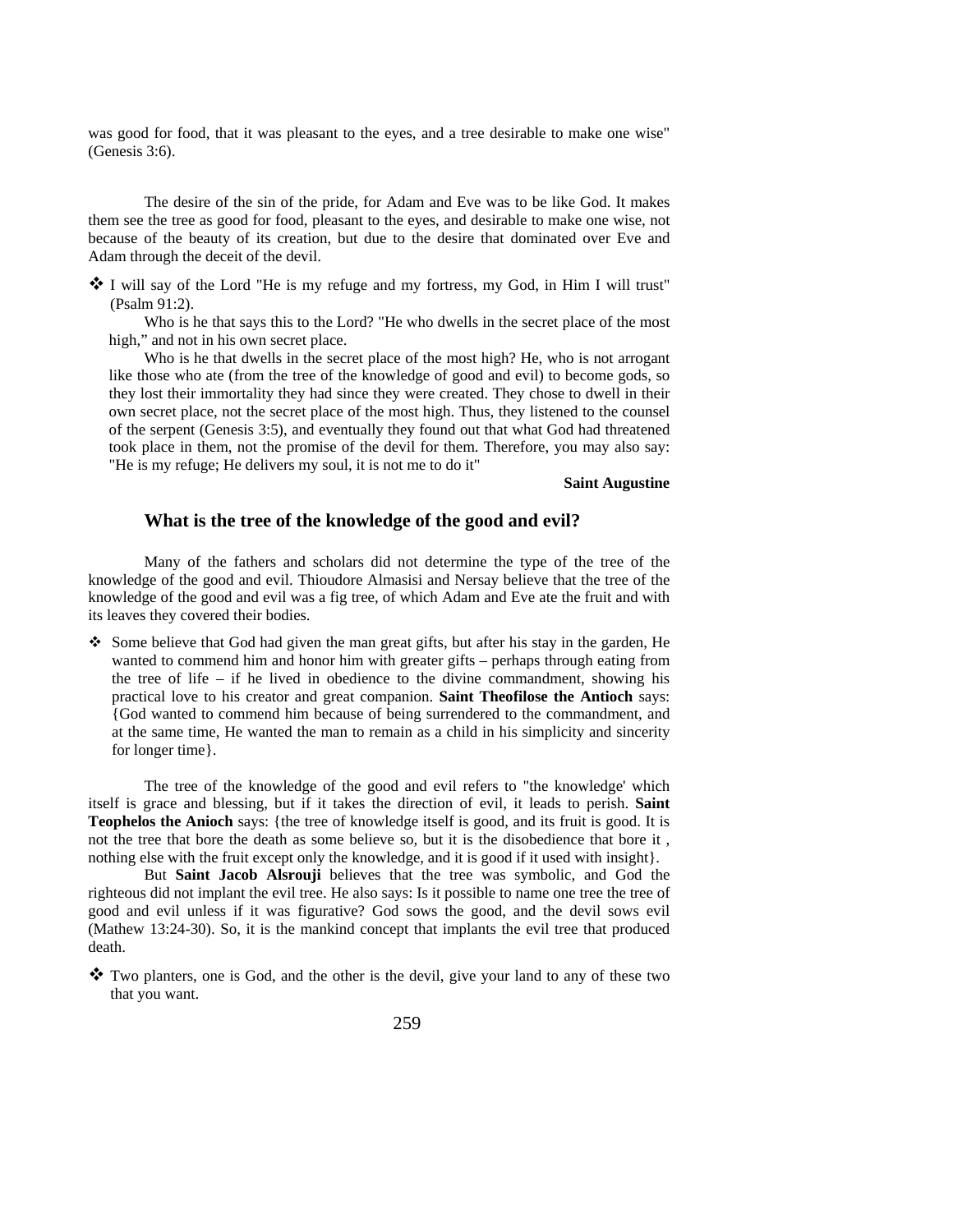One sows the plant which gives life to the soul, but the plant that belongs to the other, leads to death for he who gathers it.

Here are two trees placed before freedom, choose one of them and reign over it.

Thoughts of the soul are like the earth, so choose for you a seedling that gives life to yourself.

Do you love life? Let the tree of life grow in you, and run away from the tree that bears death!

The tree of life and the tree of death are before you, you have the right to choose one and leave the other.

I am the life, he who chooses me will find life, this is what our Lord said, He is the blessed tree.

I am the life; he who eats My fruits will live forever, he will move, pass, and jump from the place that full of death (the world).

Righteousness, holiness with justice, compassion, goodness, comfort, peace, security, and the love of all virtues are all the fruits of the good tree of life.

When the soul implants it in its mind, it becomes a paradise that carries live fruits to those who eat it.

When you keep it, abide in it, and taste it, you become like a river where the water of life flows from it.

It is not God who is fair who planted that tree over there, because if he did, death would not have come out of it.

The Bible states that God did not create death, so, it is clear that He did not implant that tree.

That tree that produces death grew from the thought that came from evil.

He, the righteous had compassion on us, and He sent His son to pull out the roots of this tree that corrupted the earth.

He ordered and warned Adam in Eden so he would not eat from the tree that offers death to those who taste it.

At the end of ages, our Lord taught those who hear him, not to let their eyes stare with lust to that tree.

One is the Father, one is His Son, the true Son, and one is the command: do not eat from the tree.

 I believe that the **lust of our world** is this (tree), and whoever is in love with it becomes a stranger to God.

Everything in this world is lust of the eyes, lust of the flesh with the pride of the arrogant heart.

It did not (come) from the true Father, but from the world, and it belongs to it.

The world passes away and gets corrupted with its lust, and whoever loves this world gets corrupted and becomes worthless.

The pleasure is mingled with the lust of this world, and when the soul gets to obtain it and love it, it bears death…

This is the tree that our Lord said: it cannot produce good fruits.

They cut it with ax from its roots to fall into the fire, and become a food for the flame

Our Lord commanded Adam's not to come near the tree to eat from it, because the death was hidden in it.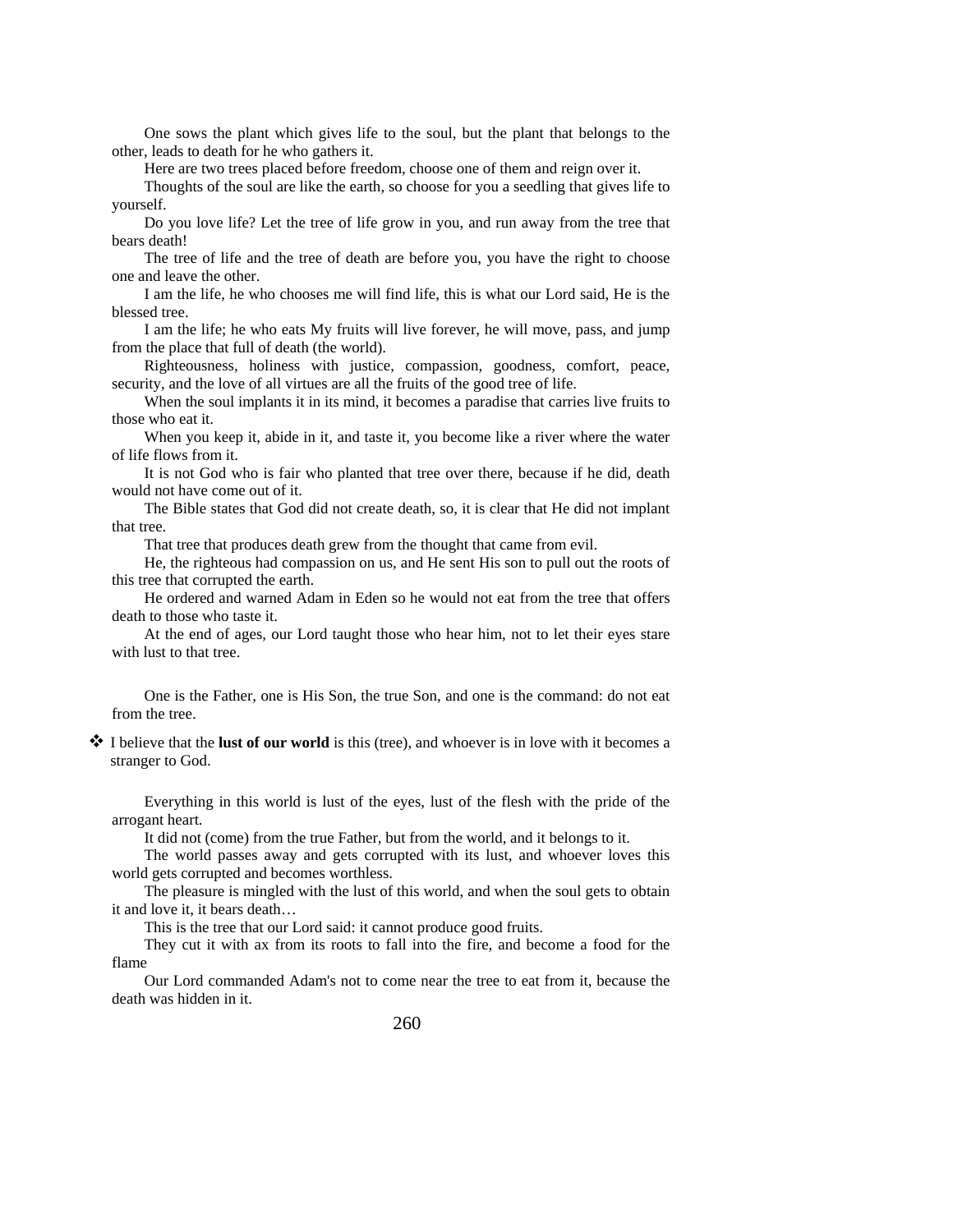They did not listen to Him, they violated and trespass His command, so they fell and driven out of the garden that was full of beatitudes.

#### **Saint Jacob Alsrouji**

#### **And invitation not to leave this paradise**

In fact, God's commandment to Adam regarding not to eat from the tree of the knowledge of the good and evil, is actually an invitation to stay in the paradise as a deposit for heaven, which Adam and his sons would have enjoyed, and stayed in an interesting dialogue with God Himself, if they refused to enter in a dialogue with the deceiver, whether through the serpent or the lust of the flesh.

 $\div$  You are standing at the door of that paradise, so do not go outside, because the death is present and waiting for you.

That serpent that killed Adam is outside the door, and it carries the lust of this world as in likeness of the fruits.

Do not be misled by the fruit of death that you may like, because it is the lust of the flesh that brings death

The lust of the flesh is death as it is written, and the lust of the soul is the peace and the life for who asks for it.

Do not allow that serpent to whisper in your ear, while it fills you with the pleasure of the lusts

Do not be fooled when the serpent steals you by its trick through the beauty of this world and the charm of its possessions.

### **Saint Jacob Alsrouji**

### **Did the tree of the knowledge of the good and evil drive Adam out of the garden?**

**Saint Jacob Alsrouji** believes that the tree of the knowledge of the good and evil was not the reason beyond driving Adam out of the garden, but it was the sin, he committed that disconnected him from the garden.

 Adam sinned, dishonored (the commandment) and stole (the fruit), that he became angry, rebelled, and left the paradise. The Lord of the paradise wanted to reconcile with Adam by offering the (right) thief, the fruit of life.

#### **Saint Jacob Alsrouji**

### **The tree of the knowledge of the good and evil, and the second Adam with His temptations**

The three temptations that the Master faced and conquered were the same temptations that Adam faced and failed to conquer when he was in the paradise. These are: seeking pleasures, worthless glory, and greediness. The enemy fooled Adam by eating to fill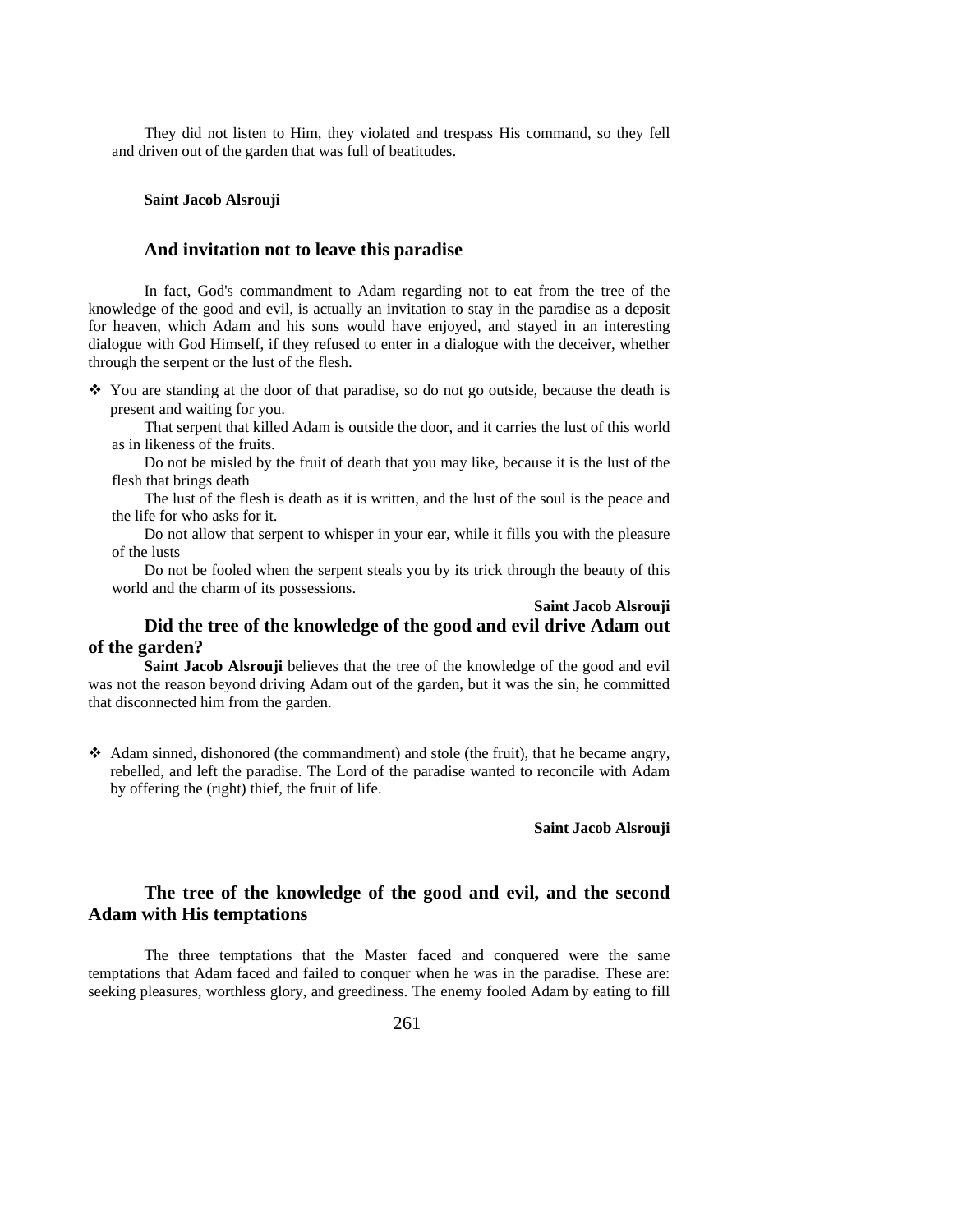his stomach with what was forbidden, and to become, with his wife, like God, and consequently to own the tree of the knowledge of the good and evil. What the first Adam failed to conquer; the second Adam did conquered, that through Adam who came from the dust, we perished eternally, and through the last Adam, we were given the eternal glory.

### **The serpent bites Zacchaeus**

**Saint Jacob Alsrouji** compares between - Adam who in his disobedience looked at the tree of the knowledge of the good and evil and desired it, he picked for himself and for his offspring the fruit of death – and Zacchaeus who in his lacking climbed, with faith, a tree to be healed from the poison of the serpent (Luke 19), as if he shared the fathers in looking at the copper serpent to be healed from the stings of the serpents. He shared the right thief in his looking at the crucified to free him from the bondage of the devil and death and to enjoy the kingdom of the savior.

 Zacchaeus, the head of tax collectors, was bitten by a hidden serpent, so he looked at the Son, and the poison was gone from his body.

The bite of the serpent hurt him, and when he realized it, he ran to see this, who the Hebrews lived with His mystery.

Our Lord came to replace the copper serpent for the head of the tax collector (Numbers 21:4-9) who was bitten by the sin like the serpent.

The sin spread in his body as poison, and when he looked at the Son, it was eliminated and he was justified.

### **Saint Jacob Alsrouji Zacchaeus offered to be one of the fruits of the tree**

**Saint Jacob Alsrouji** displayed a marvelous dialogue between Zacchaeus and the tree that he climbed. Instead of first Adam who picked its leaves to cover his nakedness, he

asked the tree to be one of its fruits to please the second Adam, when he wanted to see Jesus. Some believe the word "Zacchaeus" means "the justified" or "the selected" because

Zacchaeus represents the victorious Gentiles who are justified through the blood of Christ.

 $\div$  (Zacchaeus) realized that he could not see the Son as he wanted, so, the wise man ran to the fig tree to reach what he wanted.

Zacchaeus was talking to the fig tree with these phrases: provide me with the opportunity as you used to do since the beginning.

You put the leaves on Adam when he was naked, let my need be completed by you now to see the Son (Genesis 3:7).

 Give me your height to climb on it, to stand on your branches, and to meditate at the Lord of Eden who came to save us (Genesis 2:8).

Prepare for me a place on your high peak, to stand and see He, who with His Father, made all these trees grows.

Be patient a little until I see and contemplate at the fruits of life that were sent to us from the most high.

I am short, and if I had not stood on your high peak, I will not be able to see your Lord among the crowd.

I do not have the tall stature, and you do not have the fruits, because you are withered (Mathew 21:19-22), let you be my height, and let me be a fruit in you.

When I climb on you, be my stature, and I will take the position of the fruit for you.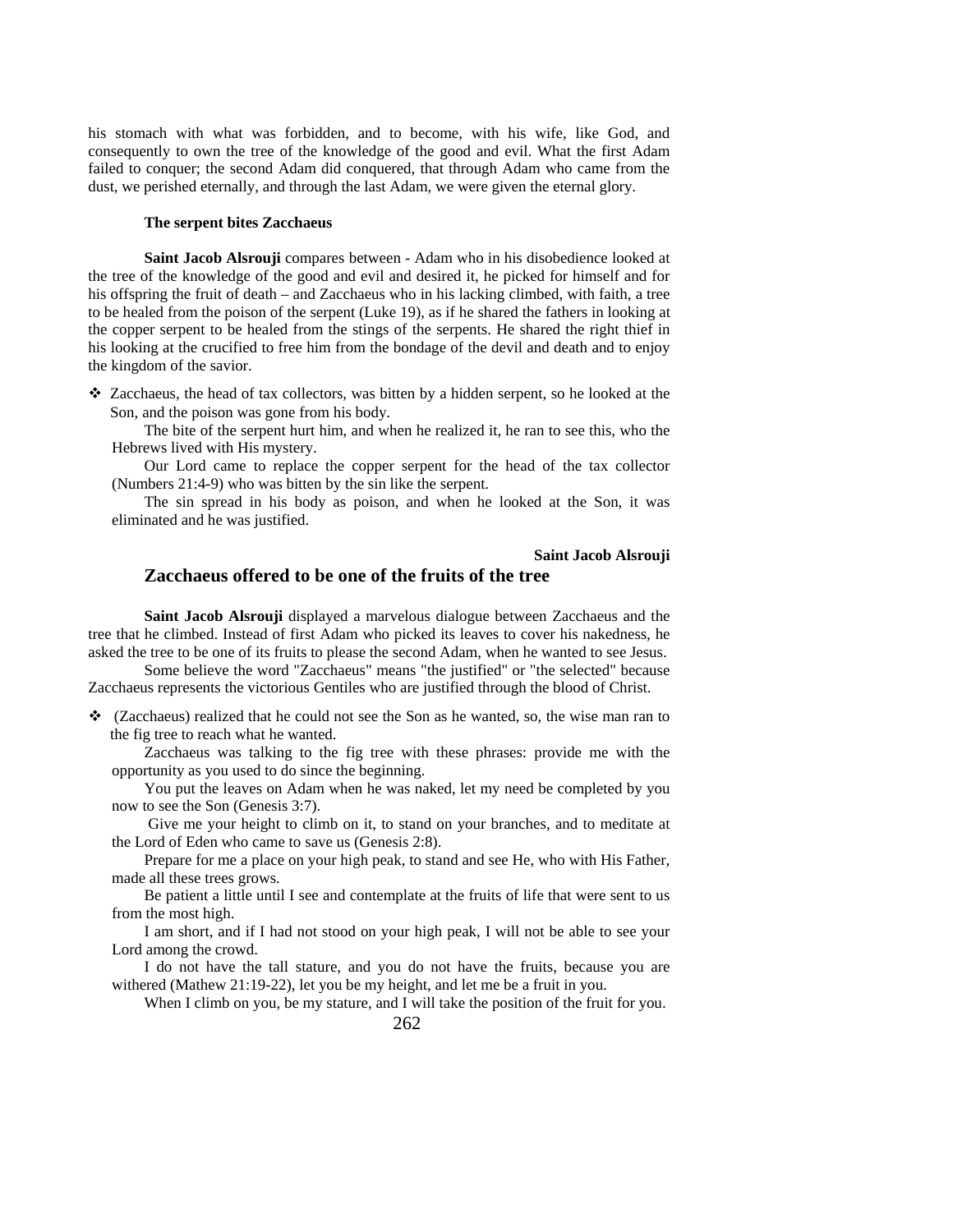$\clubsuit$  The fruit of this tree was valuable, because Christ picked it up from its branches when He was passing by.

He saw Zacchaeus as a first fruit in the tree; He hurried and picked it up to benefit from its sweet taste.

He did not find, even in Eden, like that fruit which He picked up from that tree, when He was passing by to Jericho (Luke 19:1).

Zacchaeus was not like Adam who ran away between the trees, and took only leaves from that tree (Genesis 3:7-8).

Standing on the tree top, Zacchaeus longed to see the Son, not like Adam who hid from the creator (Genesis 3:10).

Love had grown in him, and he was full of the bait of repentance, that he was presented to God, and God was pleased with him.

From Jericho, and from the withered sycamore tree, Christ, with His labor, had made this fruit.

#### **Saint Jacob Alsrouji**

### **A paradise without the tree of the knowledge of the good and evil**

The fathers talked several times about the baptism as a door that takes us back to the paradise, which does not have a tree of the knowledge of the good and evil, and through which the man meets with God to be with Him.

 At the water the man is formed to receive the spirit instead of the soul, and God does not bring animals to him, but He brings him devils and their heads, saying: "tread on serpents and scorpions".

God raises you, not to guard the paradise, but to become a heavenly citizen.

You no longer see valleys or trees or a spring, but you get to have the Lord Himself and be mingled with His celestial body which the devil cannot come near it…

As long as you do not come down to him, he won't be able to ascend to you, because you are in heaven, he does not come near heaven.

The tree of the knowledge of the good and evil is not here, but there is only the tree of life.

He no longer creates a woman from your side, but all of us have taken from the side of Christ.

\* The baptistery, here, is better than the garden of the paradise, the serpent is not here, but Christ enters with all of you to the renewal with water and spirit.

You do not see fine trees and fruits, but you see spiritual blessings. You do not find the tree of the knowledge of the good and evil, nor the law, nor the commandments, but the grace and the blessings, "For sin shall not have dominion over you, for you are not under law but under grace" (Romans 6:14).

#### **Saint John the Chrysostm**

### **The church is a new paradise**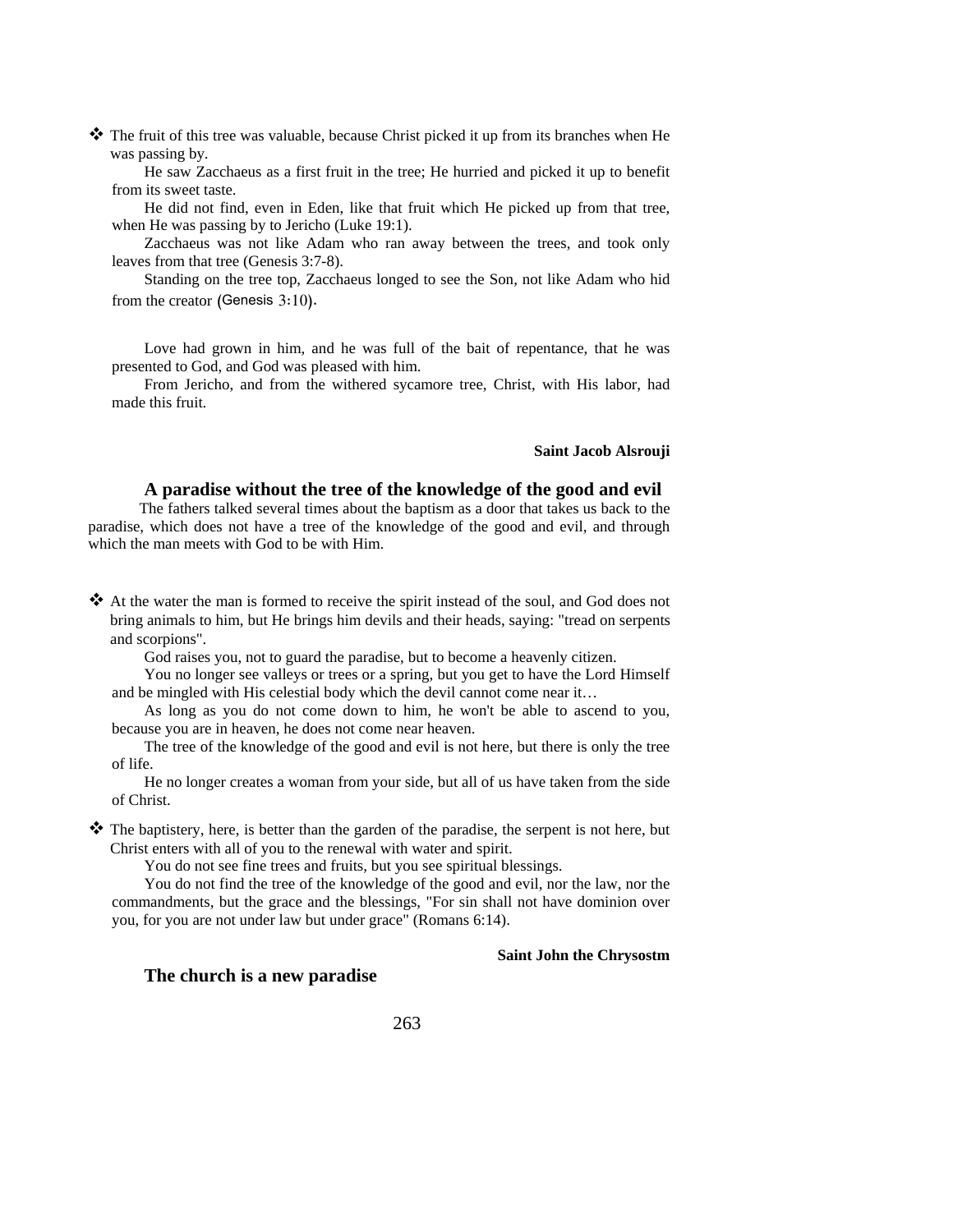The church sings saying: "like an apple tree among the trees of the woods, so is my beloved among the sons, I sat down in his shade with great delight, and his fruit was sweet to my taste" (Song of Solomon 2:3). Because she lived among the trees of the woods, she could not go up to Him, so He came down to her, and became like an apple tree (the symbol of the divine incarnation) between her hands. He lived among us, we are the trees of woods without fruits, and became one of us, but not without fruits like us, but like the apple tree: beautiful view, refreshing smell, its fruits are edible, and its juice is potable. He is the tree of life that we grab instead of the tree of the knowledge of the good and evil.

Truly, the earth has dried up for a certain time, because we ate from the tree of disobedience, and then the beloved "the obedient Son" came. He came in midst of our thorns, and participated in our pains, He bore the curse of the thorns for us, that we sit at His feet, and sheltering by the cross of His love in the midst of the distress of this world. He made us a paradise full of holy trees that are full of spiritual fruits. He called it "the enclosed garden (Song of Solomon 4:12).

**Saint Augustine** believes that this is the church, for he says:

 $\triangle$  The paradise is the church as it was called in the Songs of Solomon,

The four rivers of the paradise are the four Gospels,

And the fruitful trees are the saints,

And the fruits are their works,

And the tree of life is the holy of holies i.e. Christ,

And the tree of the knowledge of the good and evil is the freedom of the will, so if a man despises the will of God, he destroys himself, then, he learns the difference between sanctifying himself for the general good, and his works according to his own will.

#### **Saint Augustine**

**Origen the Scholar** tells us about the inner trees saying :{ there are trees inside us, either good or bad (Mathew 7:18), the righteous cannot bear bad fruits, but trees that bear good fruits. Do you want to know the names of the trees that are inside our souls? It does not have apple trees or a grape vineyard, but there is a tree called the righteousness, and another one called vigilance, also the strength and moderation. If you want to know, there are many kinds of trees inside us that represent the garden of the Lord, which He implants it by Himself. Truly, there are the trees of piety, wisdom, learning, and the knowledge of the good and evil and on the top of all of these, there is the tree of life (Genesis 2:9).}

Also, **Origen the Scholar** deems that the wife is like Eden garden where there are the tree of life and the tree of the knowledge of the good and evil. And **Saint Isaac the Syriac** deems that there are two schools in this life, one pushes us toward anger and testing the works of others and criticizing them, if it is wither good or evil, and judging them fairly, and thus we lose the peace, the humbleness and the patience. The other school leads us toward love.

 $\clubsuit$  There are two schools where we are enrolled: one for the knowledge of the good and evil, and the other one is for training to learn the truth that pertaining to life and light.

Regarding the **school of the knowledge of the good and evil**, it is specialized at the origins of justice and selecting, and this produces jealousy, disturbance, rage, distress, envy, anger, love of triumph, and the rest of the sufferings.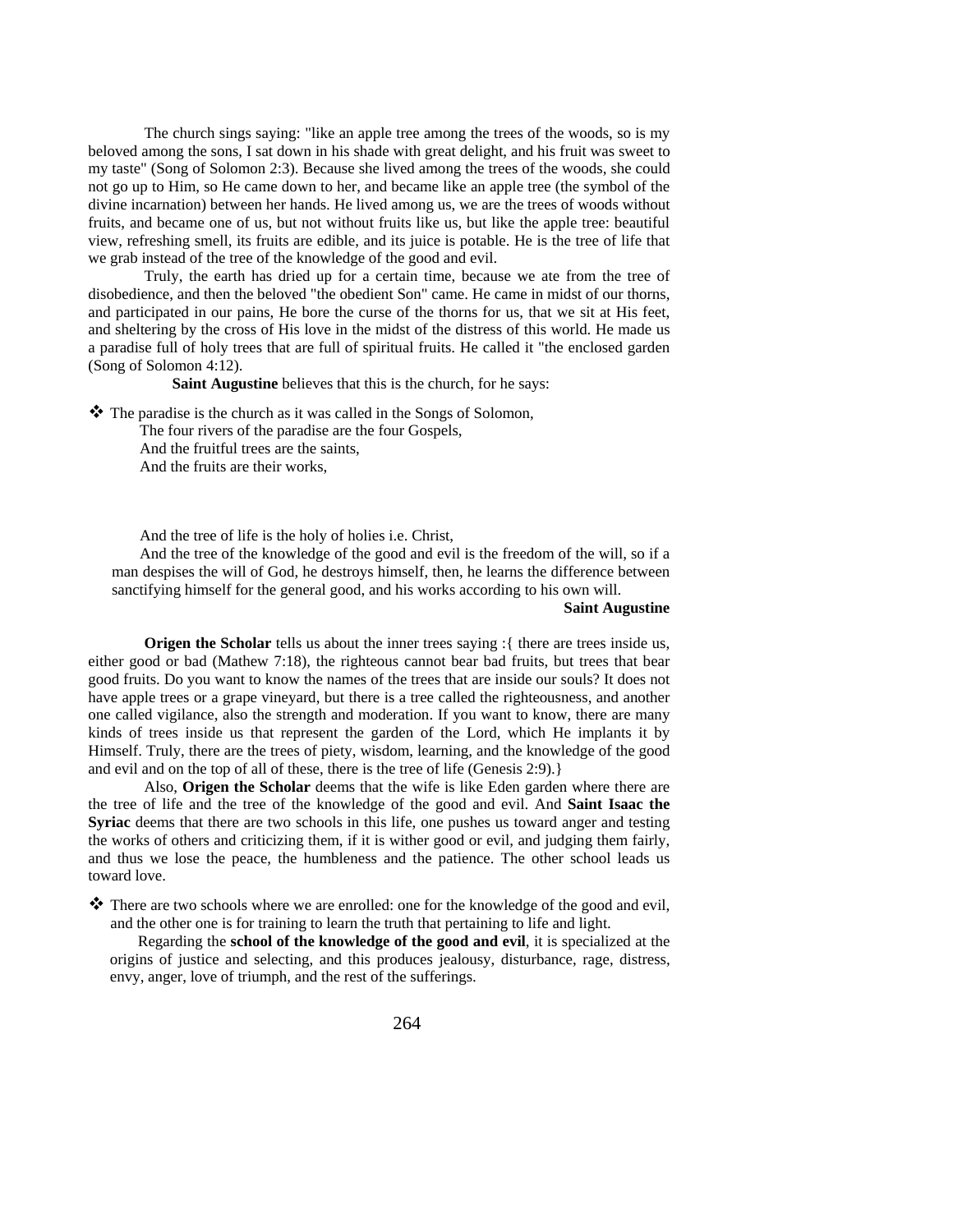But the **school of the truth**, which teaches about the grace, it does have the love, peace, quietness, humbleness, patience, with the rest of the fruits of the spirit as Paul the apostle wrote. For the tree is known by its fruits. So, now you need to recognize in which school are you being raised?

**Saint Isaac the Syriac** 

### **A return to desire the tree of the knowledge of the good and evil**

 $\clubsuit$  If our unawareness to God is not considered an excuse to deliver us from the punishment, how much more dangerous to despise Him after knowing Him.

But he, who after he gets the knowledge of the good and evil, he goes back to do what he should have run away from, or what he already escaped from, he humiliates his mind and himself, and despises the gift of God. He insults the giver when he abandons the gift; he denies the good when he dishonors his sponsor.

How does he please the one who gave him, while he is not pleased with his gift? He appears before the Lord, not just as a rebellious, but also as a denier for the favor.

**Tertelian the Scholar** 

### **Let's direct our desire to the tree of life instead of the tree of the knowledge of the good and evil**

 When our Lord Jesus Christ gave up His human spirit, with His will, with His authority, and with His superior love, Joseph Arimathea looked at the cross and his heart was longing to pick up the fruit of life which was not given to Adam, Eve, and their offspring.

Joseph Arimathea saw the cluster of the life giver dangling from the vineyard of the cross. With faith and a fiery heart he set out with the spirit of power to Pilate to take his permission to pick up this fruit to eat it and to present it to all mankind. It is wondrous that first Adam and his helper Eve did not go to the tree of life in Eden garden to eat from it, but the son of Adam, Joseph Arimathea, is asking a permission from Pilate the earthy, the slave of death, to pick up the fruit of the eternal life.

Adam and Eve longed for the fruit of the knowledge of the good and bad, but Joseph Arimathea longed for the fruit of a tree of life to pick it up and enjoy it.

### **Saint Jacob Alsrouji**

### **Why was there this penalty due to eating from the tree of the knowledge of the good and evil?**

Because the penalty of disobedience was "you shall surely die," that prompted some to believe that the story of the falling of our first parents was a symbolic one, saying that the punishment was extremely difficult, and it was not balanced with the commandment of not eating from the fruit of a certain tree. But some scholars replied with the following: